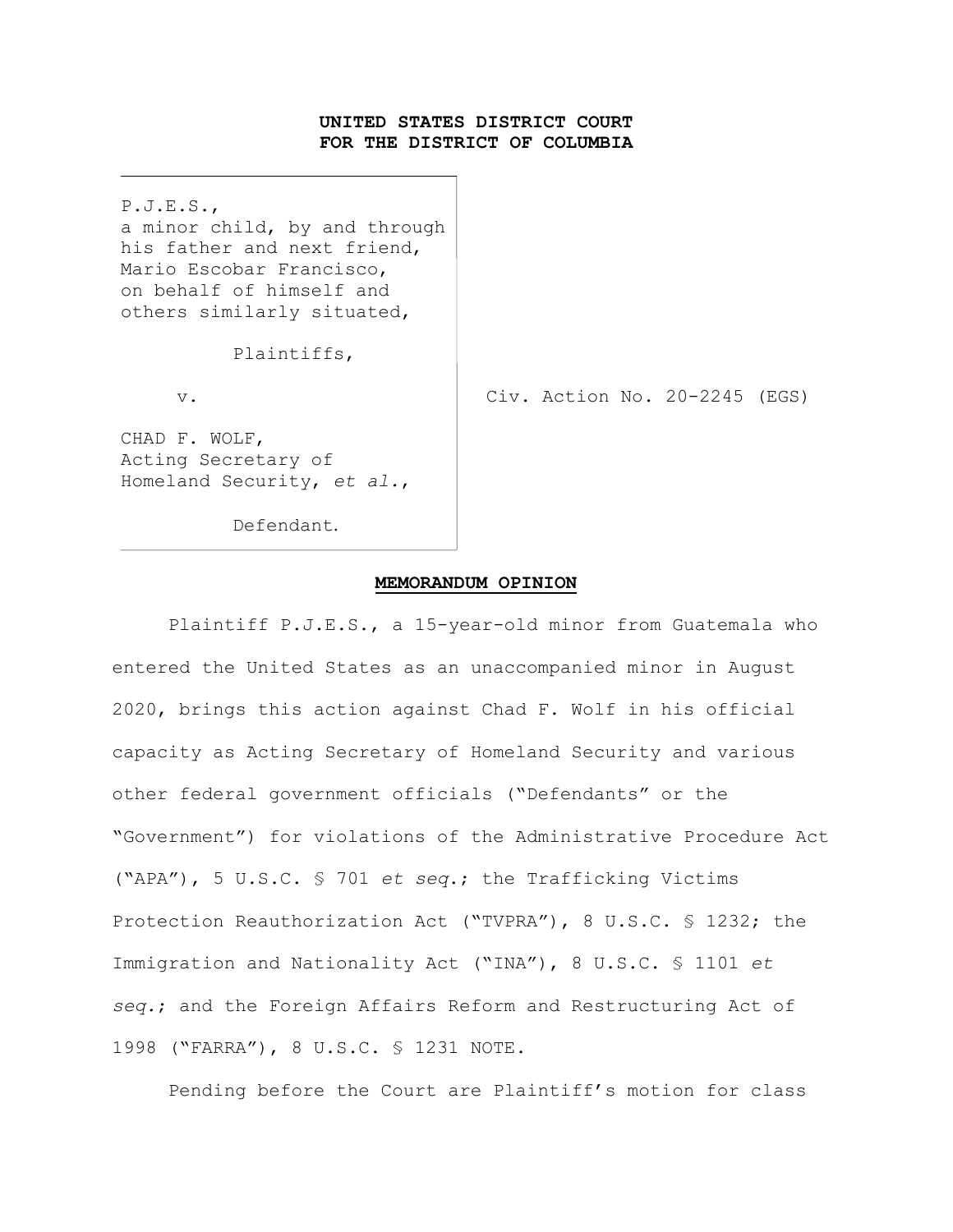certification ("Pl.'s Cert. Mot."), ECF No.  $2^1$ , and motion for a classwide preliminary injunction ("Pl.'s Prelim. Inj. Mot."), ECF No. 15. Magistrate Judge Harvey's Report and Recommendation ("R. & R.") recommends that this Court provisionally grant the motion for class certification and grant the motion for preliminary injunction and . *See* R. & R., ECF No. 65 at 2.

The Government has objected to several of Magistrate Judge Harvey's recommendations. *See* Gov't's Objs., ECF No. 69. Raising no objections to the R. & R., Plaintiff asks this Court to adopt Magistrate Judge Harvey's recommendations to grant both motions. *See* Pl.'s Resp. to Pl.'s Objs. ("Pl.'s Resp."), ECF No. 72 at 7. Upon careful consideration of the R. & R., the Government's objections, Plaintiff's response, and the relevant law, the Court hereby **ADOPTS** the R. & R., ECF No. 65, **PROVISIONALLY GRANTS** Plaintiff's (1) Motion to Certify Class, ECF No. 2, and **GRANTS** Plaintiff's (2) Motion for Preliminary Injunction, ECF No. 15.

### **I. Background**

L,

The factual background and procedural history in this case are set forth in the R. & R. *See* R. & R., ECF No. 65 at 3-15.<sup>2</sup>

 $1$  When citing electronic filings throughout this Opinion, the Court cites to the ECF header page number, not the page number of the filed document.

 $2$  The Court accepts as true the allegations in the operative complaint for purposes of deciding this motion, and construes them in Plaintiff's favor. *See Baird v. Gotbaum*, 792 F.3d 166,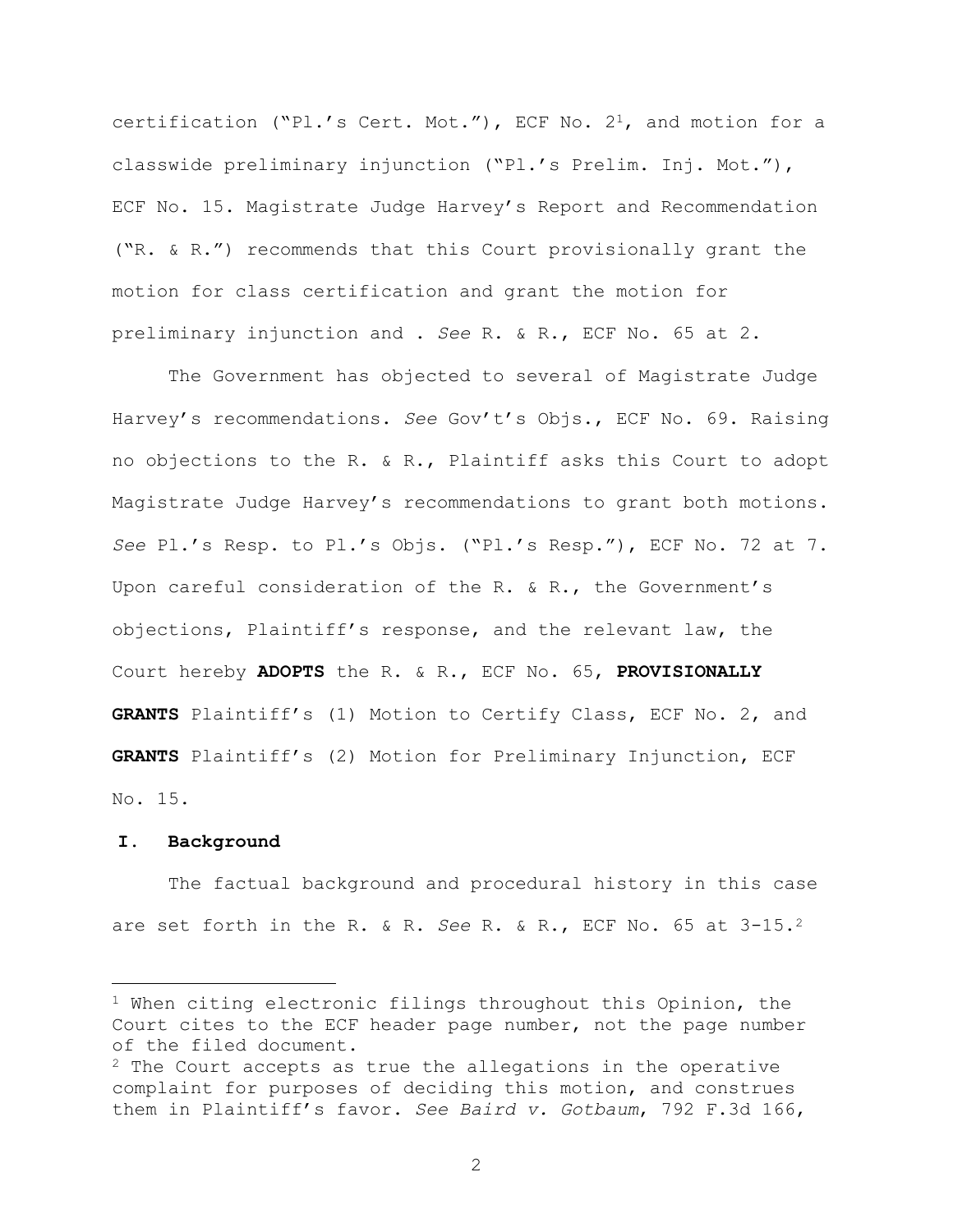### **A. Factual Background**

÷.

### **1. Pre-COVID-19 Pandemic**

Prior to the current COVID-19 pandemic and pursuant to the TVPRA, unaccompanied children who entered the United States and were nationals of countries that do not share a border with the United States were required to be transferred to the care and custody of the Department of Health and Human Services' ("DHH") Office of Refugee Resettlement ("ORR"), within 72 hours of their detainment, for placement in the "least restrictive setting that is in the best interest of the child." 8 U.S.C. § 1232(b). Unaccompanied children from countries that share borders with the United States were initially screened to determine that the unaccompanied child: (1) was not a victim of trafficking; (2) did not have "a credible fear of persecution"; and (3) was "able to make an independent decision" about their admission into the United States. *Id.* § 1232(a)(2)(A). Absent these determinations, the unaccompanied child was also transferred to the care and custody of ORR. *Id.* § 1232(a)(3). These unaccompanied children also had access to "counsel to represent them in legal proceedings or matters and protect them from mistreatment, exploitation, and trafficking," *id*. § 1232(c)(5); and some were

<sup>169</sup> n.2 (D.C. Cir. 2015). The Government does not object to Magistrate Judge Harvey's recitation of the alleged facts. *See generally*, Gov't's Objs., ECF No. 69.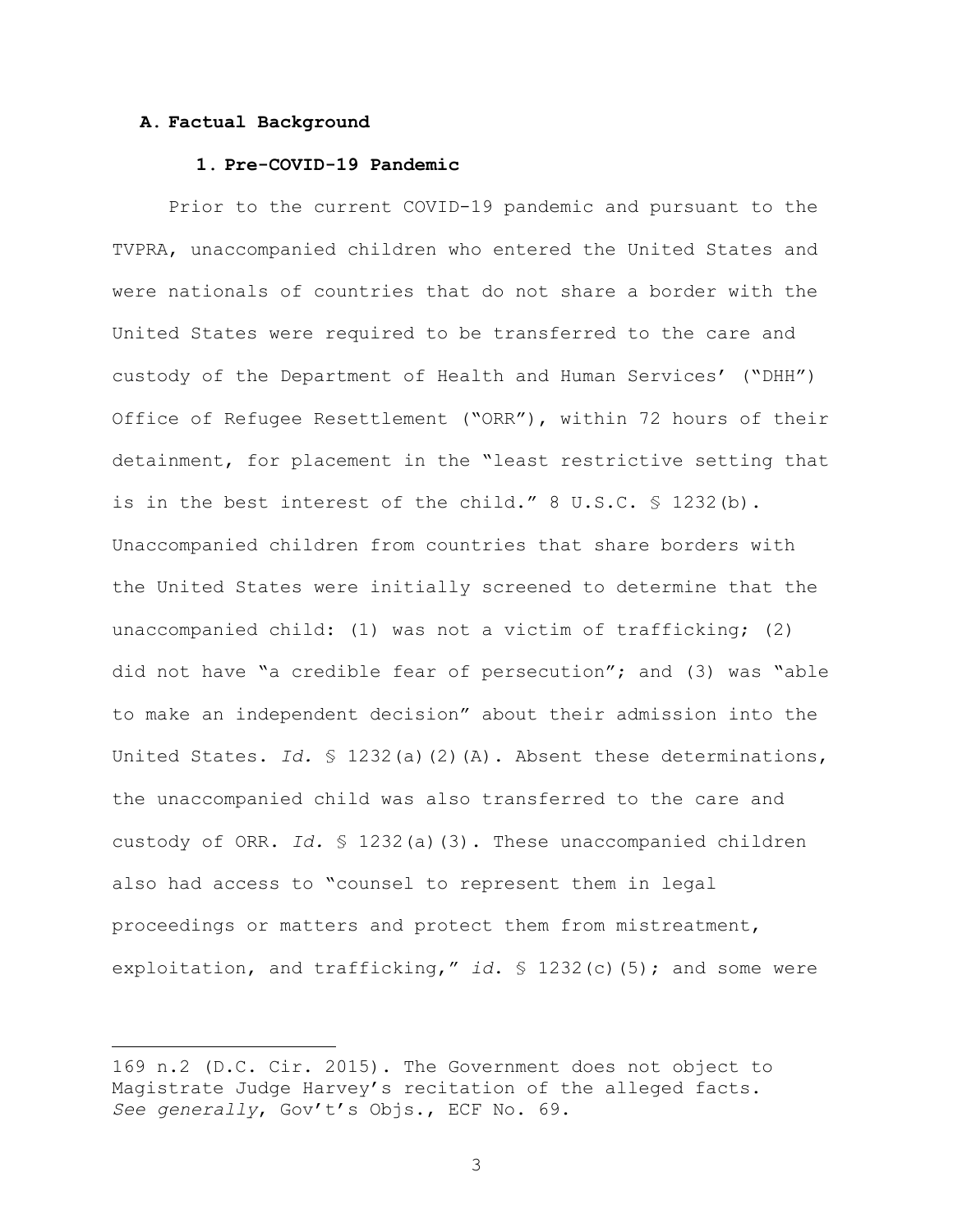provided "independent child advocates . . . to effectively advocate for the[ir] best interest." *Id*. § 1232(c)(6).

In addition, all unaccompanied children retained their rights under the INA to (1) apply for asylum, *id.* § 1158(a)(1); contest their removal to a country where their "life or freedom would be threatened . . . because of [their] race, religion, nationality, membership in a particular social group, or political opinion," *id.* § 1231(b)(3) ("withholding of removal"); or, pursuant to FARRA, (3) make a case that "he or she would be tortured if removed to the proposed country of removal." *Id*. § 1231 Note.

#### **2. COVID-19 Pandemic and CDC Orders**

Since 1893, federal law has provided federal officials with the authority to stem the spread of contagious diseases from foreign countries by prohibiting, "in whole or in part, the introduction of persons and property from such countries." Act of February 15, 1893, ch. 114, § 7, 27 Stat. 449, 452, ECF No. 15-5 at 5 ("1893 Act"). Under current law,

> Whenever the Surgeon General determines that by reason of the existence of any communicable disease in a foreign country there is serious danger of the introduction of such disease into the United States, and that this danger is so increased by the introduction of persons or property from such country that a suspension of the right to introduce such persons and property is required in the interest of the public health, the Surgeon General, in accordance with regulations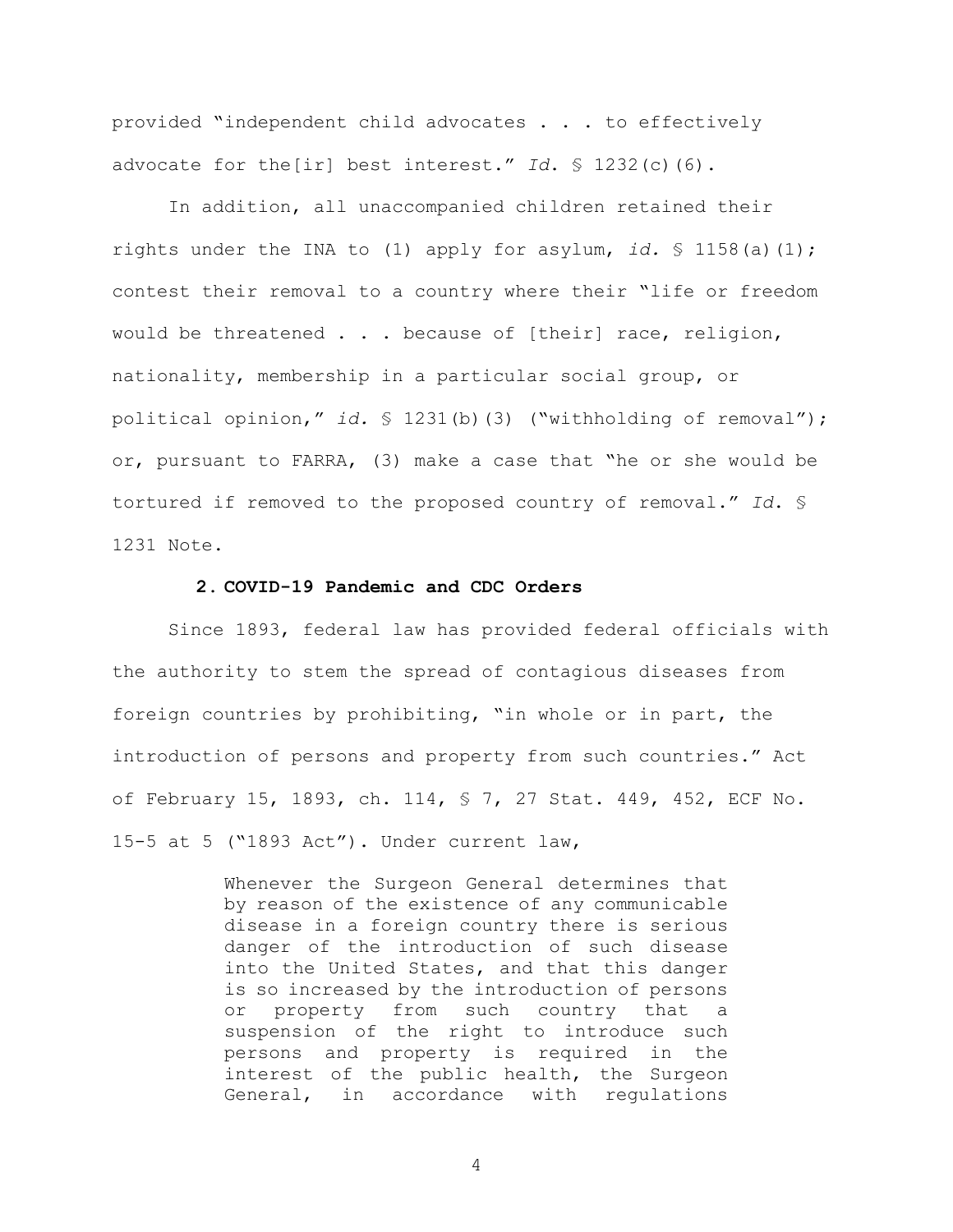approved by the President, shall have the power to prohibit, in whole or in part, the introduction of persons and property from such countries or places as he shall designate in order to avert such danger, and for such period of time as he may deem necessary for such purpose.

42 U.S.C. § 265 ("Section 265"). In 1966, "the Surgeon General's § 265 authority was transferred" to HHS, which in turn "delegated this authority to the [Centers for Disease Control ("CDC")] in 2001 and [t]he President's functions under § 265 were assigned to the Secretary of HHS in a 2003 executive order." Compl., ECF No. 1 at 13 n.2.

On March 24, 2020, as the COVID-19 virus spread throughout the country, the CDC issued a new regulation, pursuant to Section 265, aiming to "provide[] a procedure for CDC to suspend the introduction of persons from designated countries or places, if required, in the interest of public health." Control of Communicable Diseases; Foreign Quarantine: Suspension of Introduction of Persons Into United States From Designated Foreign Countries or Places for Public Health Purposes, 85 Fed. Reg. 16559-01, 2020 WL 1330968, (March 24, 2020) ("Interim Rule"). The Interim Rule created Section 71.40 to "enable the CDC Director to suspend the introduction of persons into the United States" and stated, in relevant part,

(b) For purposes of this section:

(1) Introduction into the United States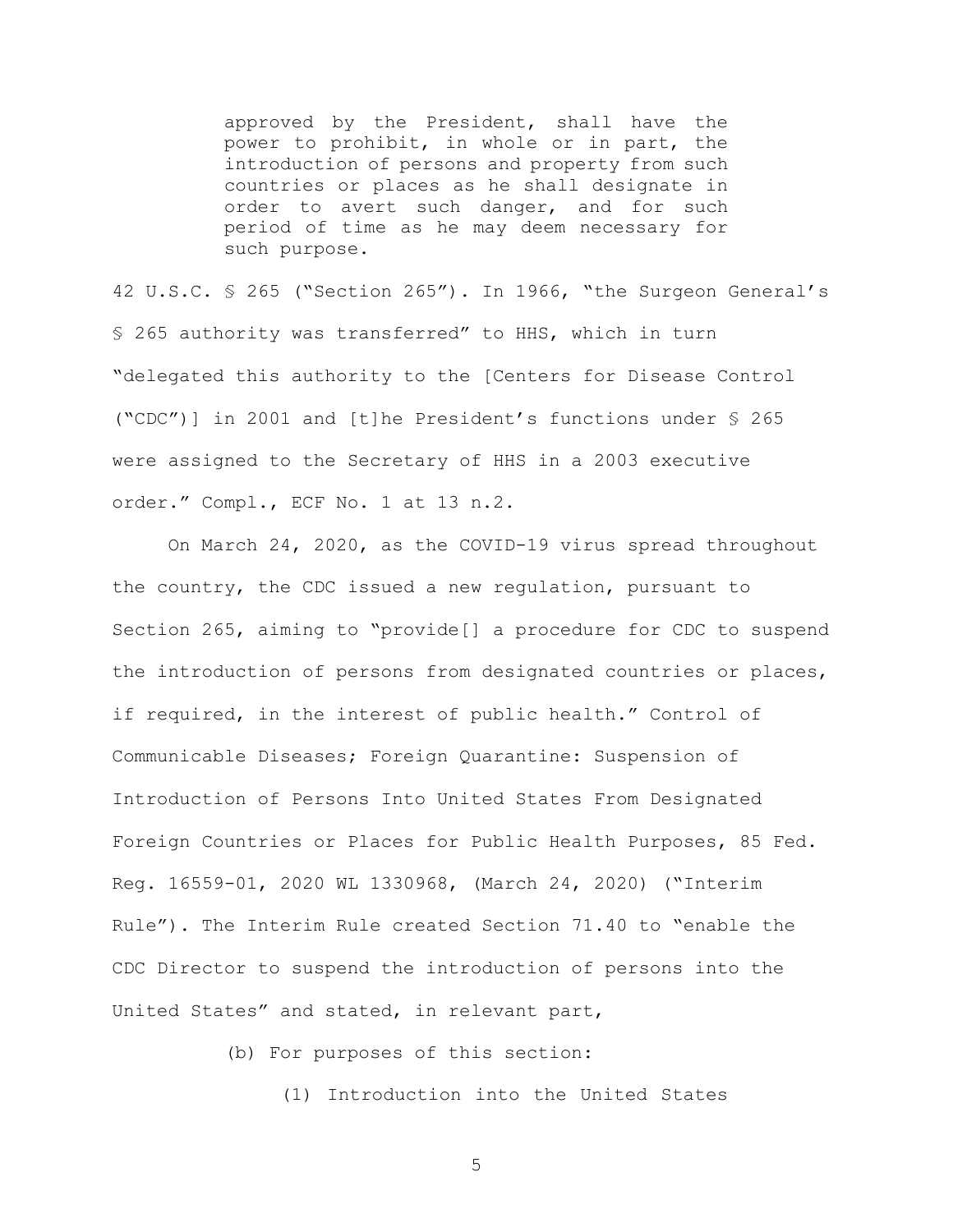of persons from a foreign country (or one or more political subdivisions or regions thereof) or place means the movement of a person from a foreign country (or one or more political subdivisions or regions thereof) or place, or series of foreign countries or places, into the United States so as to bring the person into contact with persons in the United States, or so as to cause the contamination of property in the United States, in a manner that the Director determines to present a risk of transmission of a communicable disease to persons or property, even if the communicable disease has already been introduced, transmitted, or is spreading within the United States;

(2) Serious danger of the introduction of such communicable disease into the United States means the potential for introduction of vectors of the communicable disease into the United States, even if persons or property in the United States are already infected or contaminated with the communicable disease; and

(3) The term "Place" includes any location specified by the Director, including any carrier, as that term is defined in 42 CFR 71.1, whatever the carrier's nationality.

*Id.* at 16566-67. The CDC's Interim Rule was made effective immediately, "without advance notice and comment," Compl., ECF No. 1 at 13 ¶ 50; though the CDC explained that "[p]ursuant to 5 U.S.C. 553(b)(3)(B)," of the APA, HHS "conclude[d] that there [was] good cause to dispense with prior public notice and the opportunity to comment on this rule before finalizing this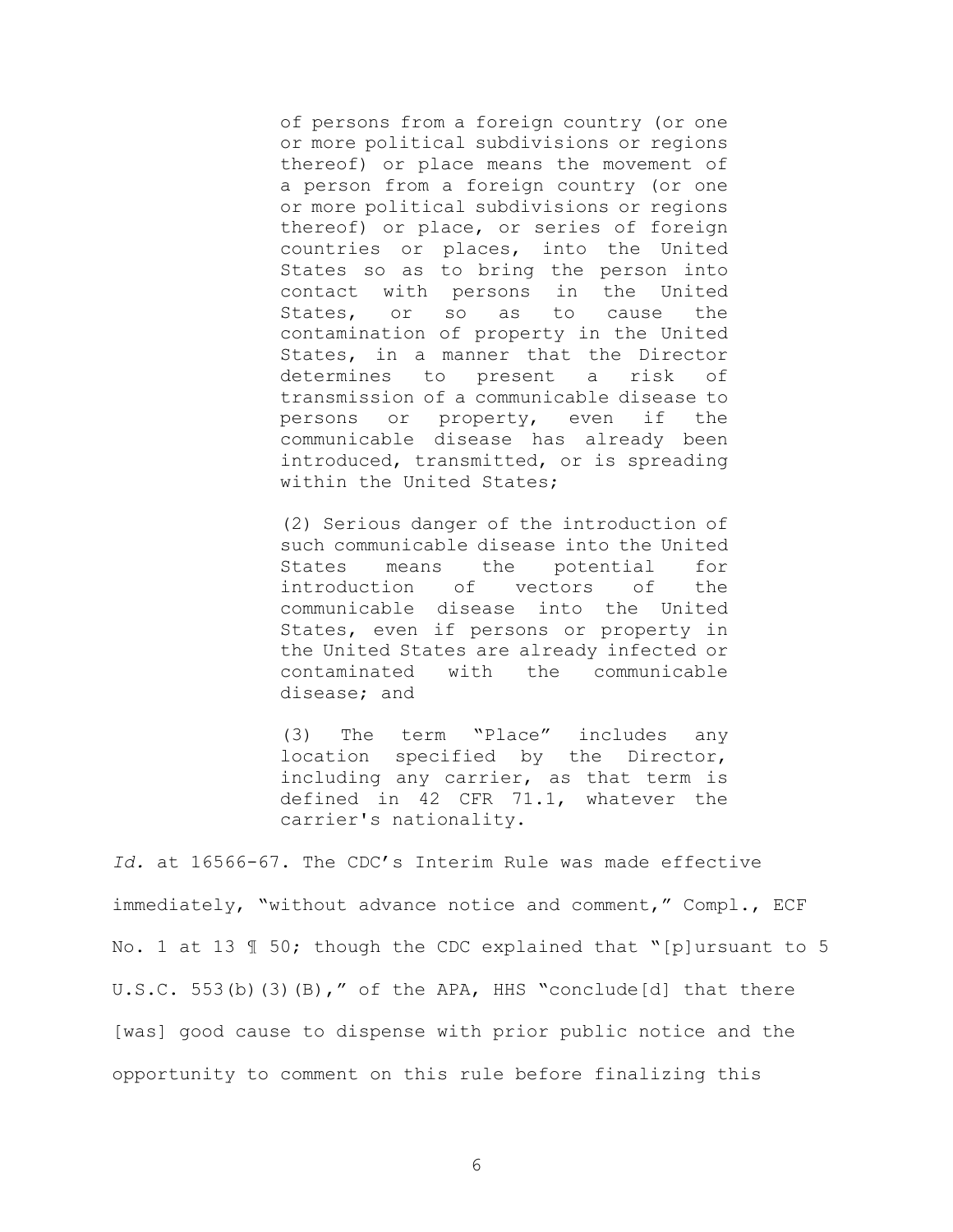rule." Interim Rule at 16564. Specifically, the CDC stated that "[g]iven the national emergency caused by COVID-19, it would be impracticable and contrary to the public health—and, by extension, the public interest—to delay these implementing regulations until a full public notice-and-comment process is completed." *Id.* at 16565. Finally, noting that Section 265 applied to "persons" in general, the CDC declared that the "interim final rule [would] not apply to U.S. citizens or lawful permanent residents . . . [because the] CDC believes that, at present, quarantine, isolation, and conditional release, in combination with other authorities, while not perfect solutions, can mitigate any transmission or spread of COVID-19 caused by the introduction of U.S. citizens or lawful permanent residents into the United States." *Id.* at 16564.

Pursuant to the Interim Rule, the CDC Director issued an order suspending the introduction of "covered aliens" which he defined as "persons traveling from Canada or Mexico (regardless of their country of origin) who would otherwise be introduced into a congregate setting in a land Port of Entry [("POE")] or Border Patrol station at or near the United States borders with Canada and Mexico" for a period of 30 days. Notice of Order Under Sections 362 and 365 of the Public Health Service Act Suspending Introduction of Certain Persons From Countries Where a Communicable Disease Exists, 85 Fed. Reg. 17060-02, 2020 WL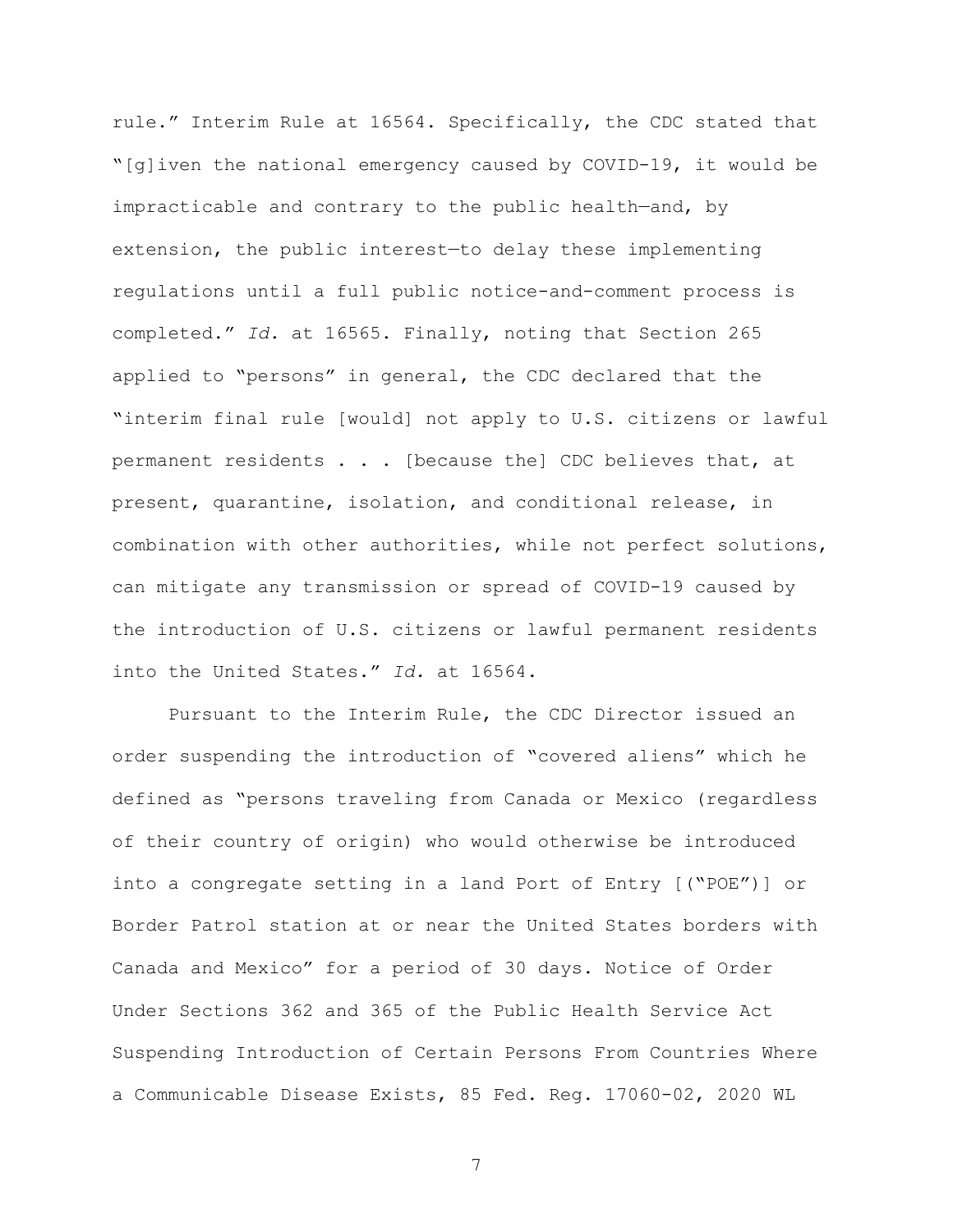1445906 (March 26, 2020) ("March Order"). The CDC Director found the March Order necessary because the public health risks

> include[d] transmission and spread of COVID-19 to [U.S. Customs and Border Protection ("CBP")] personnel, U.S. citizens, lawful permanent residents, and other persons in the POEs and Border Patrol stations; further transmission and spread of COVID-19 in the interior; and the increased strain that further transmission and spread of COVID-19 would put on the United States healthcare system and supply chain during the current public health emergency.

*Id*. at 17061. In a section titled "Determination and Implementation," the March Order declared that "[i]t is necessary for the public health to immediately suspend the introduction of covered aliens" and "require[d] the movement of all such aliens to the country from which they entered the United States, or their country of origin, or another location as practicable, as rapidly as possible." *Id*. at 17067. The CDC Director then "requested that DHS implement th[e] [March Order] because CDC does not have the capability, resources, or personnel needed to do so" and then notes that "CBP [had already] developed an operational plan for implementing the order." *Id*. In April, the March Order was extended another 30 days. *See* Extension of Order Under Sections 362 and 365 of the Public Health Service Act; Order Suspending Introduction of Certain Persons From Countries Where a Communicable Disease Exists, 85 Fed. Reg. 22424-01, 2020 WL 1923282 (April 22, 2020)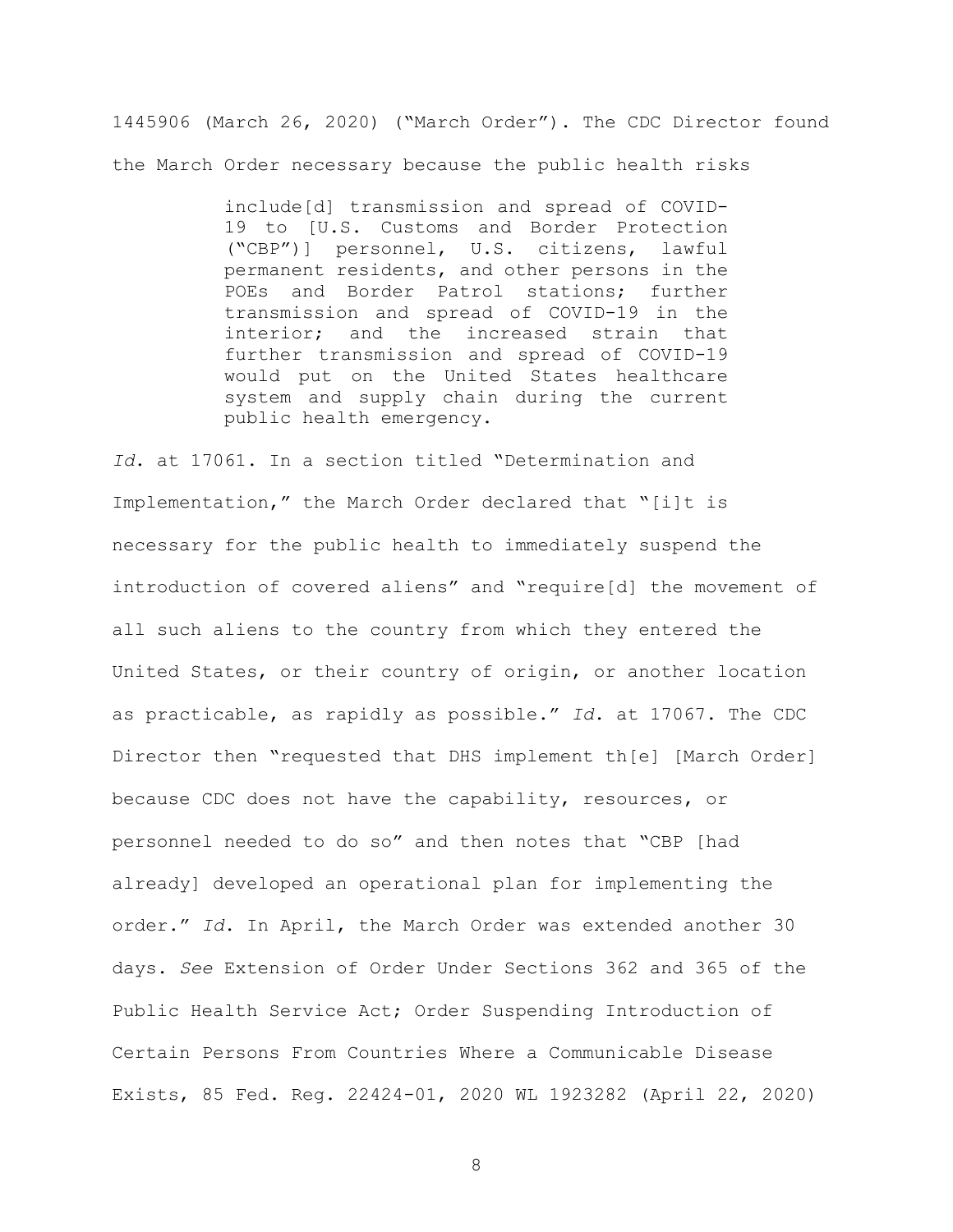("April Order"). The March Order was extended again on May 20, 2020 and amended to "clarify that it applies to all land and coastal [POEs] and Border Patrol stations at or near the United States' border with Canada or Mexico that would otherwise hold covered aliens in a congregate setting." Amendment and Extension of Order Under Sections 362 and 365 of the Public Health Service Act; Order Suspending Introduction of Certain Persons From Countries Where a Communicable Disease Exists, 85 Fed. Reg. 31503-02, 31504, 2020 WL 2619696 (May 26, 2020) ("May Order"). The May Order also extended the duration of the order until the CDC Director "determine[s] that the danger of further introduction of COVID-19 into the United States has ceased to be a serious danger to the public health," though the CDC would still conduct a recurring 30-day review. *Id*. Finding that: (1) the CDC Order had "significantly mitigated the specific public health risk identified in the initial Order by significantly reducing the population of covered aliens held in congregate settings in POEs and Border Patrol stations," *id*. at 31505; and (2) "due to their lack of legal immigration status, there is significant uncertainty that covered aliens would be able to effectively self-quarantine, self-isolate, or otherwise comply with existing social distancing guidelines, if they were conditionally released," *id*. at 31508; the CDC Director requested that DHS "continue to implement the operational plan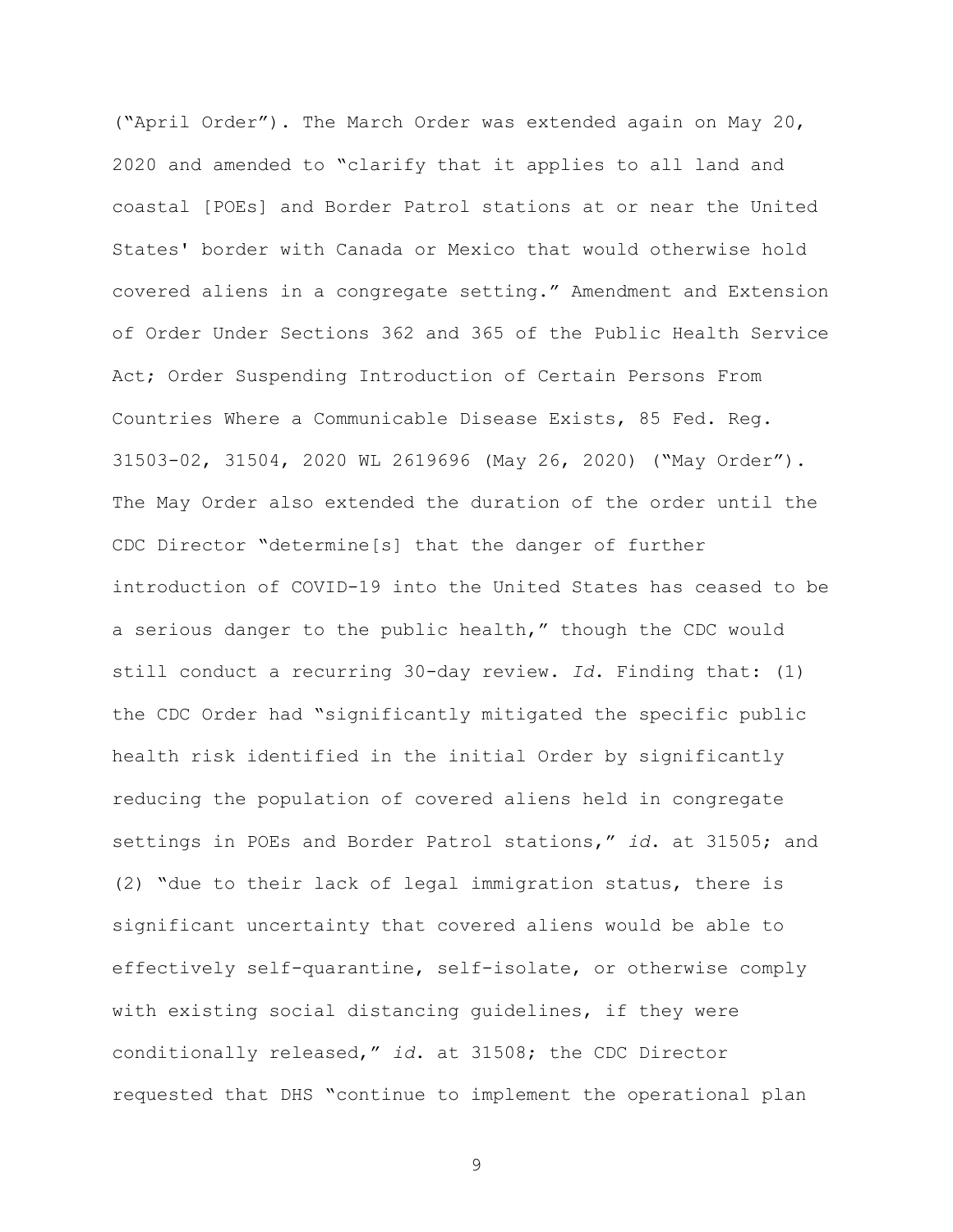developed to carry out the" March and April Orders, *id*. The Court will refer to the process developed by the CDC and implemented by the March, April, and May Orders as the "CDC Orders."<sup>3</sup>

As noted above, the CBP had already developed its plan to implement the March Order and issued a memorandum on April 2, 2020 establishing its procedures for implementing the order. *See* Compl., ECF No. 1 at 17 ¶ 65; *see also* COVID-I9 CAPIO, ECF No. 15-5 at 15 ("CAPIO Memo"). Specifically, the CAPIO Memo instructed that when implementing the CDC Orders, agents may determine whether individuals are subject to the CDC Orders "Based on training, experience, physical observation, technology, questioning and other considerations." CAPIO Memo, ECF No. 15-5 at 15. If an individual was determined to be subject to the CDC Orders, they were to be "transported to the nearest POE and immediately returned to Mexico or Canada depending on their point of transit." *Id*. at 17. The CAPIO Memo, "provide[d] no instructions on medical screenings or other procedures for determining whether a covered noncitizen may have COVID-19," Compl., ECF No. 1 at 17 ¶ 68; and did "not exempt minors from forcible expulsion," *id*. at 18 ¶ 69.

÷.

<sup>3</sup> Plaintiff refers to the process under 42 U.S.C. § 265 as the "Title 42 Process," *see* Pl.'s Prelim. Inj. Mot., ECF No. 15; while the Government refers to it as the "CDC Order." *See* Gov't's Combined Opp'n, ECF No. 42 at 12.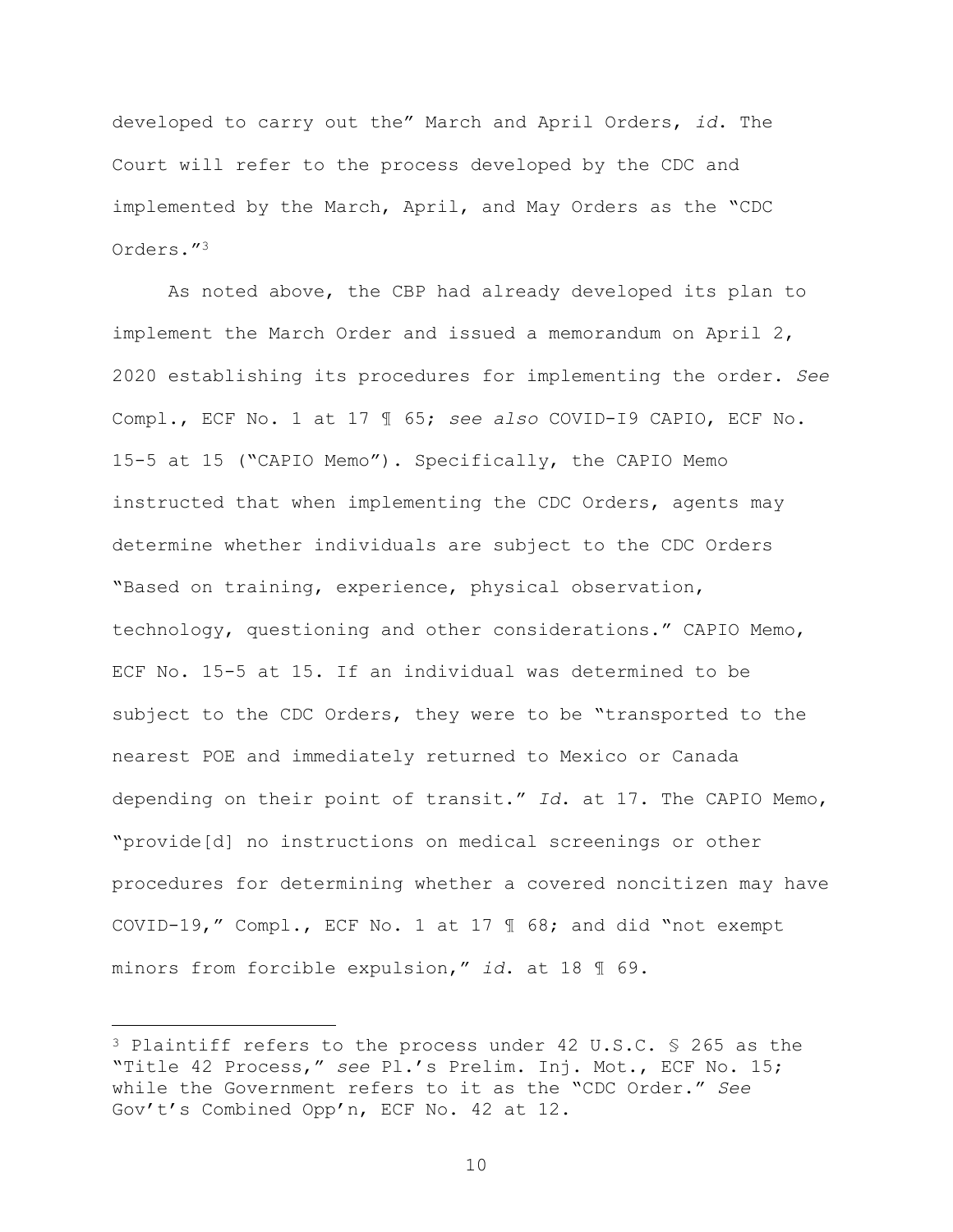On September 11, 2020, the CDC published its final rule. *See* Control of Communicable Diseases; Foreign Quarantine: Suspension of the Right To Introduce and Prohibition of Introduction of Persons Into United States From Designated Foreign Countries or Places for Public Health Purposes, 85 Fed. Reg. 56424-01, 2020 WL 5439721, (Sept. 11, 2020) (Effective October 13, 2020) ("Final Rule"). The Final Rule, which references this case but makes no changes to its determinations and findings as relevant for this action, *see id*. at 56437, states "[i]t has long been recognized that 'where a general power is conferred or duty enjoined, every particular power necessary for the exercise of the one, or the performance of the other, is also conferred.'" *Id*. at 56445. It further states that "HHS/CDC identifies particular powers that it may exercise under [Section 265] by defining the phrase to '[p]rohibit, in whole or in part, the introduction into the United States of persons' to mean 'to prevent the introduction of persons into the United States by suspending any right to introduce into the United States, physically stopping or restricting movement into the United States, or physically expelling from the United States some or all of the persons.'" *Id*.

## **3. CDC Orders' Effect on Plaintiff**

Plaintiff is a 16-year-old boy from Guatemala, who entered the United States in August 2020, was apprehended by CBP and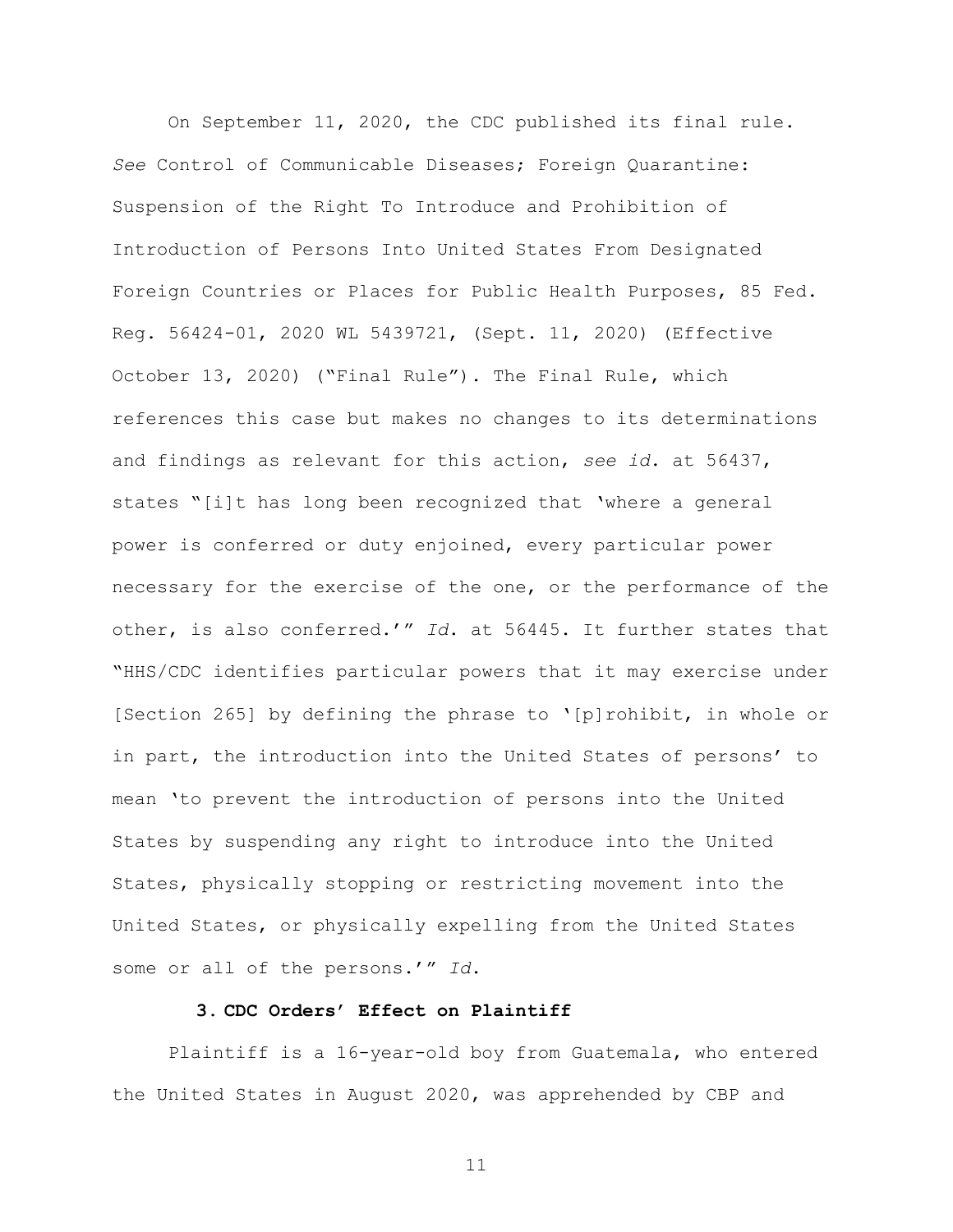initially held in CBP custody in McAllen, Texas, before he was made subject to expulsion pursuant to the CDC Orders and CAPIO Memo. *See id.* at 19 ¶¶ 77, 81. His father lives in the United States and has a pending immigration case. *See id*. ¶ 78. Plaintiff is from "an indigenous Mayan family" and alleges to have (1) "experienced severe persecution in Guatemala" due to his father's political opinions; and (2) had his life threatened due to his refusal to join a gang. *Id*. ¶ 79. He states that, if he is "allowed to remain in the United States, he could live with his father . . . or another suitable sponsor." *Id*. ¶ 84. Further, Plaintiff asserts that, "even if [he is] required to first reside for a short time in a[n] ORR children['s] shelter, he could do so safely . . . [because] ORR facilities [] have experience with communicable diseases . . . [and] are currently well under capacity, [which would allow for] social distancing and quarantine[ing]." *Id*. at 20 ¶ 85. Plaintiff alleges that, instead of remaining in CBP custody, he "could have been transferred directly to his father or another sponsor or to an ORR shelter, [and] he would [have] pose[d] minimal, if any, additional risk to border agents." *Id*. ¶ 88. On August 14, 2020, after Plaintiff filed this action and a motion for class certification, the Government exempted him from the CDC Orders. *See* Escobar Francisco Decl., ECF No. 14-1 at 2 ¶ 11.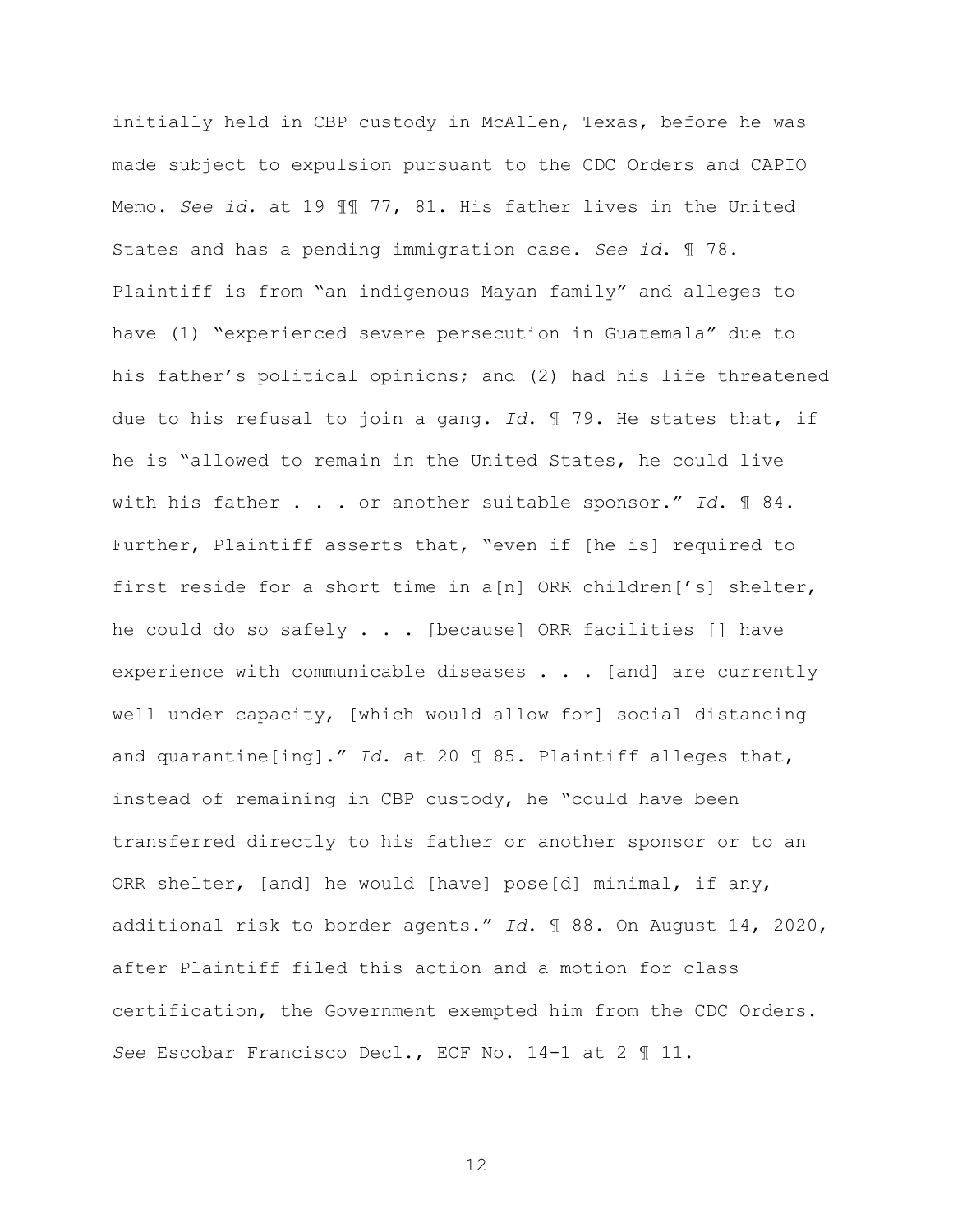### **4. CDC Orders' General Effect on Unaccompanied Children**

Plaintiff alleges that unaccompanied children have "been required to remain in DHS custody longer than the time it would have taken to transfer them to their family members or to an ORR facility," Compl., ECF No. 1 at 20 ¶ 89; and that "arranging for air transport to deport individuals will generally take longer than time in which DHS must transfer children to ORR or family members." *Id*. at 21 ¶ 90. He further alleges that some unaccompanied "children are held for days or weeks in hotels [as] they await flights back to their home countries, [while] [o]thers are detained in CBP facilities near the border, reportedly held in cage-like settings with other children." *Id*. ¶ 91. Finally, Plaintiff states,

> Unaccompanied children subject to the [CDC Orders] face numerous problems accessing legal representation. Because children can be expelled under Title 42 in a matter of days, the child or any family member who obtains information about the child has only a limited amount of time in which to advocate for the child. And because the [] Process [pursuant to the CDC Orders] has operated largely in secret, its rules and procedures have remained opaque to children, their parents, and any lawyers and advocates who seek to help them. Unaccompanied children are also unable, by reason of their youth, to advocate effectively for themselves, especially when detained in custodial settings by government officers. Many do not speak English, and lack even a basic comprehension of the U.S. legal system. Their relatives are similarly not wellsituated to help navigate this process, especially given the time constraints; many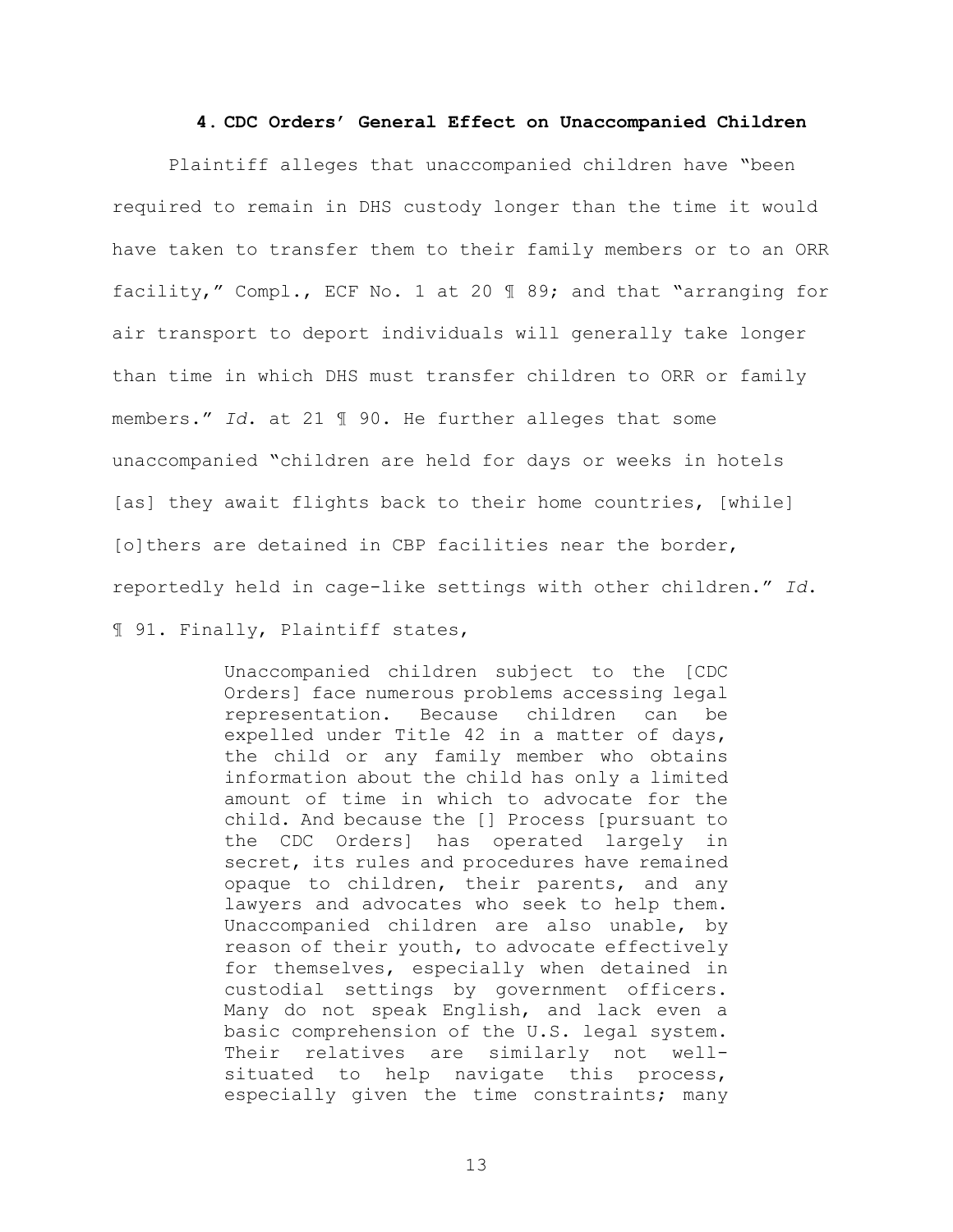children are from families in which few members have had significant formal schooling, much less any fluency in English.

*Id*. at 21-22 ¶ 93. At the time he filed his motion for preliminary injunction, Plaintiff alleged that the DHS had "already expelled at least 2,000 unaccompanied children pursuant to the CDC Order[s]," Pl.'s Prelim. Inj. Mem., ECF No. 15-1 at 10; but Plaintiff now alleges that the number of expelled unaccompanied children had "exceeded 13,000 by the end of October." Pl.'s Notice of November 17, 2020, ECF No. 78.<sup>4</sup>

### **B. Procedural Background**

÷.

Plaintiff filed this action on August 14, 2020, *see* Compl., ECF No. 1; and a motion for class certification, *see* Pl.'s Cert. Mot., ECF No. 2, that same day. On August 20, 2020, Plaintiff filed a motion for a classwide preliminary injunction. *See* Pl.'s Prelim. Inj. Mot., ECF No. 15. The Government filed its Combined Opposition to Plaintiff's Motions for Class Certification and for Classwide Preliminary Injunction ("Gov't's Combined Opp'n") on September 8, 2020, *see* Gov't's Combined Opp'n, ECF No. 42; and Plaintiff filed his Combined Reply Memorandum in Support of Motions for Classwide Preliminary Injunction and Class

<sup>4</sup> Citing to Hamed Aleaziz, *Border Officials Turned Away Unaccompanied Immigrant Children More Than 13,000 Times Under Trump's Pandemic Policy*, BuzzFeed News (Oct. 28, 2020), https://www.buzzfeednews.com/article/hamedaleaziz/borderofficials-turned-away-unaccompanied-immigrants.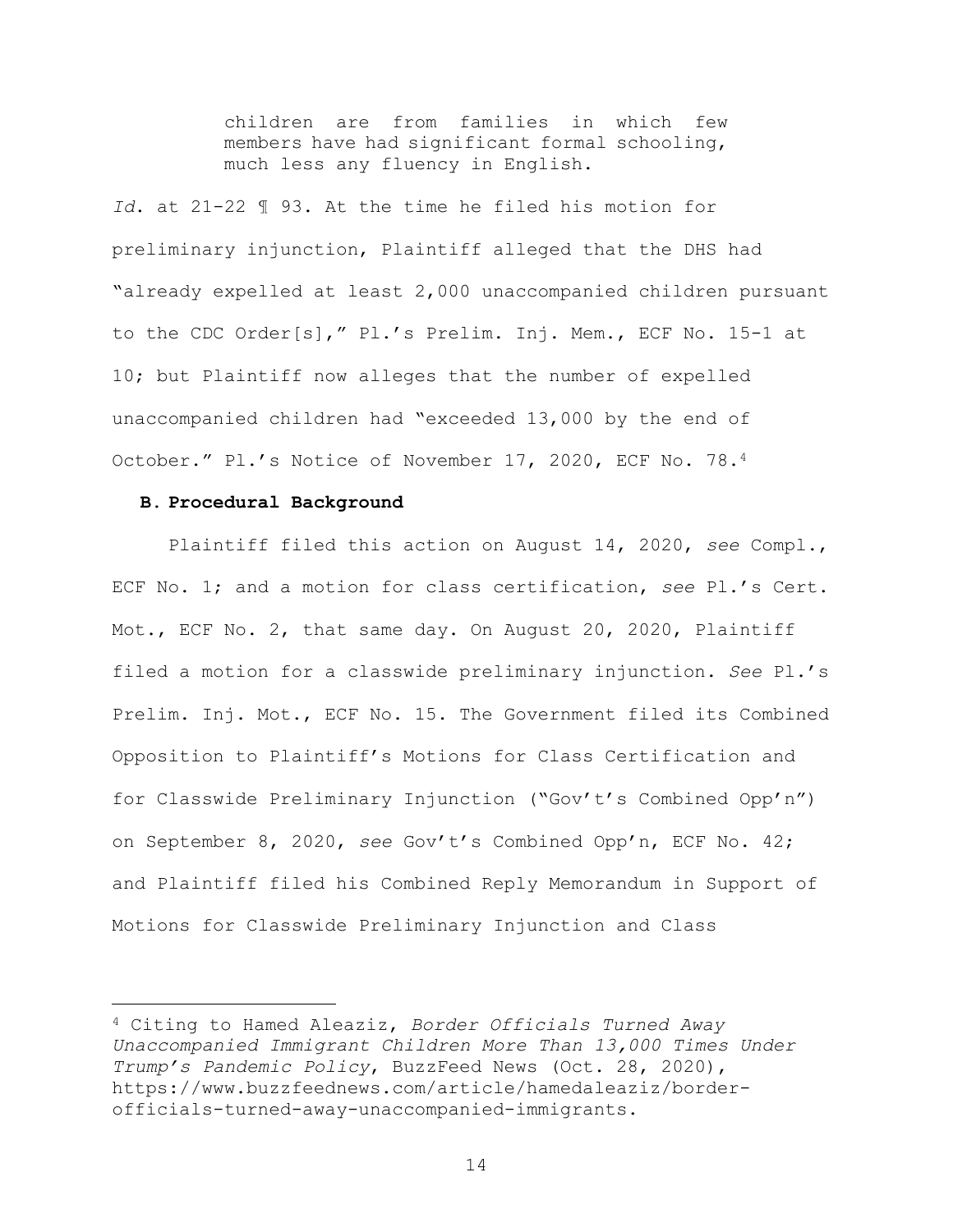Certification ("Pl.'s Combined Reply") on September 15, 2020. Pl.'s Combined Reply, ECF No. 52.

Magistrate Judge Harvey, having been referred Plaintiff's motions and this case for full case management, issued his R. & R. on September 25, 2020. *See* R. & R., ECF No. 65; *see also* Sept. 6, 2020 Min. Order. The Government submitted objections to the R. & R. on October 2, 2020, *see* Gov't's Objs., ECF No. 69; Plaintiff filed his Response to the Government's Objections on October 9, 2020, *see* Pl.'s Resp., ECF No. 72; and the Government filed its Reply to Plaintiff's Response to the Government's Objections ("Gov't's Objs. Reply") on October 14, 2020, *see* Gov't's Objs. Reply, ECF No. 75. The objections are ripe and ready for the Court's adjudication.

### **II. Legal Standards**

## **A. Objections to a Magistrate Judge's Report and Recommendation**

Pursuant to Federal Rule of Civil Procedure 72(b), a party may file specific written objections once a magistrate judge has entered a recommended disposition. Fed. R. Civ. P. 72(b)(1)-(2). A district court "may accept, reject or modify the recommended disposition." Fed. R. Civ. P. 72(b)(3); *see also* 28 U.S.C. § 636(b)(1) ("A judge of the court may accept, reject, or modify, in whole or in part, the findings or recommendations made by the magistrate judge."). A district court "must determine de novo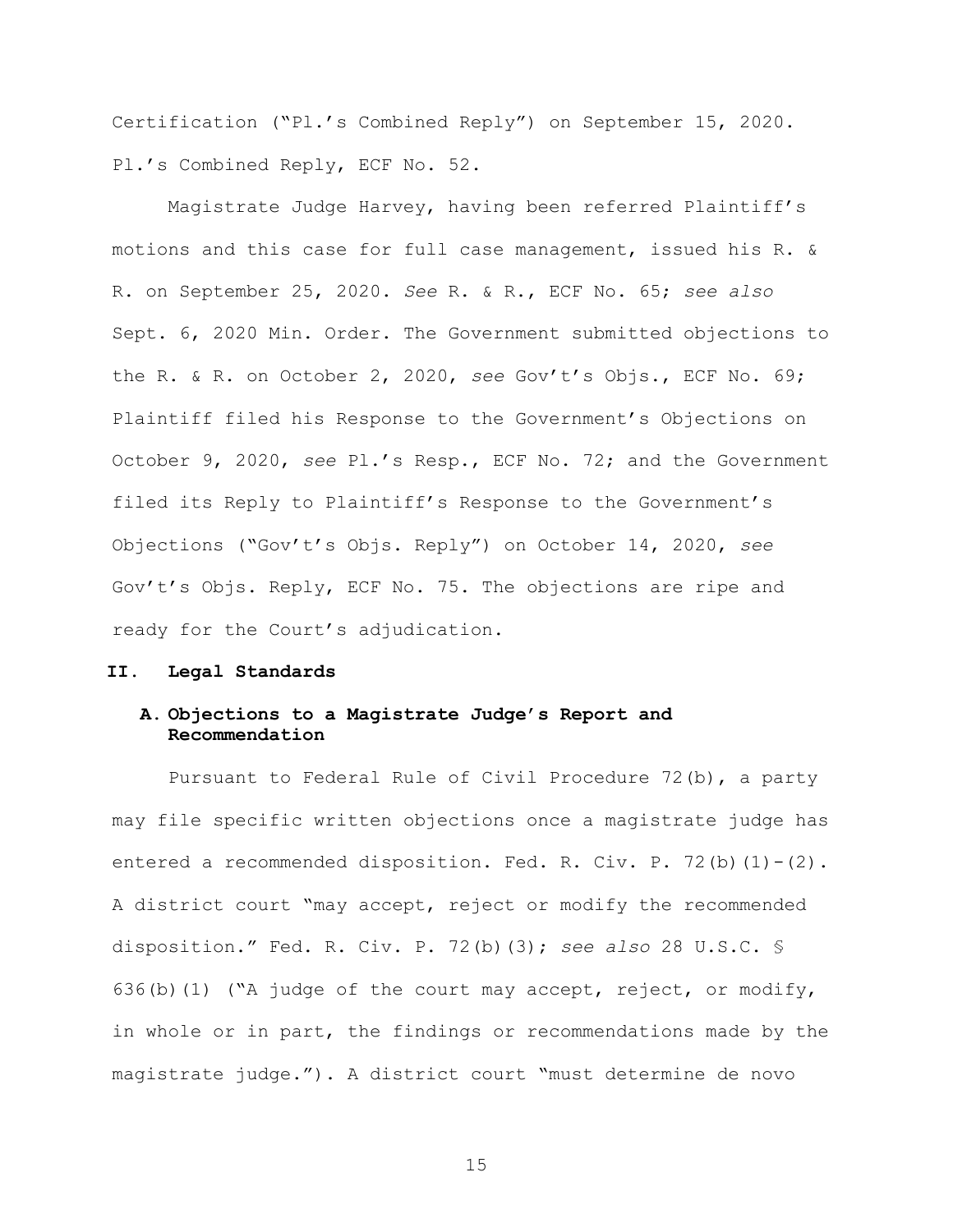any part of the magistrate judge's disposition that has been properly objected to." Fed. R. Civ. P. 72(b)(3)."If, however, the party makes only conclusory or general objections, or simply reiterates his original arguments, the Court reviews the [R. & R.] only for clear error." *Houlahan v. Brown*, 979 F. Supp. 2d 86, 88 (D.D.C. 2013) (citation omitted). "Under the clearly erroneous standard, the magistrate judge's decision is entitled to great deference" and "is clearly erroneous only if on the entire evidence the court is left with the definite and firm conviction that a mistake has been committed." *Buie v. D.C.*, No. CV 16-1920 (CKK), 2019 WL 4345712, at \*3 (D.D.C. Sept. 12, 2019) (citing *Graham v. Mukasey*, 608 F. Supp. 2d 50, 52 (D.D.C. 2009)) (internal quotation marks omitted).

Objections must "specifically identify the portions of the proposed findings and recommendations to which objection is made and the basis for objection." LCvR 72.3(b)."[O]bjections which merely rehash an argument presented to and considered by the magistrate judge are not 'properly objected to' and are therefore not entitled to de novo review." *Shurtleff v. EPA*, 991 F. Supp. 2d 1, 8 (D.D.C. 2013) (quoting *Morgan v. Astrue*, No. 08-2133, 2009 WL 3541001, at \*3 (E.D. Pa. Oct. 30,2009)).

# **B. Preliminary Injunction**

"A plaintiff seeking a preliminary injunction must establish [1] that he is likely to succeed on the merits, [2]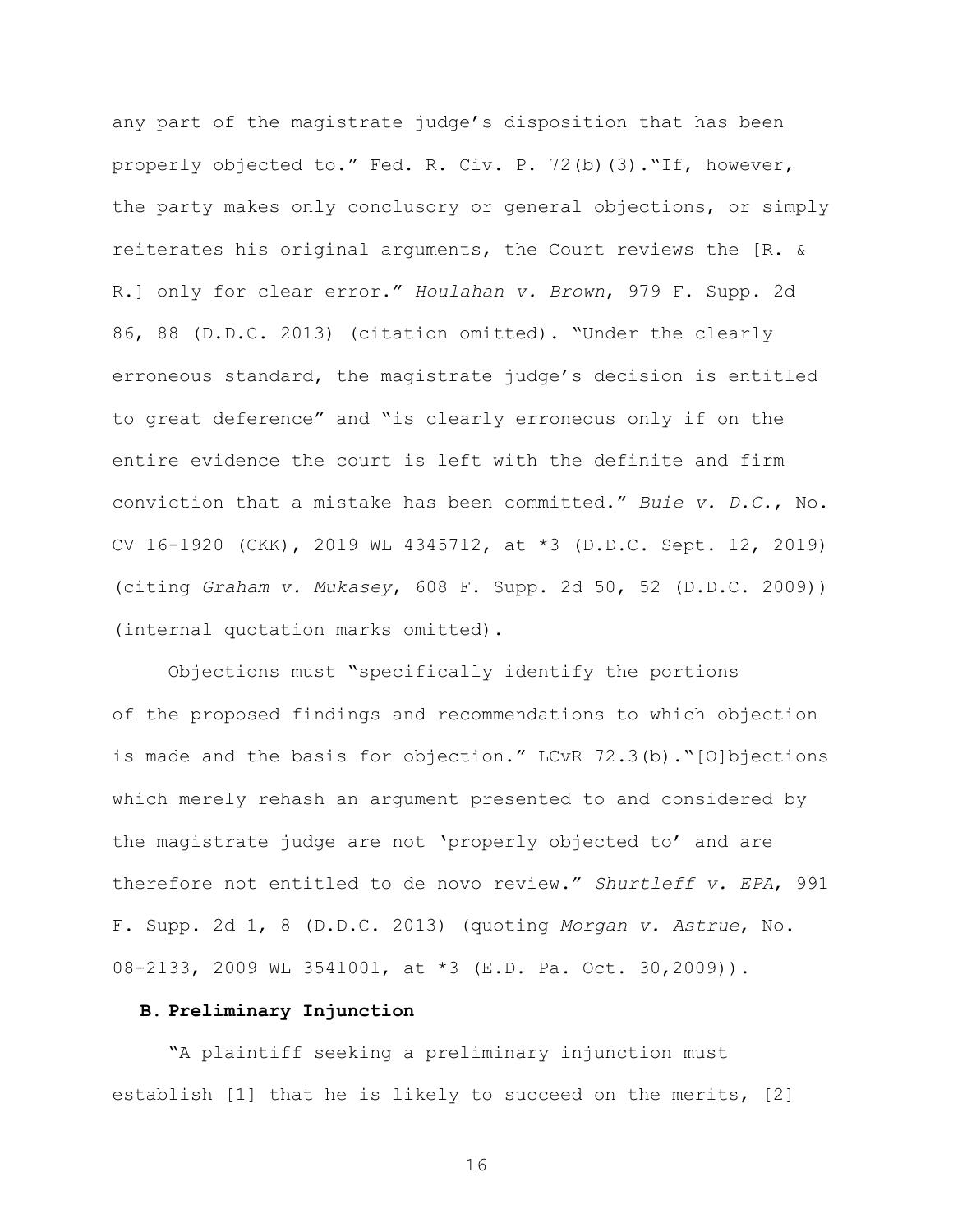that he is likely to suffer irreparable harm in the absence of preliminary relief, [3] that the balance of equities tips in his favor, and [4] that an injunction is in the public interest." *Aamer v. Obama*, 742 F.3d 1023, 1038 (D.C. Cir. 2014) (alteration in original) (quoting *Sherley v. Sebelius*, 644 F.3d 388, 392 (D.C. Cir. 2011)). Where the federal government is the opposing party, the balance of equities and public interest factors merge. *See Nken v. Holder*, 556 U.S. 418, 435 (2009). A preliminary injunction is an "extraordinary remedy that may only be awarded upon a clear showing that the plaintiff is entitled to such relief." *Winter v. Nat. Res. Def. Council*, Inc., 555 U.S. 7, 22 (2008) (citation omitted). "The purpose of a preliminary injunction is merely to preserve the relative positions of the parties until a trial on the merits can be held." *Univ. of Tex. v. Camenisch*, 451 U.S. 390, 395 (1981). In this Circuit, the four factors have typically been evaluated on a "sliding scale," such that if "the movant makes an unusually strong showing on one of the factors, then it does not necessarily have to make as strong a showing on another factor." *Davis v. Pension Benefit Guar. Corp.*, 571 F.3d 1288, 1291–92 (D.C. Cir. 2009).

In the wake of the Supreme Court's decision in *Winter v. Natural Resources Defense Council*, 555 U.S. 7 (2008), "the D.C. Circuit has suggested that a positive showing on all four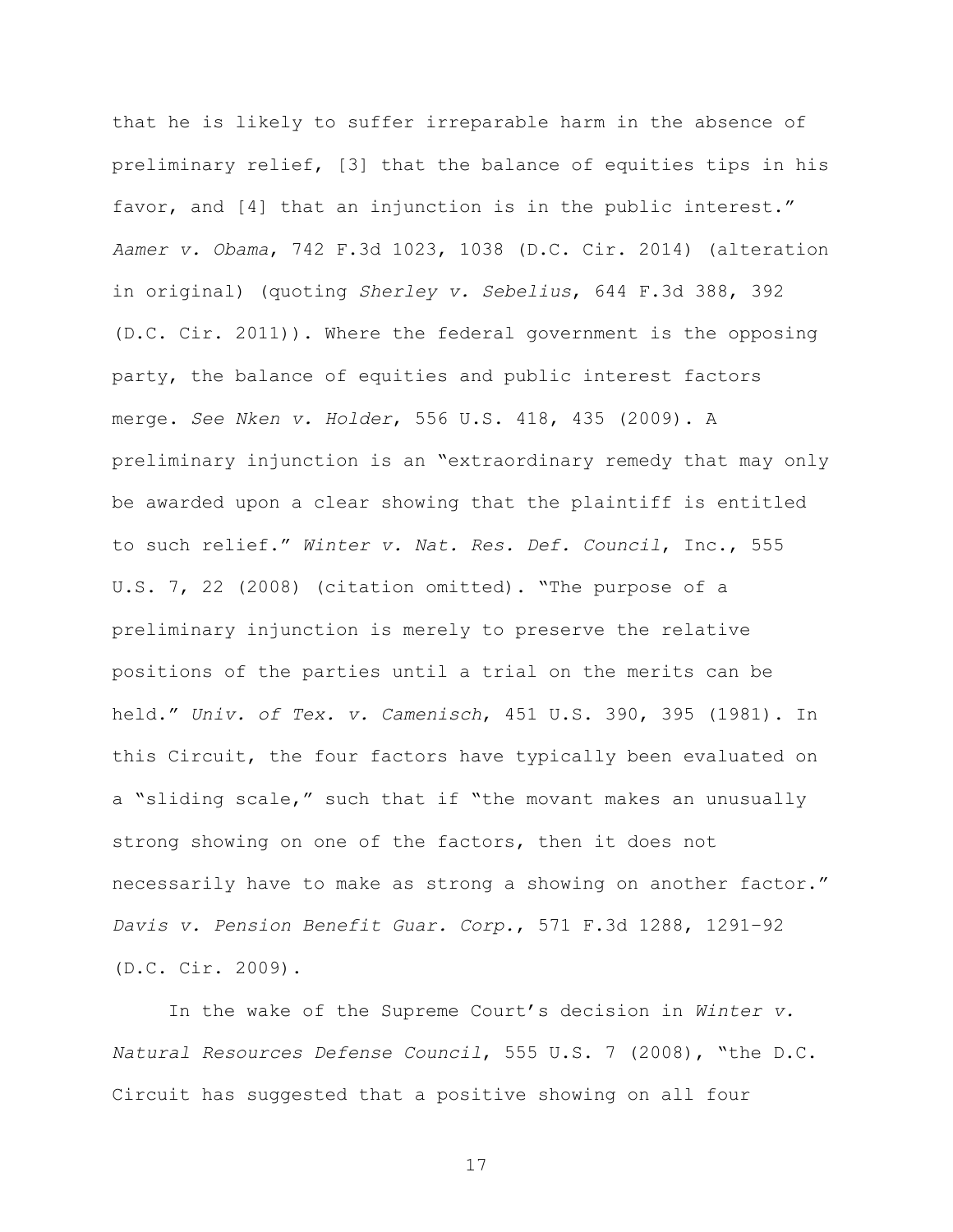preliminary injunction factors may be required." *Holmes v. FEC*, 71 F. Supp. 3d 178, 183 n.4 (D.D.C. 2014); *see also Sherley*, 644 F.3d at 393 ("[W]e read Winter at least to suggest if not to hold that a likelihood of success is an independent, freestanding requirement for a preliminary injunction.") (citation and quotation marks omitted)). Nonetheless, "the Circuit has had no occasion to decide this question because it has not yet encountered a post-Winter case where a preliminary injunction motion survived the less rigorous sliding-scale analysis." *ConverDyn v. Moniz*, 68 F. Supp. 3d 34, 46 n.2 (D.D.C. 2014).

#### **III. Analysis**

Before proceeding to its analysis, the Court observes that another court in this District recently examined CBP's new process pursuant to the CDC Orders, in a case with facts similar to those before this Court. In *J. B. B. C. v. WOLF, et al.*, Docket No. 20-cv-1509 (D.D.C. filed June 9, 2020), the plaintiff, a 16-year-old boy from Honduras, whose father also lives in the United States and had a pending asylum case, was apprehended by CBP when he entered the country near El Paso, Texas and made subject to expulsion pursuant to the CDC Orders and CAPIO Memo. *J. B. B. C.* Compl., Dkt No. 20-cv-1509, ECF No. 1 at 19-20 ¶¶ 76-80. At the time he filed his complaint, the plaintiff in *J. B. B. C.*, had been in a hotel for five days as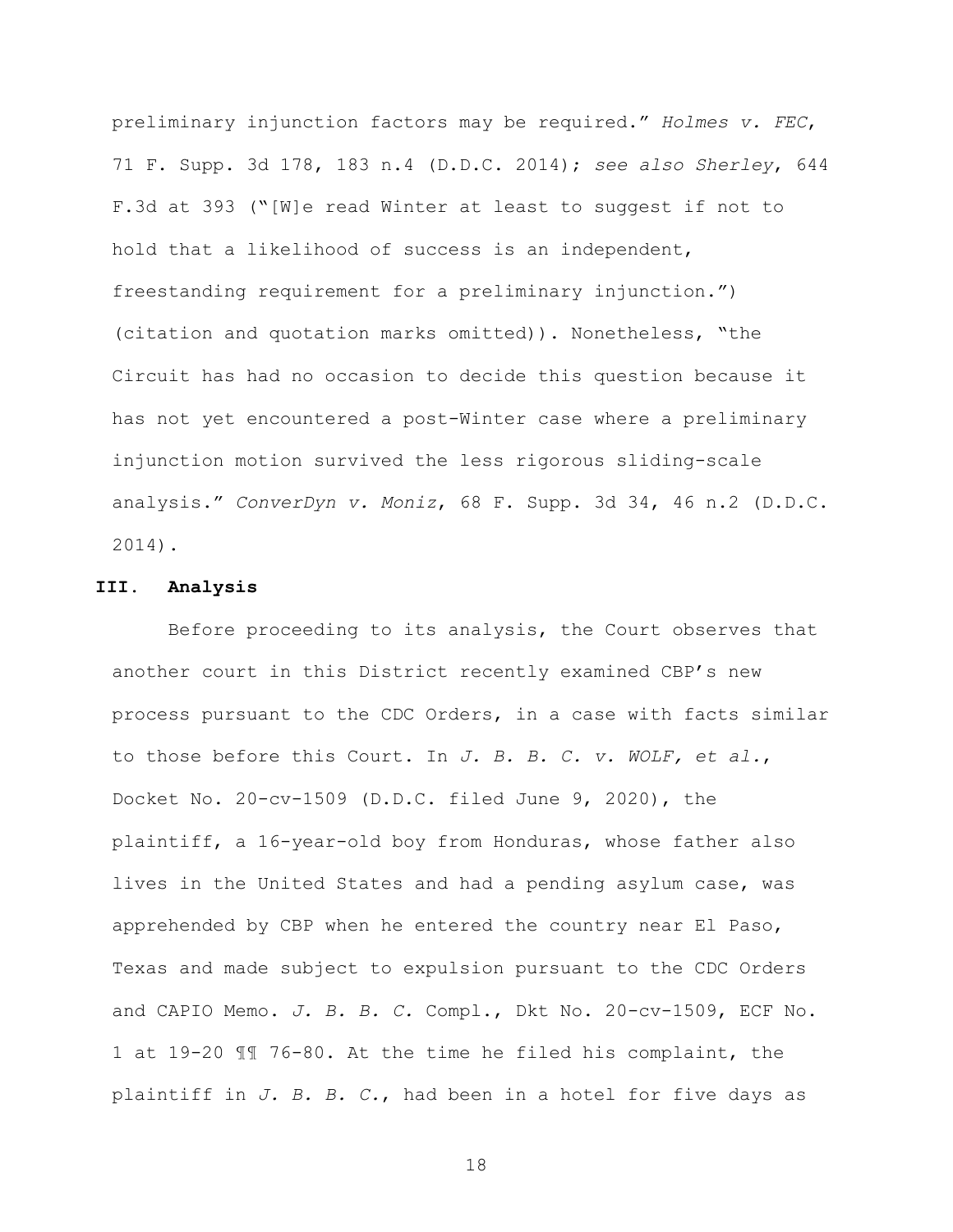CBP moved under the new process to place him on a flight to Honduras. *Id.* ¶¶ 83-84. Since his expulsion was imminent, he filed a motion for temporary restraining order ("T.R.O.") that same day, presenting many of the same arguments as presented in this case. *See generally*, *J. B. B. C.* Emergency Mot. for T.R.O., ECF No. 2. At a June 24, 2020 hearing, Judge Nichols granted the TRO, finding that the *J. B. B. C.* plaintiff was likely to succeed on the merits. *J. B. B. C.* Hr'g Tr., Dkt No. 20-cv-1509, ECF No. 39 at 49-50.

Specifically, Judge Nichols found that: (1) Section 265 does not grant the CDC Director the power to return or remove, in light of the fact that immigration statutes directly "reference the power to return or to remove," *id*. at 50; (2) Section 265 "should be harmonized, to the maximum extent possible, with immigration statutes," *id*.; and (3) the CDC Director is not entitled to deference under *Chevron, USA, Inc. v. Nat. Res. Def. Council, Inc.*, 467 U.S. 837, 842-43 (1984), because Section 265 must be "read in light of statutes that the CDC Director quite plainly has no special expertise regarding and . . . the order does very little by way of an analysis of what exactly the power to prohibit the introduction of persons and property means," *id*. at 51-50. Notably, after Judge Nichols's ruling, the Government transferred the J. B. B. C. plaintiff to ORR, noting that he would "no longer be subject to the challenged CDC Order" and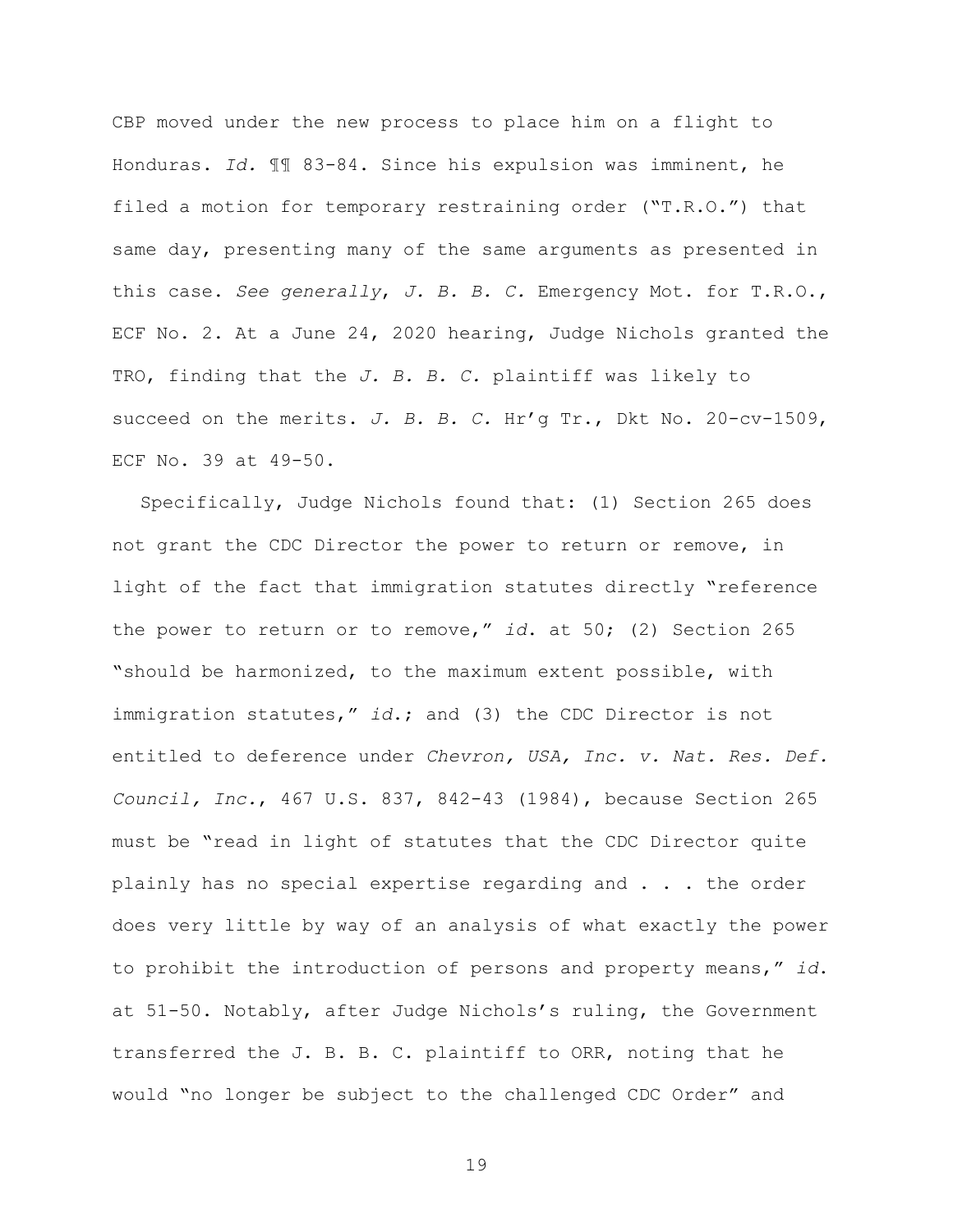claimed that the case was moot. *J. B. B. C.* Notice to Ct., Dkt No. 20-cv-1509, ECF No. 41 at 1. When the *J. B. B. C.* plaintiff filed an amended complaint, adding another plaintiff, E.Y.E., a 15-year-old boy from Guatemala, who claimed to be escaping an abusive grandfather and aunt, and who had siblings in the United States who had been granted asylum the previous year based on similar claims, the Government excepted him from the CDC Orders as well. *See J. B. B. C.* Mot. to Dismiss, Dkt No. 20-cv-1509, ECF No. 47 at 9. The *J. B. B. C.* plaintiffs then voluntarily dismissed the case. *See J. B. B. C.* Notice of Voluntary Dismissal, Dkt No. 20-cv-1509, ECF No. 48.

#### **A. Plaintiff's Motion for Class Certification**

Pursuant to Federal Rules of Civil Procedure 23(a) and 23(b)(2), Plaintiff has sought certification of the following class: All unaccompanied noncitizen children who (1) are or will be detained in U.S. government custody in the United States, and (2) are or will be subjected to the Title 42 Process ("Subject Class"). Pl.'s Cert. Mot., ECF No. 2 at 1.

Magistrate Judge Harvey found that Plaintiff's motion for class certification should be provisionally granted because Plaintiff met the: (1) numerosity requirement by providing evidence that almost 6,000 unaccompanied non-citizen children were apprehended at the southwest border between April and July 2020, [and] more than 2,000 unaccompanied non-citizen children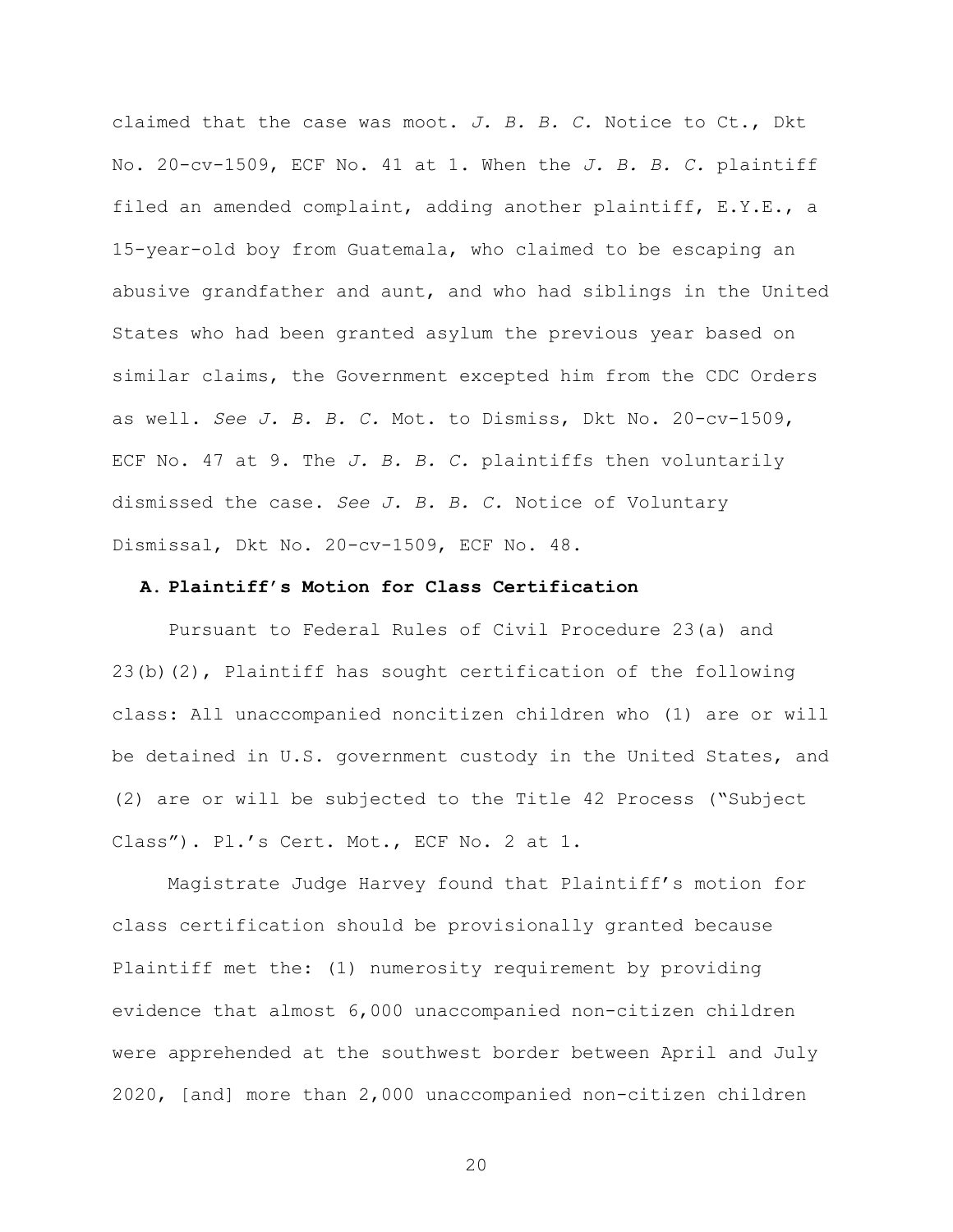had been expelled, R. & R., ECF No. 65 at 17; (2) commonality requirement because the challenged CDC Orders are a "a uniform policy or practice that affects all class members," *id*. at 18; (3) typicality requirement since Plaintiff's claims and the claims of the putative class "stem from a unitary course of conduct—expulsion of unaccompanied non-citizen children" under the CDC Orders and "are based on the same legal theories," *id*. at 19; (4) adequacy requirement because, citing to *JD v. Azar*, 925 F.3d 1291, 1322 (D.C. Cir. 2019) (per curiam), the "Plaintiff is an adequate class representative who, with his counsel, will vigorously pursue the claims of the putative class," *id*. at 21; and the cohesiveness requirement because the Government allegedly applied the same illegal CDC Orders to the Plaintiff and Subject Class, and the Plaintiff and Subject Class seek the same relief, *see id*. at 22.

The Government's only objection to Magistrate Judge Harvey's recommendation is that the case upon which he relied— *J.D. v. Azar*-was wrongly decided because allowing a Plaintiff whose claims are moot to serve as a class representative "is an improper relaxation of Article III's strict requirement of a case or controversy." Gov't's Objs., ECF No. 69 at 38.

However, *J.D. v. Azar* is binding precedent on this Court. *See Hopkins v. Price Waterhouse*, 920 F.2d 967, 975 (D.C. Cir. 1990)("[T]he trial court  $\ldots$  [is] nonetheless bound by the law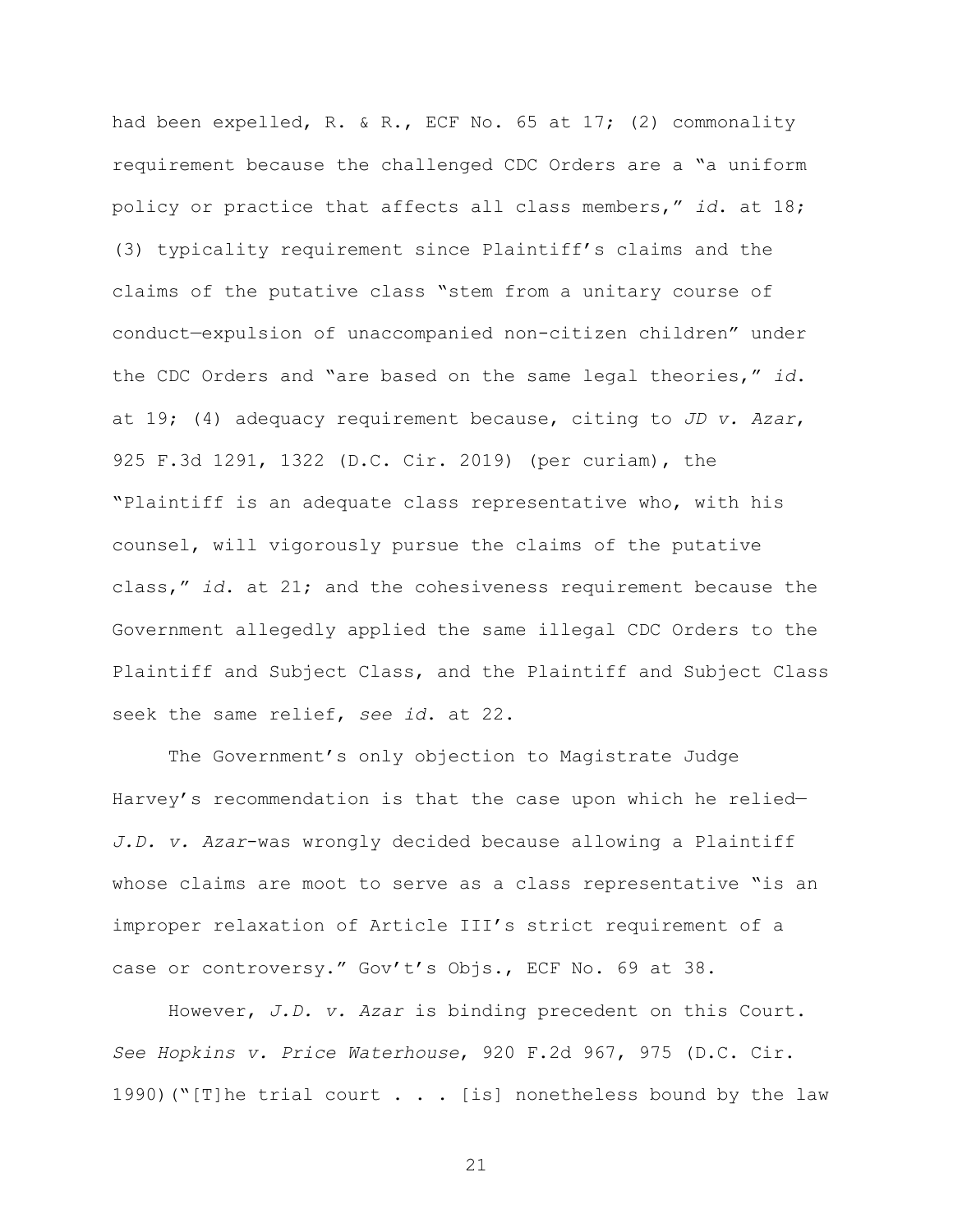of the circuit."). Furthermore, the actions the Government has taken to avoid judicial scrutiny by mooting the claims of the unaccompanied children, Plaintiff's counsel bring to their attention, arguably reveals an intent to make Plaintiff's claim "so inherently transitory that the [Court] will not have [] enough time to rule on [the] motion for class certification before the proposed representative's individual interest expires." *J.D.*, 925 F.3d at 1309. However, the "relation back" doctrine, which allows a "motion for certification [to] 'relate back' to the filing of the complaint," *id*. at 1308; was created so that a class would not be deprived of its day in court by a defendant simply exempting the class representatives in order to moot the class' claims, *see Cty. of Riverside v. McLaughlin*, 500 U.S. 44, 51 (1991); *see also Swisher v. Brady*, 438 U.S. 204, 213 n.11 (1978) (holding that the State's action of excepting some of the named plaintiffs "did not deprive the District Court of the power to certify the class action"). Having addressed the Government's sole objection to this recommendation, and finding no clear error in this portion of the R. & R., the Court **ADOPTS** Magistrate Judge Harvey's recommendation, and **PROVISIONALLY GRANTS** Plaintiff's motion for class certification. Pl.'s Cert. Mot., ECF No. 2.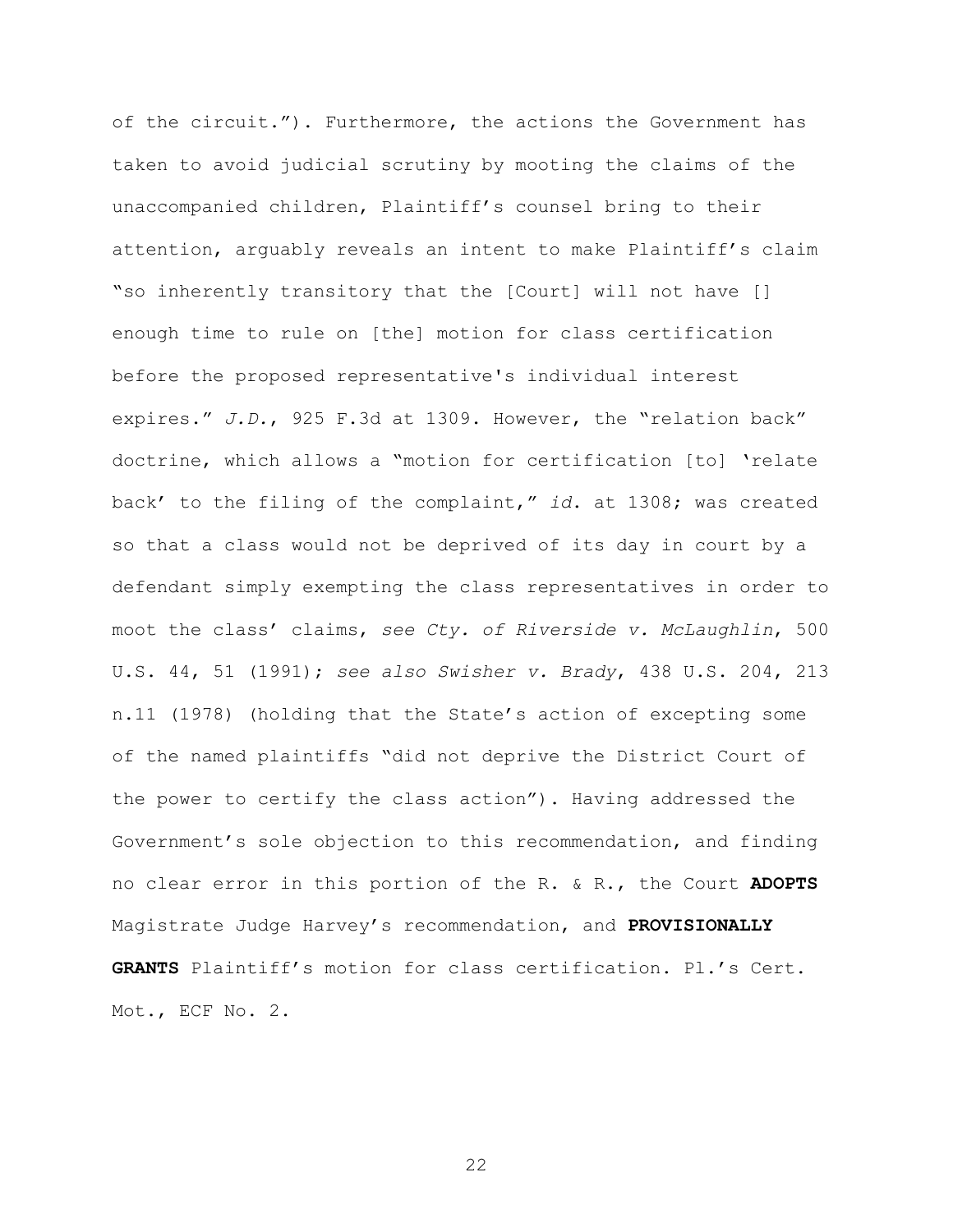### **B. Plaintiff's Motion for Preliminary Injunction**

#### **1. Plaintiff is likely to Succeed on the Merits**

Pursuant to Federal Rule of Civil Procedure 65 and Local Civil Rule 65.1, Plaintiff seeks a "classwide preliminary injunction enjoining the application of the [CDC Orders] to Plaintiff and Class Members." Pl.'s Prelim. Inj. Mot., ECF No. 15 at 1. Specifically, Plaintiff argues that he is likely to succeed on the merits because (1) Section 265 "does not authorize deportation"; (2) "unaccompanied children are entitled to explicit statutory procedures and protections [and those] later-enacted statutes control over whatever [Section] 265 may authorize in general"; and (3) "subjecting Class Members to the CDC Orders is arbitrary and capricious in violation of the" APA. Pl.'s Prelim. Inj. Mem., ECF No. 15-1 at 21.

Magistrate Judge Harvey found "that Plaintiff is likely to prevail in his argument that the CDC Orders instituting the Title 42 Process exceed the authority granted by Congress pursuant to Section 265," R. & R., ECF No. 65 at 24; noting that the Government's "parsing of the plain text of the statute makes an unsupported (and unwarranted) logical leap . . . by asserting that '[t]he statute's reference to prohibiting the introduction 'in whole or in part' supports the interpretation that a person may be intercepted and then quarantined in the United States or intercepted and *then expelled*,'" *id*. at 25 (emphasis in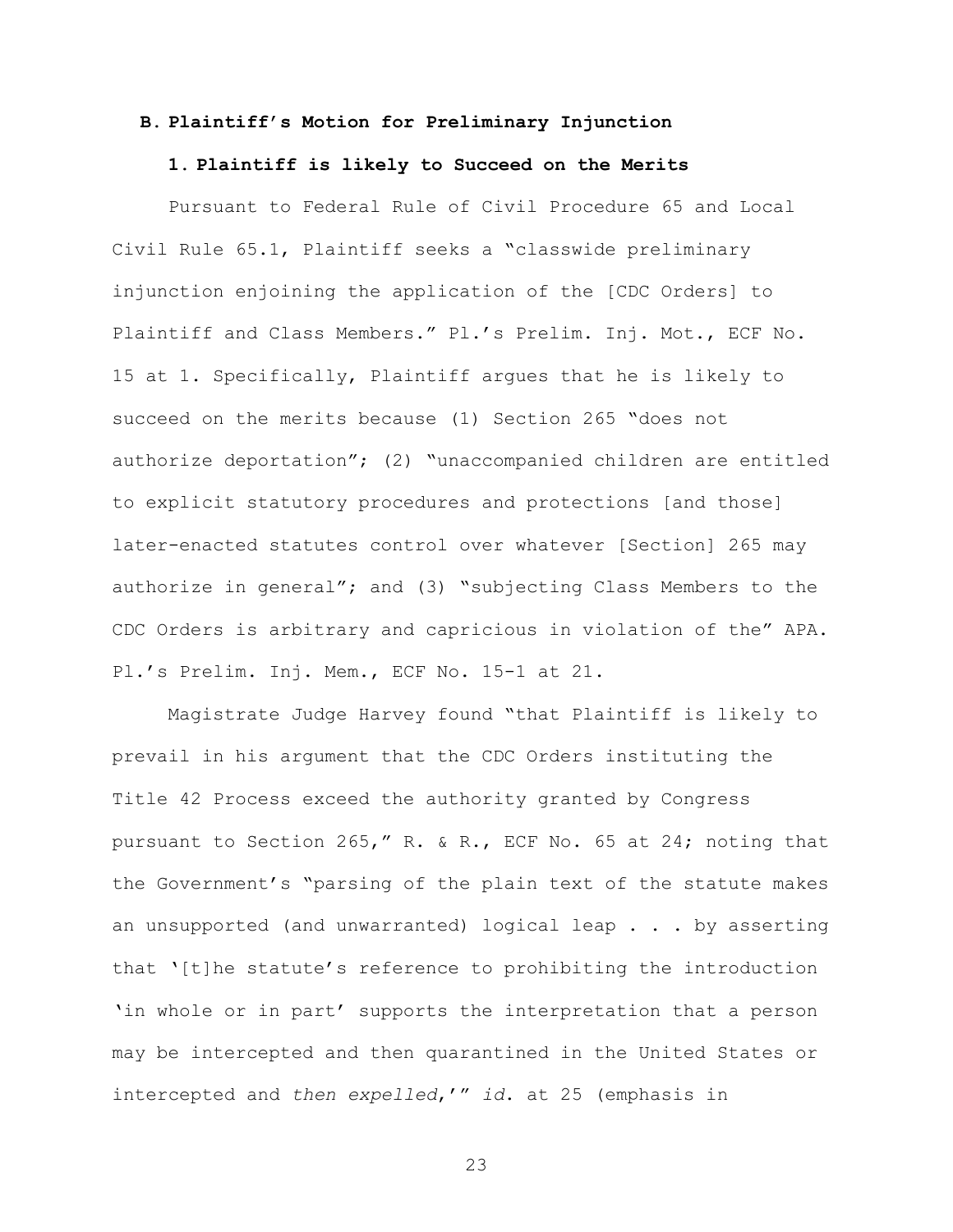original); *see also* Final Rule at 56425–26. The Government makes a number of objections, which the Court addresses below.

*Chevron* provides the framework for reviewing an agency's interpretation of a statute that the agency is charged with administering. *See* 467 U.S. at 837. The first step in this review process is for the court to determine "whether Congress has directly spoken to the precise question at issue." *Id.* at 842. "If the intent of Congress is clear, that is the end of the matter; for the court, as well as the agency, must give effect to the unambiguously expressed intent of Congress." *Id.* at 842– 43. In determining whether the statute unambiguously expresses the intent of Congress, the court should use all the "traditional tools of statutory construction," including looking to the text and structure of the statute, as well as its legislative history, if appropriate. *See id.* at 843 n.9; *see also Bell Atlantic Tel. Co. v. FCC,* 131 F.3d 1044, 1047 (D.C. Cir. 1997). If the court concludes that the statute is either silent or ambiguous with respect to the precise question at issue, the second step of the court's review process is to determine whether the interpretation proffered by the agency is "based on a permissible construction of the statute." *Chevron,* 467 U.S. at 843. The court must defer to agency interpretations that are not "arbitrary, capricious, or manifestly contrary to the statute." *Id.* at 844.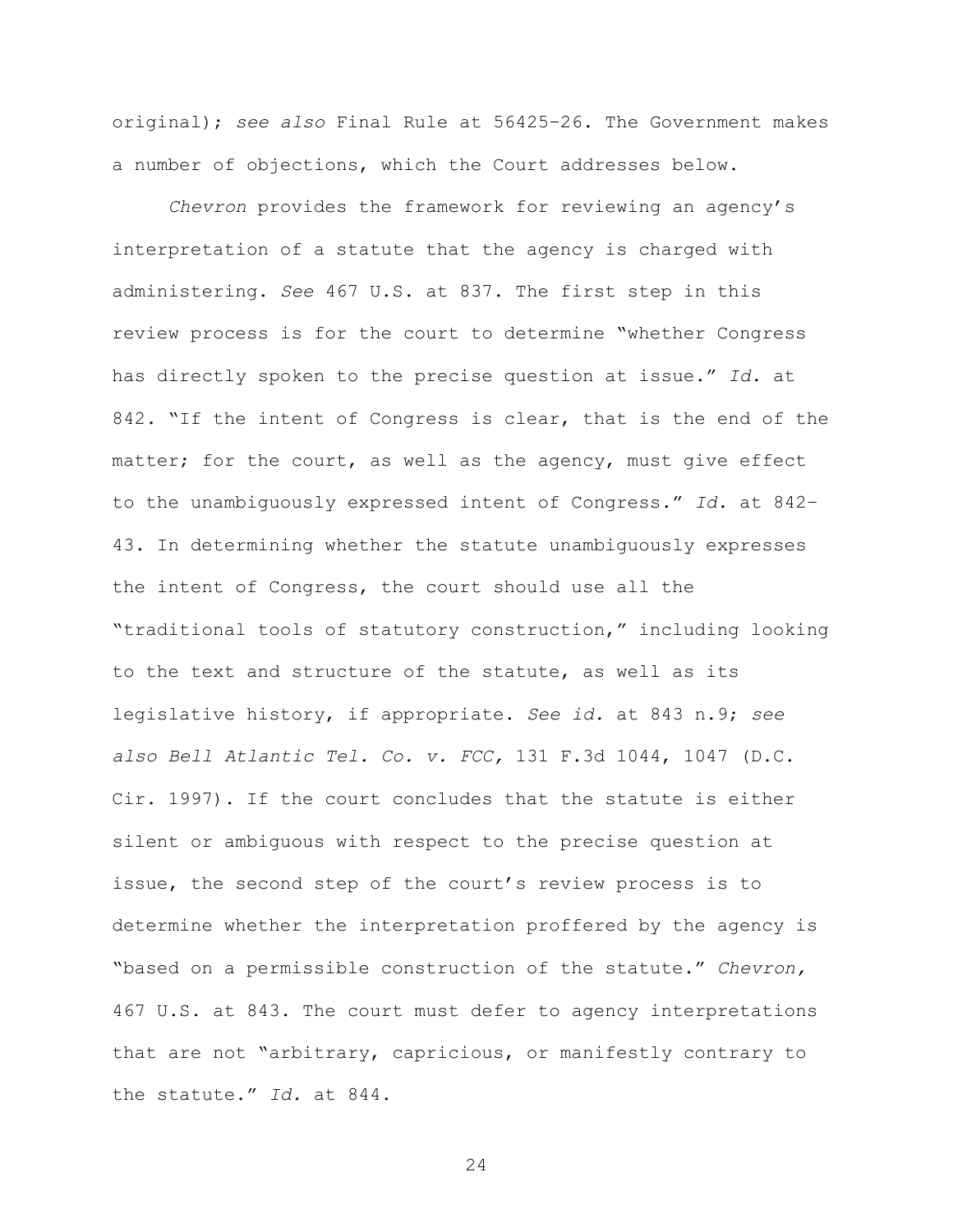# **a. Section 265 Likely Does Not Authorize Expulsions**

The Court first reviews "the language of the statute itself." *United States Ass'n of Reptile Keepers, Inc. v. Zinke*, 852 F.3d 1131, 1135 (D.C. Cir. 2017). Both Plaintiff and the Government provide various definitions for the word "introduction" and the phrase "prohibit . . . the introduction of." *See* Pl.'s Prelim. Inj. Mem., ECF No. 15-1 at 25-26 (citing *Introduce*, *Universal English Dictionary 1067* (John Craig ed. 1861) (the "term—'introduction'—meant then, as now, 'the act of bringing into a country.'"); Gov't's Combined Opp'n, ECF No. 42 at 29-30 (citing *Universal English Dictionary* 458 (John Craig ed. 1869) ("to 'prohibit . . . the introduction' naturally means to intercept or prevent such a process."). The Government further states the meaning of the word "prohibit" is "to forbid; to interdict by authority; to hinder; to debar; to prevent; [or] to preclude." Gov't's Combined Opp'n, ECF No. 42 at 30 (citing Prohibit, *Oxford English Dictionary* 1441 (1933)). Based on these definitions, the Government argues that Section 265 "clearly includes the authority to intercept persons who have already crossed the border and are in the process of being introduced into the United States." Gov't's Objs., ECF No. 69 at 16.

Magistrate Judge Harvey assumed without deciding that the Government's interpretation—intercepting or preventing a process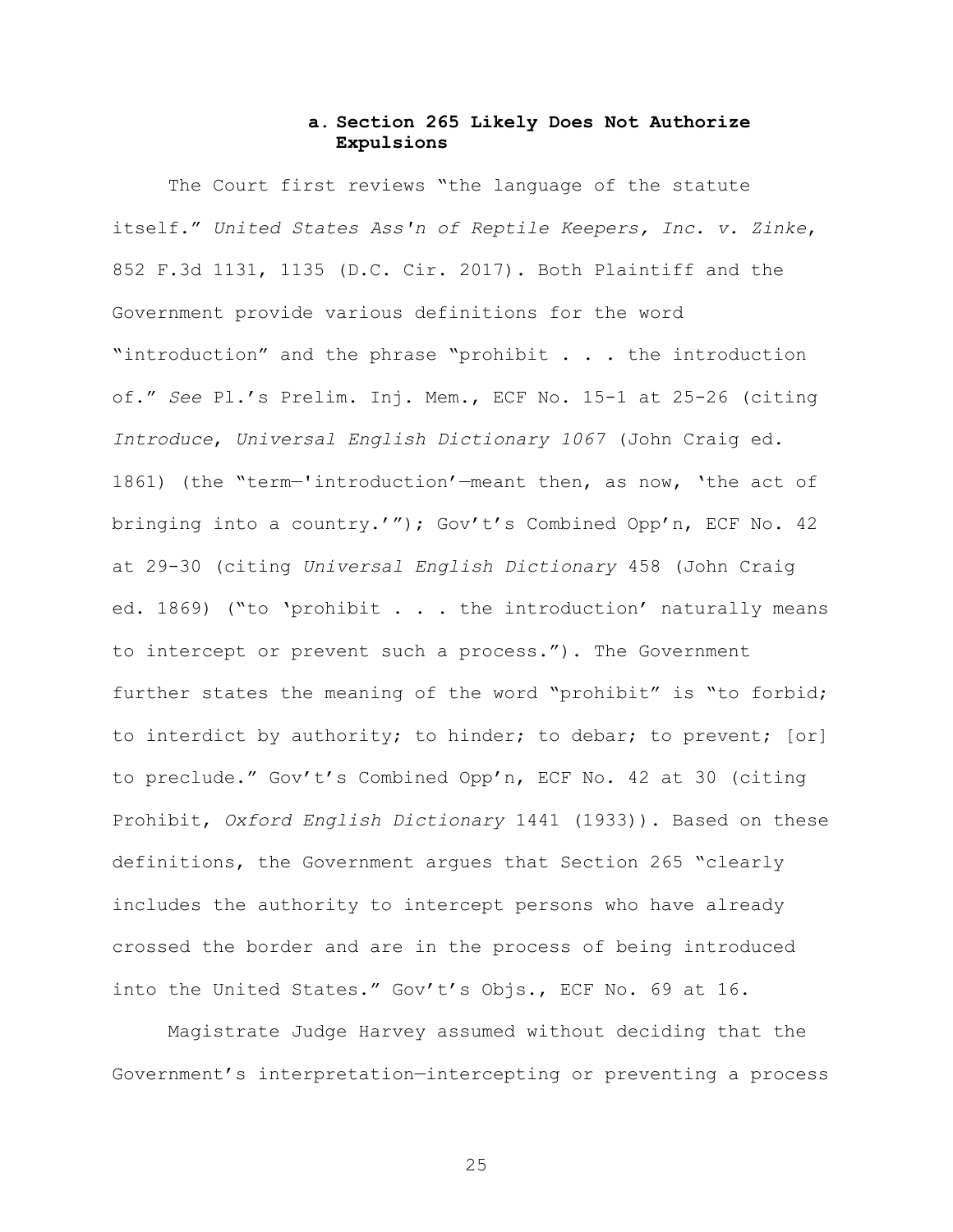was legally sound, finding that even if the court "accept[s] that 'to 'prohibit . . . the introduction' means 'to intercept or prevent such a process', [it] does not lead to the conclusion that 'prohibition,' 'interception,' or 'prevention' includes 'expulsion.'" R. & R., ECF No. 65 at 25. Magistrate Judge Harvey reasoned that to "prohibit" "connotes stopping something before it begins, rather than remedying it afterwards." *Id*. at 25-26.

The Government argues that Magistrate Judge Harvey's reasoning—that "the Government's interpretation is wrong because the definition of 'prohibit' connote[s] stopping something before it begins, rather than remedying it afterwards," R. & R., ECF No. 65 at 25-26;—"makes no sense" because he "[a]ssumed without deciding that the government's interpretation of the 'introduction' and the phrase 'prohibit . . . the introduction' of are legally sound," *id*. at 25; and since the CDC Order only applies to persons who are in the process of being introduced rather than already introduced, expelling them does not remedy something afterwards because they have not been introduced, *see* Gov't's Objs., ECF No. 69 at 17. The Court disagrees. Even accepting that the phrase, "prohibit[ing] . . . the introduction of," means "intercepting" or "preventing"; the phrase does not encompass expulsion; but merely means that the process of introduction can be halted. Expelling persons, as a matter of ordinary language, is entirely different from interrupting,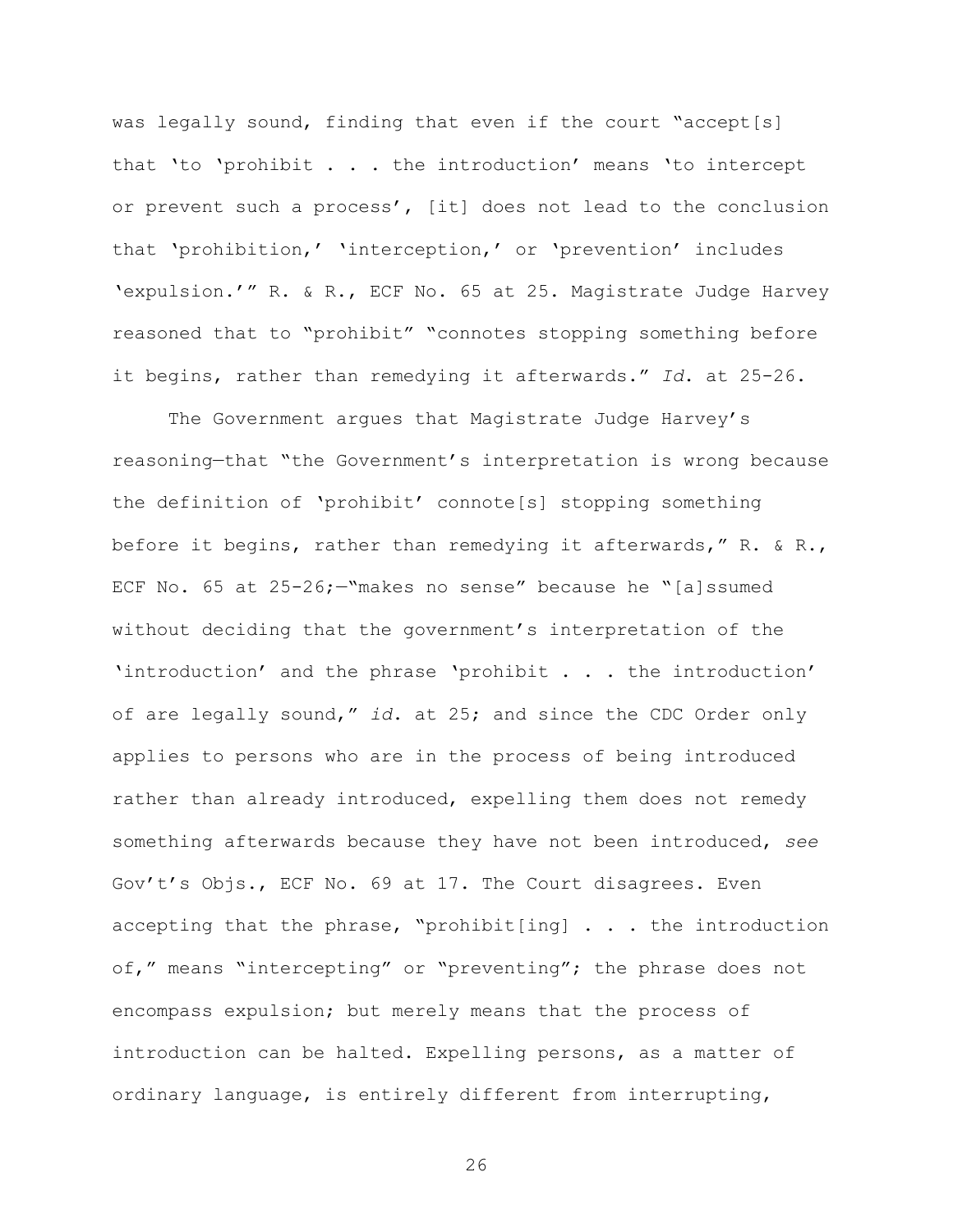intercepting, or halting the process of introduction.<sup>5</sup> Put another way, interrupting, intercepting, or halting the process of introduction does inexorably lead to expulsion.

Neither Section 265 nor any of the definitions provided by the Government contain the word "expel." They do not even contain synonyms of the word expel, such as "eject" or "evict." *See* Synonyms for Expel, *Merriam-Webster.com Dictionary*, Merriam-Webster, https://www.merriam-webster.com/dictionary/expel (last visited Oct. 27, 2020). The Court finds this to be significant, because even "broad rulemaking power must be exercised within the bounds set by Congress," *Merck & Co. v. United States Dep't of Health & Human Servs.*, 385 F. Supp. 3d 81, 92 (D.D.C. 2019), *aff'd*, 962 F.3d 531 (D.C. Cir. 2020); and the CDC "does not [have the] power to revise clear statutory terms," *Util. Air Reg. Grp.*, 573 U.S. at 327. To be sure, as Plaintiff and Magistrate Judge Harvey point out, "when Congress wants to grant the power to expel individuals out of the United States, it does so plainly." R. & R., ECF No. 65 at 29. For example, in the Chinese Exclusion Act of 1882, enacted only eleven years before the 1893 Act, Congress was very explicit in its deportation

L,

<sup>5</sup> With regard to the Government's objection to Magistrate Judge Harvey finding support for this interpretation in the title of Section 265: "Suspension of entries and imports from designated places to prevent spread of communicable diseases," 42 U.S.C. § 265; his point was that Section 265 does not address expulsion, not the meaning of entry as a matter of immigration law.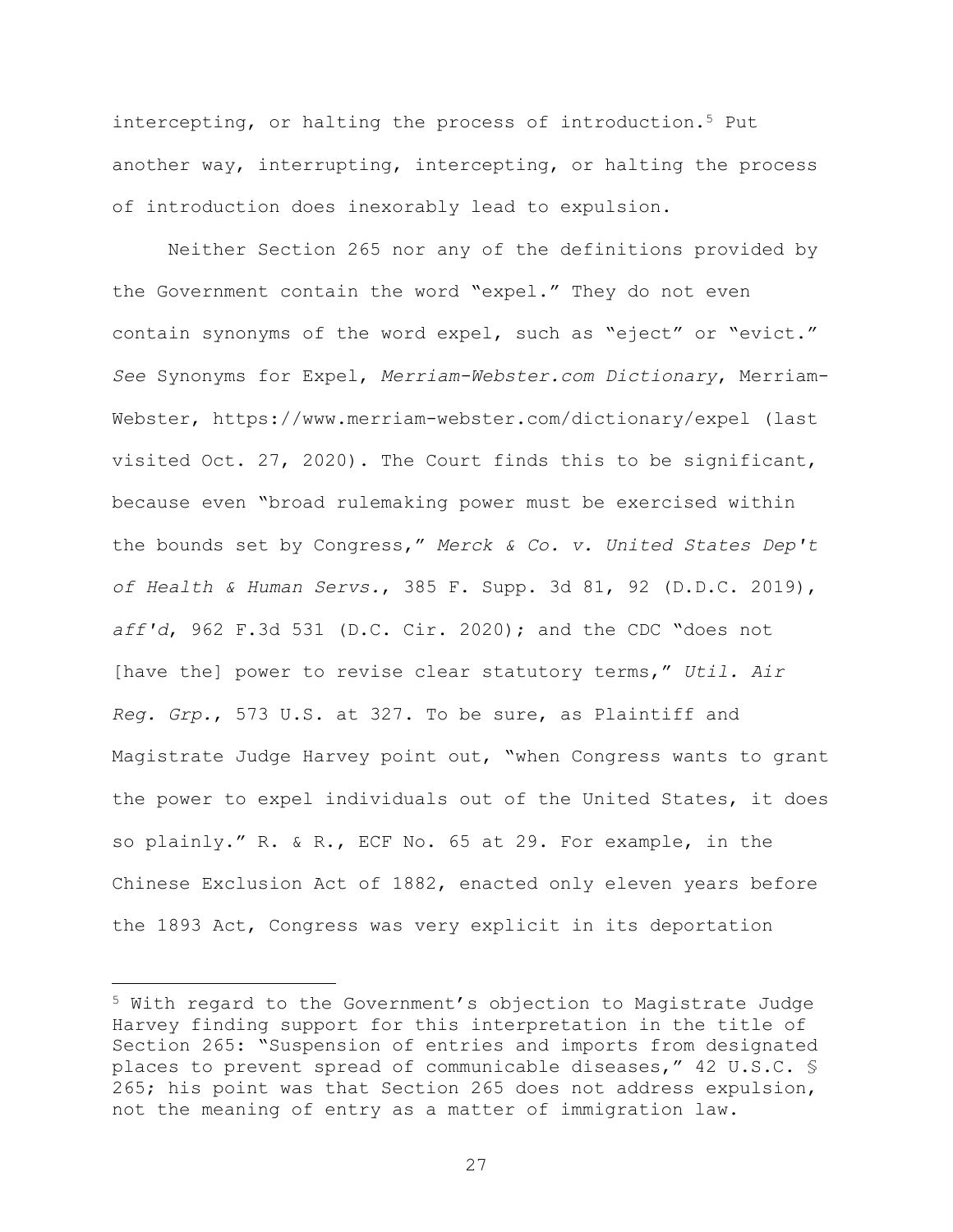requirements, declaring "it shall not be lawful for any Chinese laborer to *come*, or, having so come . . . ninety days [after the Act], to *remain* within the United States." Chinese Exclusion Act of May 6, 1882, ch. 126, § 1 (emphasis added).

Finally, the Government objects on the grounds that Magistrate Judge Harvey's interpretation leads to an absurd, unworkable result because it results in Section 265 being without effect at land borders. Gov't's Opp'n, ECF No. 69 at 18- 19. However, Magistrate Judge Harvey persuasively explained why his interpretation does not result in Section 265 being without effect at land borders. R. & R., ECF No. 65 at 36-38.

# **b. The Statutory Context Provides Support for Interpreting Section 265 to Likely Not Authorize Expulsions**

Since "statutory language cannot be construed in a vacuum, . . . [i]t is a fundamental canon of statutory construction that the words of a statute must be read in their context and with a view to their place in the overall statutory scheme." *Davis v. Michigan Dep't of Treasury*, 489 U.S. 803, 809 (1989) (citing *United States v. Morton*, 467 U.S. 822, 828 (1984)); *see also K Mart Corp. v. Cartier, Inc.*, 486 U.S. 281, 291 (1988) ("In ascertaining the plain meaning of the statute, the court must look to the particular statutory language at issue, as well as the language and design of the statute as a whole."). Plaintiff argues that neither Section 265 nor "a neighboring provision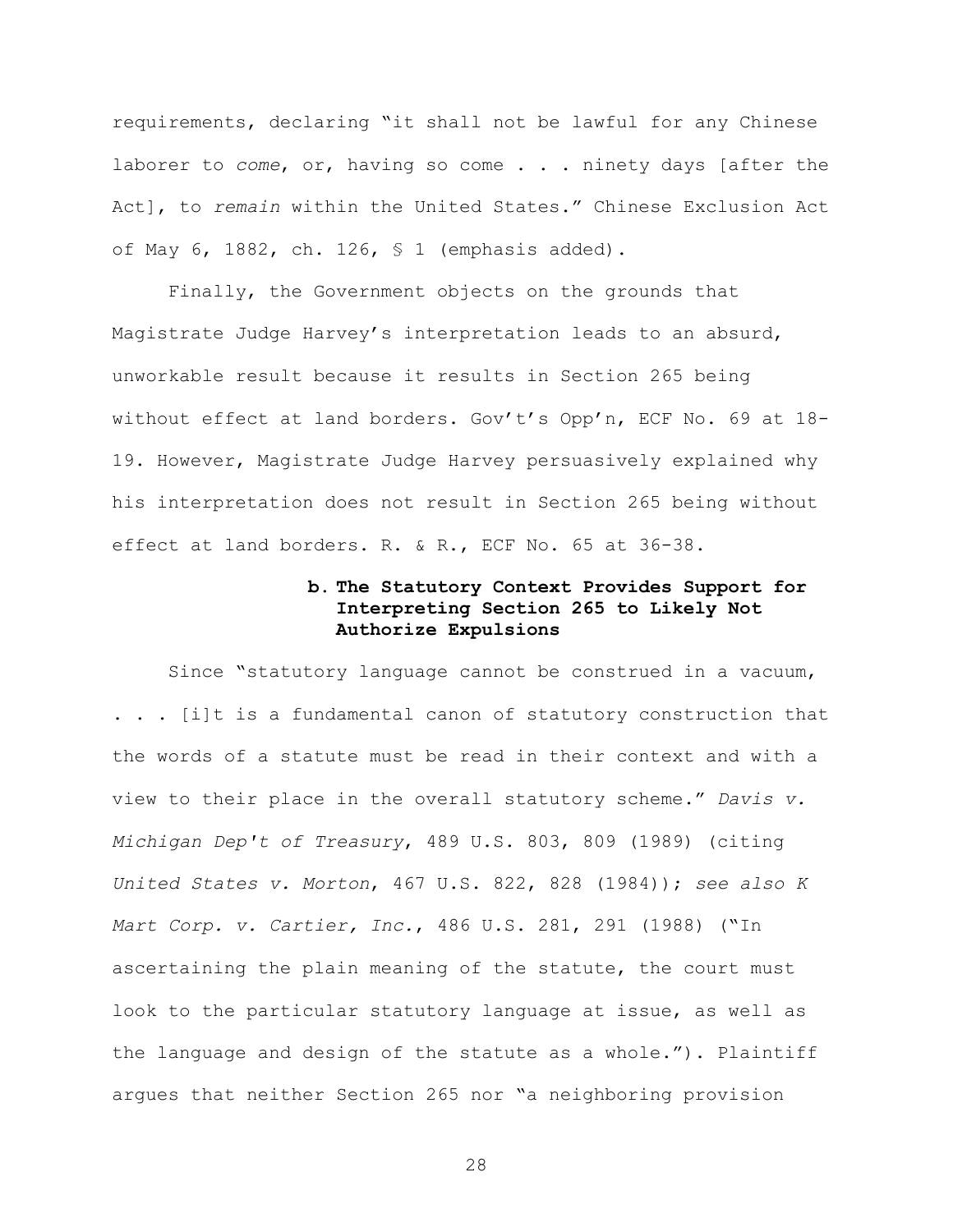laying out the 'penalties' for violation of 'any regulation prescribed' under § 265 make any mention of such expulsion authority." Pl.'s Prelim. Inj. Mem., ECF No. 15-1 at 22 (citing 42 U.S.C. § 271). The Government contends that "the explicit language in Section 265 authorizing the prohibition of persons (or property) from 'a foreign country' to protect against 'the introduction of such disease into the United States'. . . [in] context . . . clearly includes expulsion." Gov't's Combined Opp'n, ECF No. 42 at 31. Citing the CDC's additional reliance on "42 U.S.C. § 264 ('Section 264'), entitled 'Regulations to control communicable diseases'" which authorizes the CDC "to make and enforce such requlations . . . to prevent the introduction, transmission, or spread of communicable diseases from foreign countries into the States or possessions," Magistrate Judge Harvey looked to that adjacent Section and found that it "does not contemplate regulations that authorize expulsion from the United States. . . . [but] only requlations that 'provide for the apprehension, detention, or conditional release of individuals.'" R. & R., ECF No. 65 at 27. Magistrate Judge Harvey observed that "in a section where one would expect the term to appear—where Congress has delineated the government's power to prevent the spread of contagious disease from individuals coming into the United States from a foreign country—it does not." *Id*. at 27-28.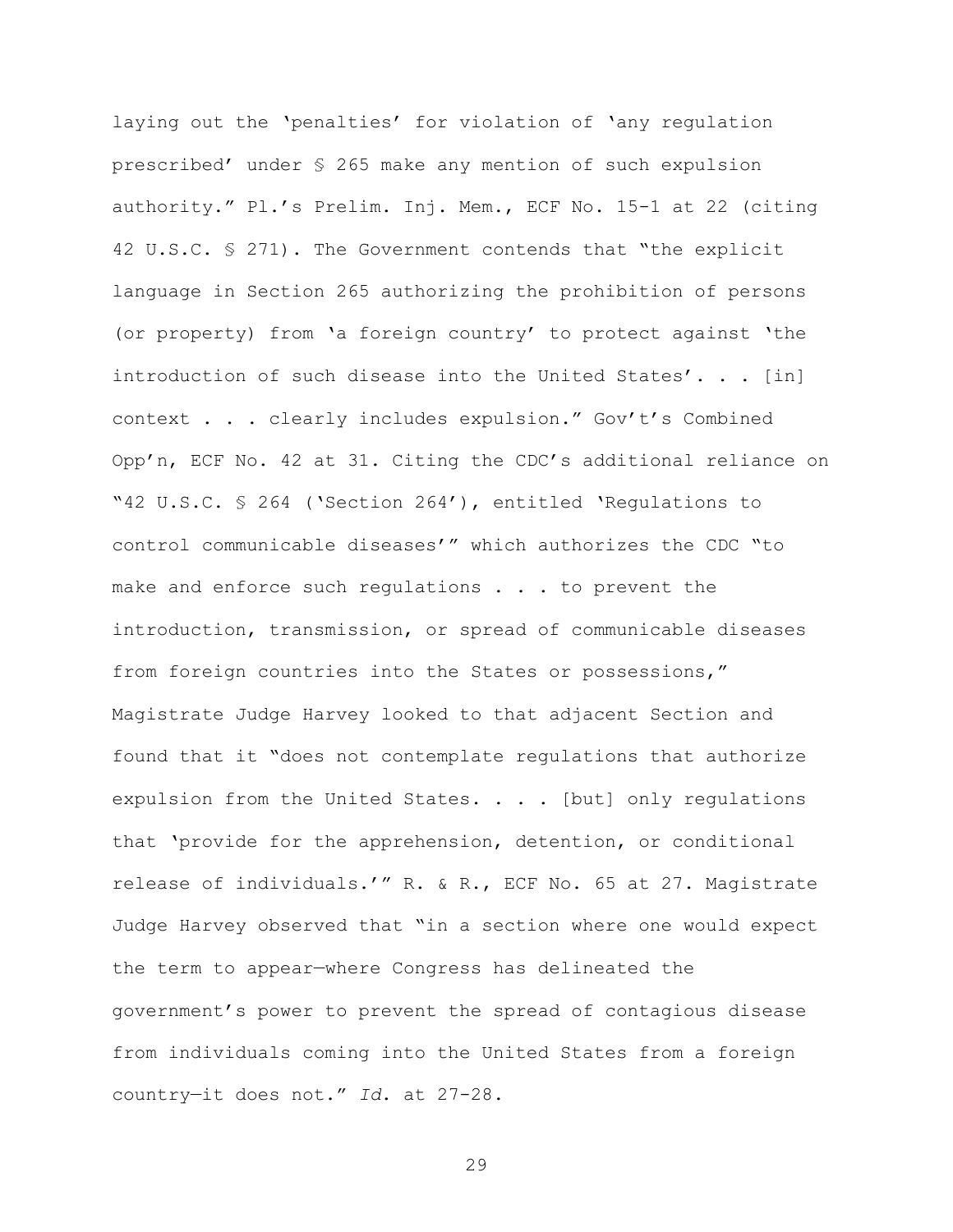The Government points to the rule of statutory construction that requires a statute to be construed in a manner such that particular construction does not render another provision superfluous to argue that Magistrate Judge Harvey's reasoning was flawed because if Section 264 authorized expulsion, Section 265 would be superfluous. Gov't's Opp'n, ECF No. 69 at 20. The Court disagrees. That "Section 264 does not contemplate regulations that authorize expulsion from the United States," R. & R., ECF No. 65 at 27; provides contextual support for interpreting Section 265 to not provide authority to expel persons. Plaintiffs have conceded that Section 265 vests the government with significant "authority to bar entry into the country, at least through the regulation of vessels (including airplanes) arriving in the United States." R. & R., ECF No. 65 at 36. Accordingly, interpreting Section 265 to not authorize expulsions does not render the provision superfluous.

In addition, the Government also argues that Magistrate Judge Harvey erred when he concluded that Congress could not have delegated the authority by silence by not expressly providing for expulsion authority in Section 265 because that section expressly delegated the power to issue regulations that accomplish its purpose. Gov't's Obj., ECF No. 69 at 20. The Government's argument is beside the point; if Section 265 does not provide the authority to expel persons; then it does not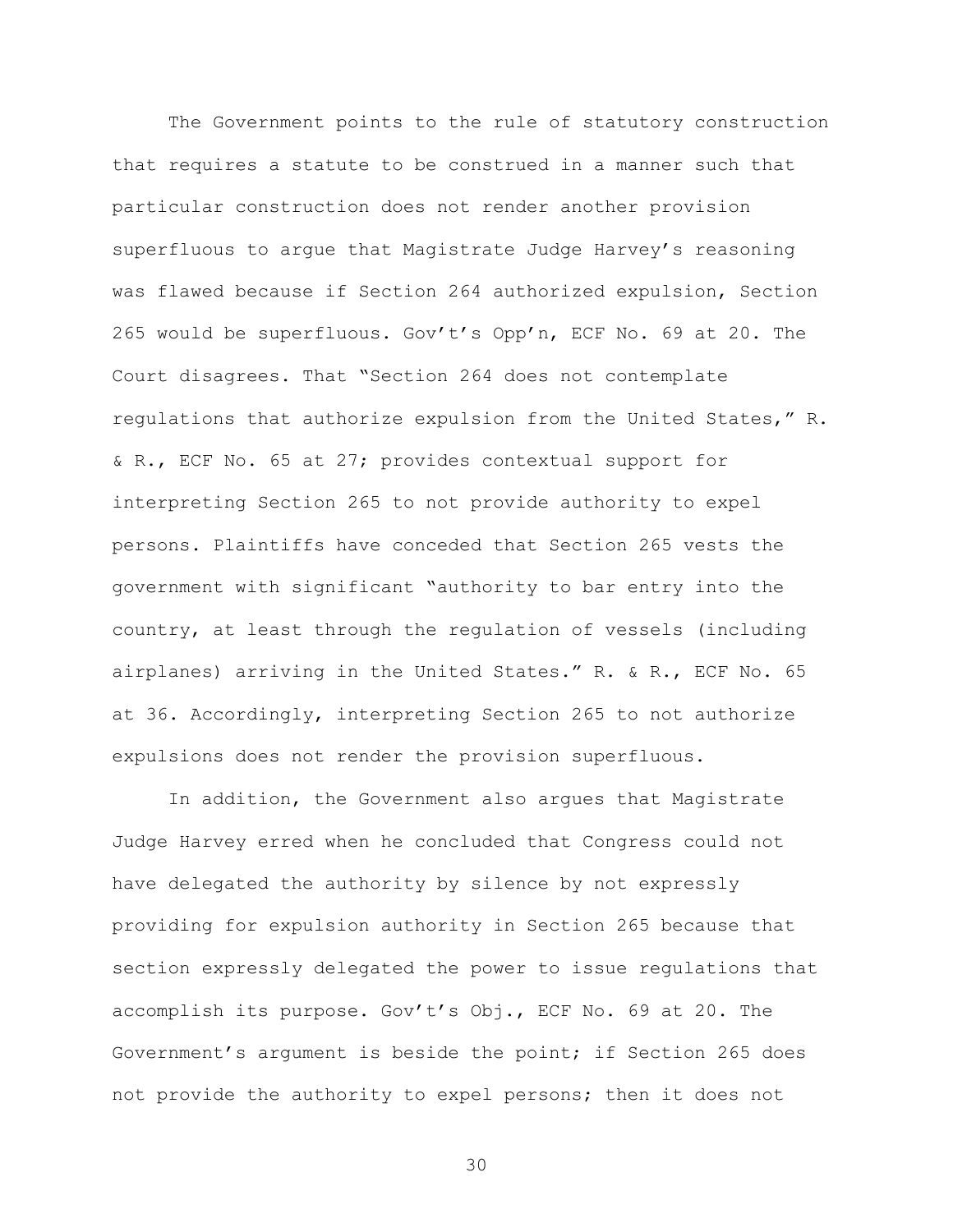delegate the authority to issue regulations to expel persons.

The Government further argues that just because this is the first time it has claimed that Section 265 provides it with the authority to expel persons since the provision was enacted 75 years ago does not mean that it does not have such authority. *Id*. The Government cites the historic and unprecedented nature of the pandemic and the legislative history of the Section 265 to argue that if "Section 265 authority is sparingly used only tracks the extraordinary nature of the authority and the fact that it is very rarely needed." *Id*. at 22. The Court agrees that the undisputed authority granted in Section 265 is extraordinary and that the COVID-19 pandemic is unprecedented. But that is entirely distinguishable from whether or not Section 265 authorizes the Government to expel persons. The Court also notes that the legislative history cited by the Government provides not support for its position that Section 265 authorizes it to expel persons.<sup>6</sup>

Beyond Section 264, Magistrate Judge Harvey noted that the "statute is shot through with references to quarantine . . . but

÷.

 $6$  The Government also arques that the situation here is distinguishable from the newly discovered power at issue in *Utility Air Regulatory Group v. EPA*, 573 U.S. 302 (2014). Gov't's Objs., ECF No. 69 at 21-22. Magistrate Judge Harvey's invocation of this authority, however, is only one of the multitude of reasons why plaintiff is likely to succeed on the merits of his claim.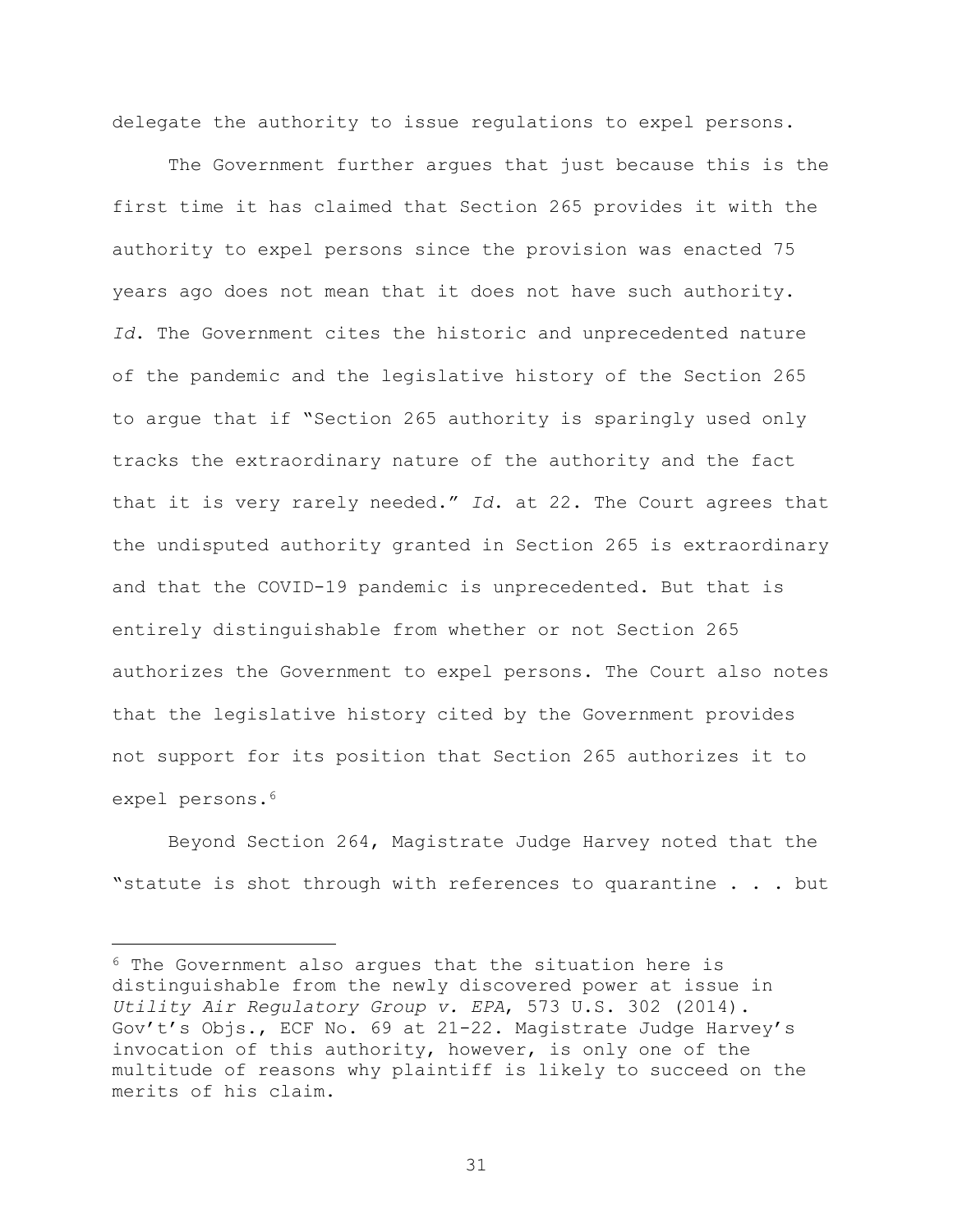it contains not a word about the power of the [CDC] to expel anyone who has come into the country." R. & R., ECF No. 65 28 (citing 42 U.S.C., Chap. 6A, Subchap. II, Part G (entitled "Quarantine and Inspection."); 42 U.S.C. § 267 (entitled "Quarantine stations, grounds, and anchorages"); 42 U.S.C. § 268 (entitled "Quarantine duties of consular and other officers"); 42 U.S.C. § 270 (entitled "Quarantine regulations governing civil air navigation and civil aircraft"); 42 U.S.C. § 271 (entitled "Penalties for violation of quarantine laws"); 42 U.S.C. § 272 (entitled "Administration of oaths by quarantine officers")). The statutory scheme reflects Congress's focus on the public's health, authorizing the CDC to create regulations that allow for the "apprehension, detention, examination, or conditional release of individuals" entering from foreign countries to stop the spread of communicable diseases from those countries, 42 U.S.C. § 264; and then in times of serious danger, to halt the "introduction of persons" from designated foreign countries. 42 U.S.C. § 265. Notably, Congress established specific penalties for violations of any of the CDC's regulations pursuant to Sections 264, 265, 266 (entitled "Special Quarantine Powers in Time of War"), and 269 (entitled "Bills of health"). 42 U.S.C. § 271. However, not only is expulsion not mentioned in the statute, but all of these sections, including Section 265, are referred to as "quarantine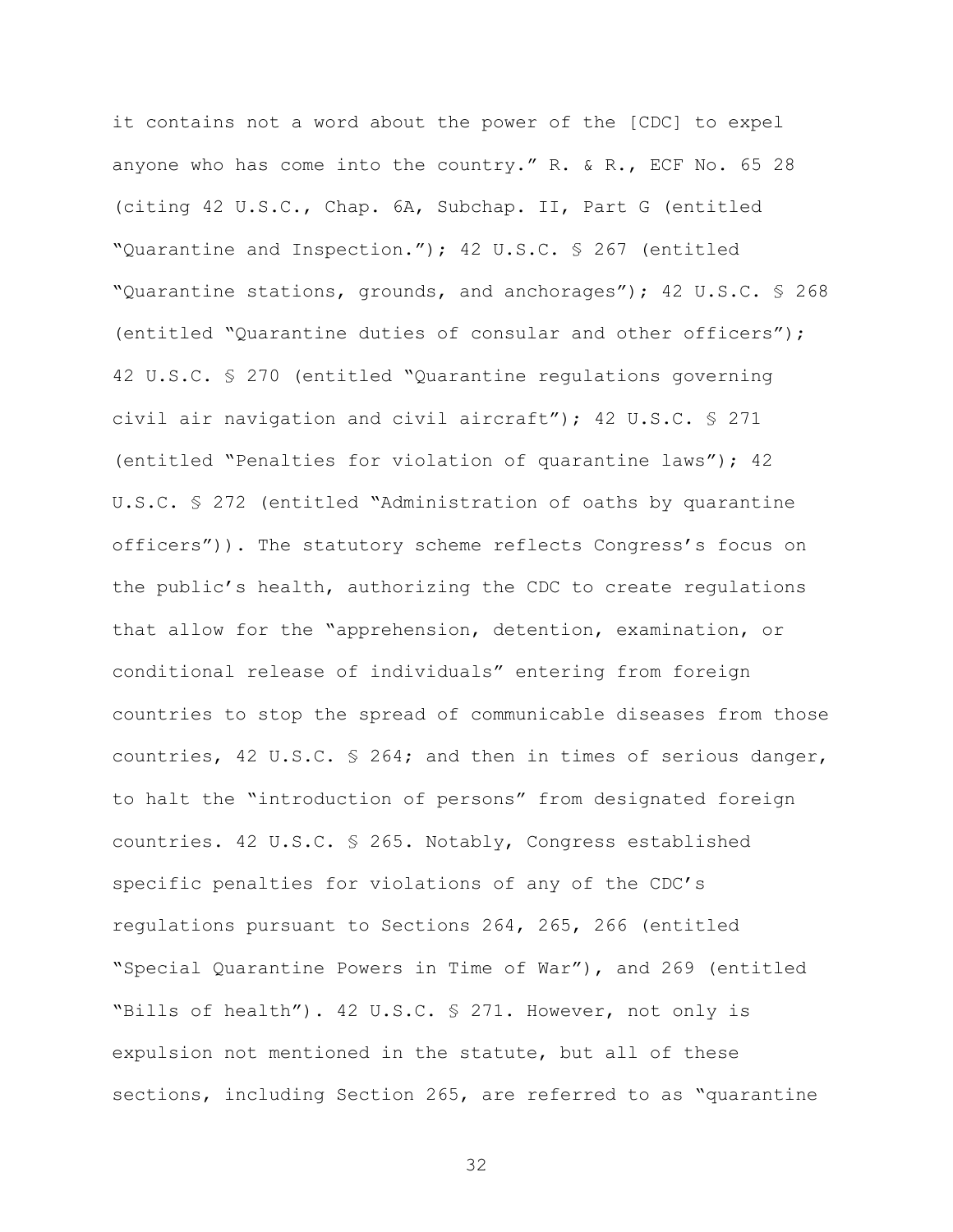laws," suggesting that the CDC's powers were limited to quarantine and containment. *Id*.

# **c. Harmonizing Section 265 With Relevant Immigration Statutes Provides Support for Interpreting Section 265 to Likely Not Authorize Expulsions**

In conducting his contextual analysis and in harmonizing Section 265 with immigration statutes, Magistrate Judge Harvey: (1) notes that several immigration statutes under Title 8 use words such as "remove" or "return," whereas none of these words are found in Section 265, *see* R. & R., ECF No. 65 at 30; and (2) finds the Government's reading of Section 265 to include the power to expel "unaccompanied minors like Plaintiff and the putative class members, . . . conflicts with various rights granted in the TVPRA and the INA," *id*. at 32. Citing to dicta *Russello v. United States*, 464 U.S. 16, 25 (1983), the Government objects to this by arguing that "'language in one statute usually sheds little light upon the meaning of different language in another statute.'" Gov't's Objs., ECF No. 69 at 22 (internal brackets omitted). In that vein, the Government argues that (1) statutes such as Section 265 which is "designed to prohibit the introduction of persons into the United States to avoid the spread of a communicable disease into the country" should not be compared to immigration statutes which are "designed to confer immigration benefits based on an alien's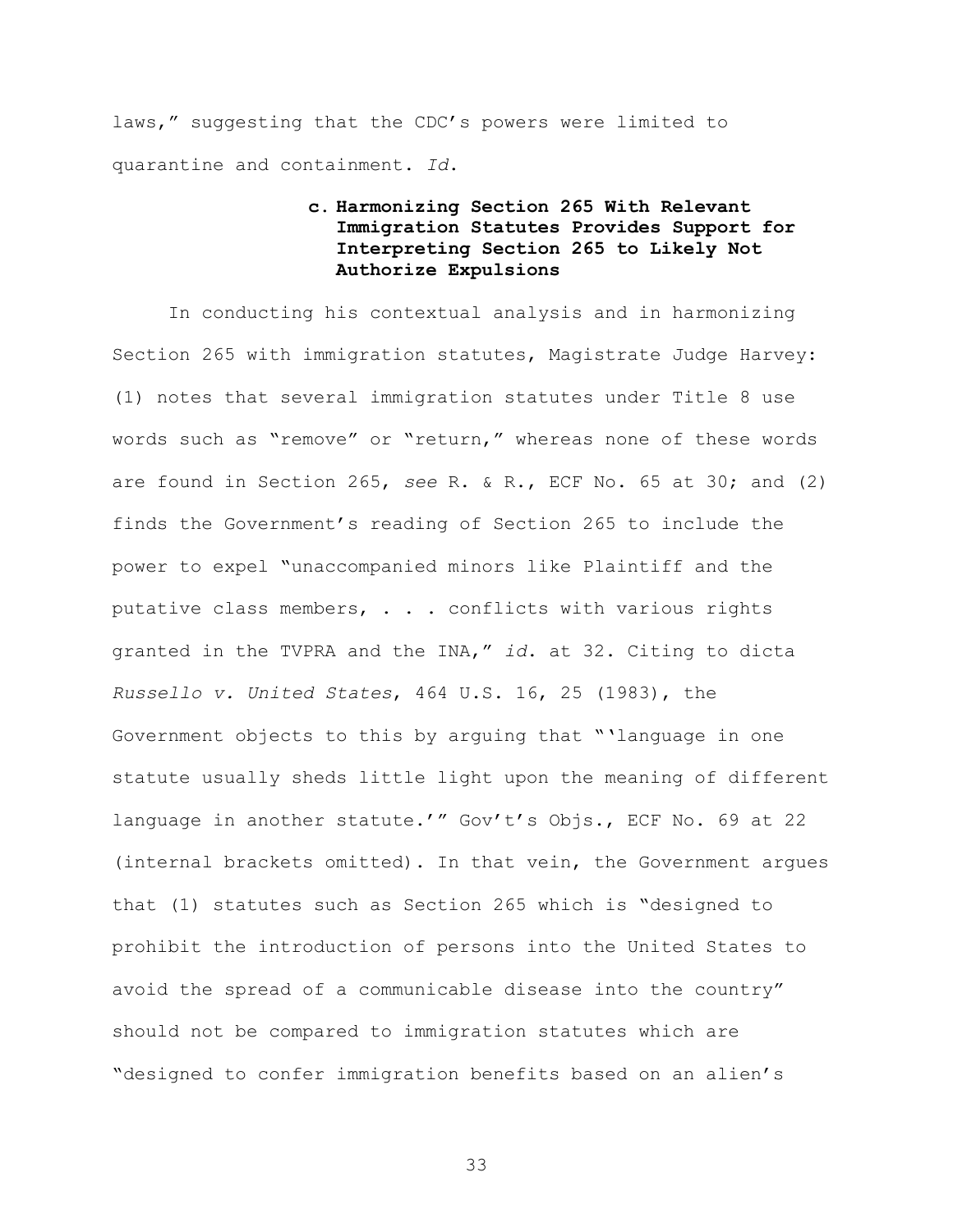individual circumstances" because the statutes have different aims, *id*. at 22-23; and (2) "statutes are already in harmony—the immigration provisions are of general applicability, and Section 265 temporarily suspends their effects in limited circumstances" such as a national emergency, *id*. at 24-25. The Government's arguments are unpersuasive.

"It is a fundamental principle of statutory interpretation that absent provision[s] cannot be supplied by the courts." *Rotkiske v. Klemm*, 140 S. Ct. 355, 360–61 (2019) (internal citations and quotation marks omitted). First, as Plaintiff points out and Magistrate Judge Harvey agrees, "the Supreme Court routinely points to other statutes as evidence that Congress knows how to legislate in particular ways." Pl.'s Combined Reply, ECF No. 52 at 15 (collecting cases); *see also* R. & R., ECF No. 65 at 30 n.11. In view of current immigration laws, which speak to deportation by using words such as "remove" and "return," *see* 8 U.S.C. § 1182(d)(3A) ("[t]he Attorney General shall prescribe conditions . . . to . . . *return* . . . inadmissible aliens"); § 1182(h)(2) ("No waiver shall be granted . . . for a period of not less than 7 years immediately preceding the date of initiation of proceedings to *remove* the alien from the United States.") (emphasis added); the Court recognizes, as did Judge Nichols, that "[t]here's a serious question about whether [Section 265's] power includes the power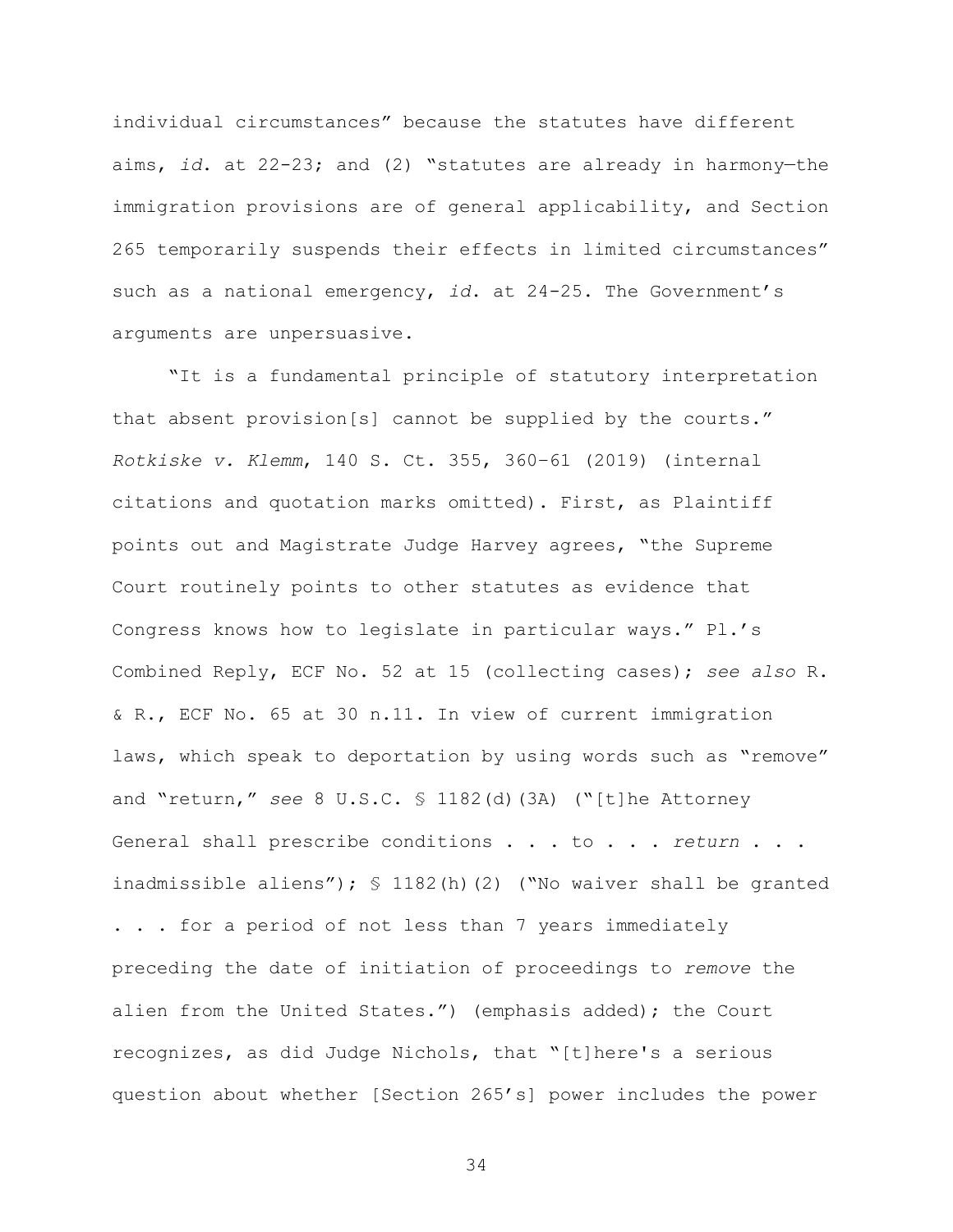. . . to remove or exclude persons who are already present in the United States" and the "fact that Congress did not use [words such as 'return' or 'remove'] . . . . suggests at a minimum that the power to remove is not granted by [S]ection 265," *J. B. B. C.* Hr'g Tr., Dkt No. 20-cv-1509, ECF No. 39 at 50.

The Government contends that Section 265 contains a "clearly expressed congressional intention" to suspend the effect of Title 8 because Section 265 authorizes the suspension of other laws that provide for the right to introduce persons into the country. Gov't's Objs., ECF No. 69 at 25. The Government argues that Magistrate Judge Harvey was wrong to rely on the absence of the phrase "[n]otwithstanding any other provision of law" in Section 265 for the proposition that it was not meant to suspend the effect of relevant Title 8 provisions because that phrase would logically appear in a subsequently enacted statute, but the relevant Title 8 provisions were enacted subsequent to Section 265. *Id.* However, the phrase "[n]otwithstanding any other provision of law" is not used to supersede only earlier-enacted statutes, but is properly read as "Congress's indication that the statute containing that language is intended to take precedence over any pre-existing or subsequently-enacted legislation on the same subject." *U.S. v. Puentes*, 803 F.3d 597, 606 (11th Cir. 2015)(internal citation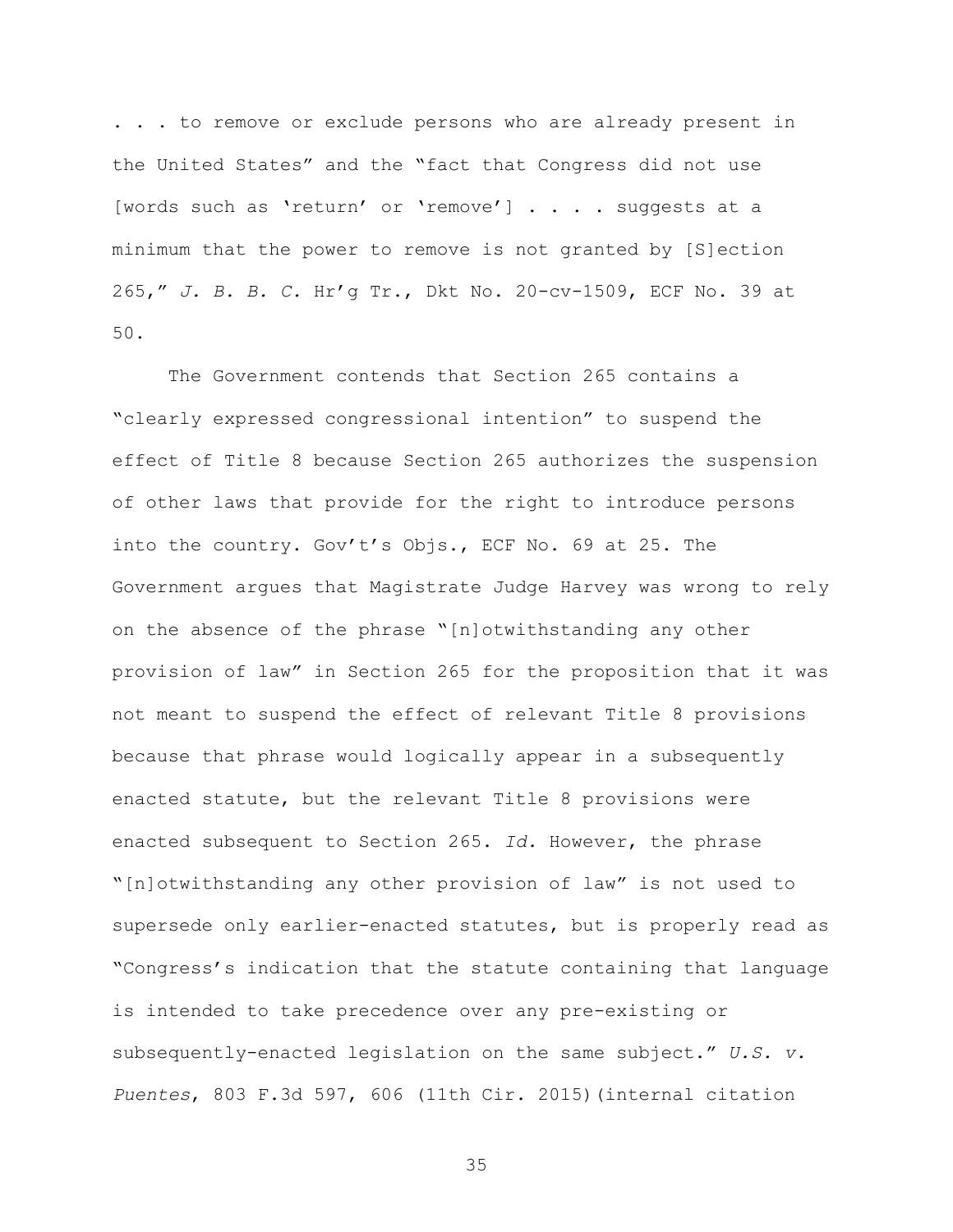omitted). Further, the Government's contention that Section 265 and the relevant provisions of Title 8 are not on the "same subject" is unavailing since the Government intends to use Section 265 to expel persons from the United States just as Title 8 provides for the removal of persons.

The Government also argues that Magistrate Judge Harvey had no "sound reason" to conclude that the phrase "suspension of the right to introduce" in Section 265 is not a "clearly expressed congressional intention" to suspend the effect of Title 8 provisions. Gov't's Objs., ECF No. 69 at 26. Rather, according to the Government, the legislative history of the predecessor statute shows that Congress intended to authorize the temporary suspension of the immigration laws. *Id*. at 26-27. However, the language of Section 265 contains no "clear intention" to authorize the suspension of the relevant provisions of Title 8. *Epic Systems Corp. v. Lewis*, 138 S. Ct. 1612, 1632 (2018).

The Government further argues that Magistrate Judge Harvey improperly invoked the canon of "the specific governs the general" to find that the relevant provisions of Title 8 take precedence over Section 265 because his reasoning—that "[i]t is not clear how Section 265 . . . could be considered more specifically targeted to matters of immigration or as providing more specific solutions," R. & R., ECF No. 65 at 36;—is flawed because "Section 265 is not designed to target immigration at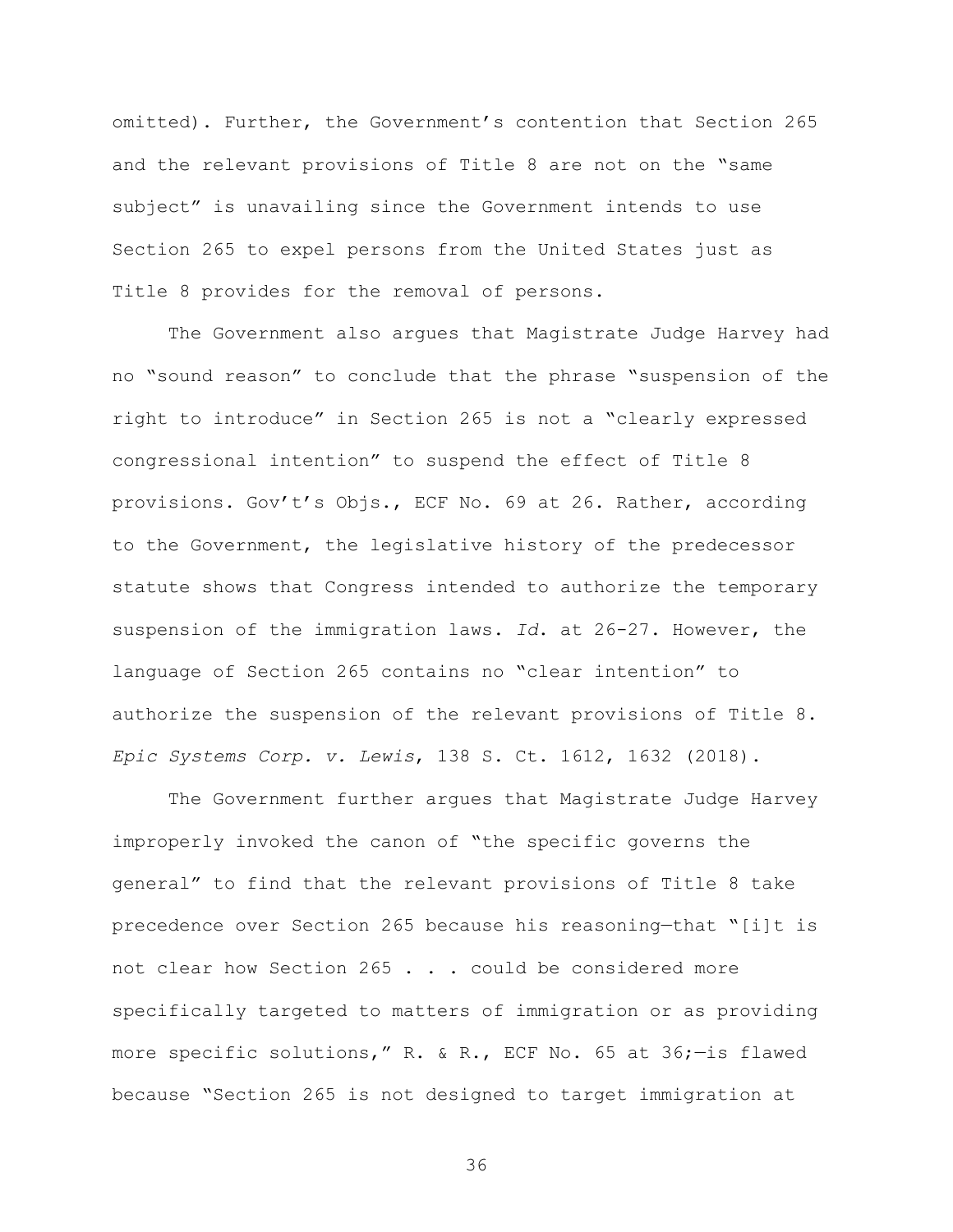all . . . it is a public health provision designed only to address the specific and rare instance of a public health crisis presented by the outbreak of a communicable disease." Gov't's Objs., ECF No. 69 at 28. Since the Government concedes that "Section 265 is not designed to target immigration at all" it clearly cannot be the more specific statute when it is being relied upon to expel unaccompanied children who are entitled to protections under the relevant provisions of Title 8. *Id*.

Finally, the Government argues that Magistrate Judge Harvey erred in dismissing its "argument that Section 265 would be rendered a nullity if it must be applied in conjunction with immigration provisions." Id. at 28-29. However, as explained supra, Magistrate Judge Harvey persuasively explained why his interpretation does not result in Section 265 rendered a nullity. R. & R., ECF No. 65 at 36-38.

# **d. The Government's Interpretation of Section 265 is Likely Not Entitled to Chevron Deference**

Magistrate Judge Harvey found that because the statute is not ambiguous using traditional tools of statutory interpretation, there was no need to reach step two of the *Chevron* analysis.<sup>7</sup> R. & R., ECF No. 65 at 38 n.15. He stated,

÷.

<sup>7</sup> Because he found the statute to be unambiguous, Magistrate Judge Harvey improperly invoked the constitutional avoidance doctrine. *See McFadden v. United States*, 576 U.S. 186, 197 (2015) (noting that the "canon of constitutional avoidance . . .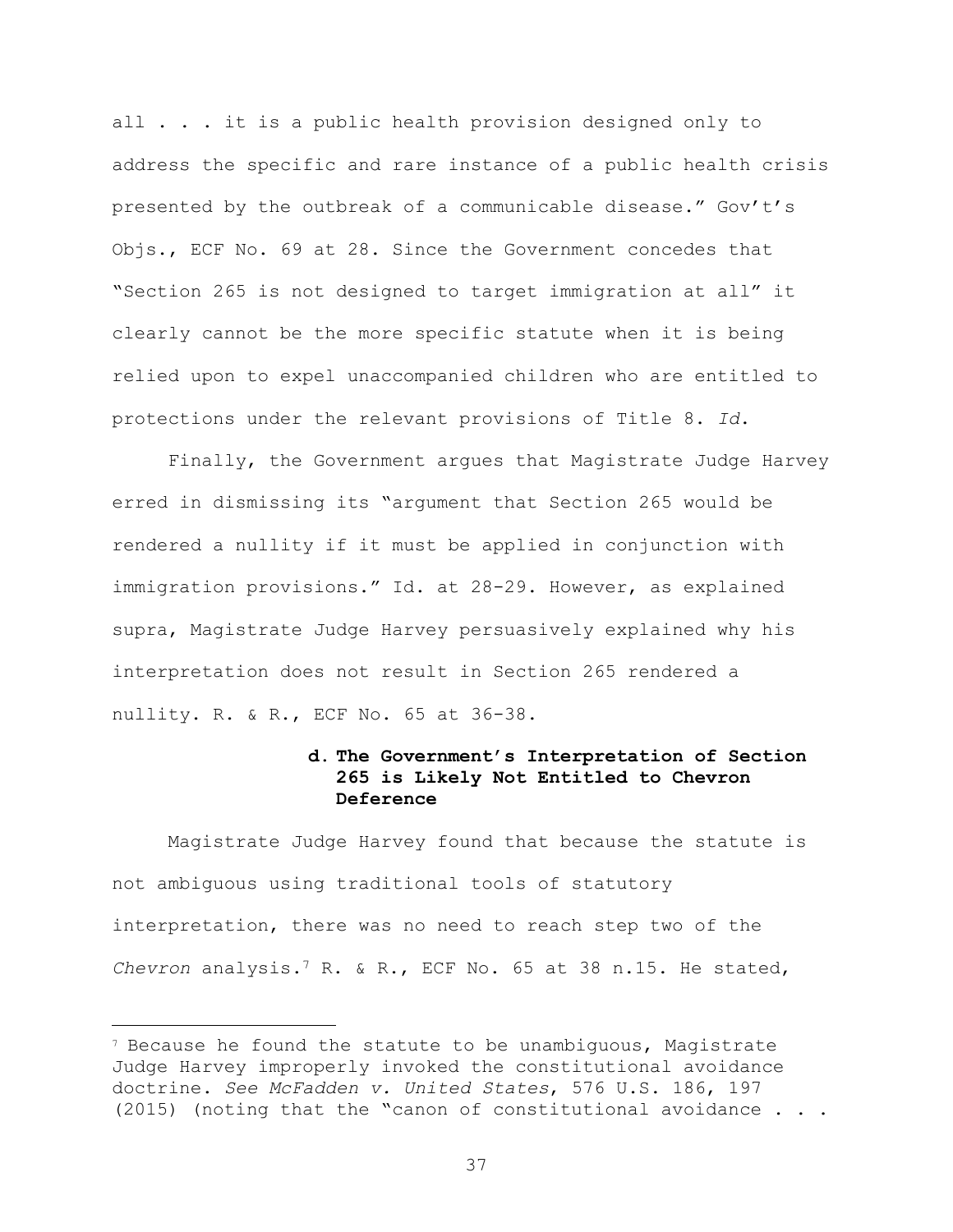however, that even if there were ambiguity, he would find, as did Judge Nichols, that deference would not be justified because the question for the claim is purely legal and does not depend upon the CDC's scientific and technical expertise. *See id*.

The Government argues that, pursuant to *Chevron*, "simply because a question is purely legal says nothing about whether the Court should defer to an agency's reasonable interpretation of the statute it administers." Gov't's Objs., ECF No. 69 at 30. The Government contends that it is within CDC's delegated authority and expertise to interpret the word "introduction" because in interpreting the word, the CDC "utilized [its] scientific and technical knowledge and experience regarding communicable diseases generally and applied it to the specific public health threat here." *Id*. at 31. Assuming for the purpose of responding to the Government's objections that the term is ambiguous, the Court disagrees that the CDC's interpretation implicates its scientific and technical expertise because the Government has not explained how that scientific and technical expertise lead it to interpreting "introduction" to encompass "expulsion." *Cf*. *Kisor v. Wilkie*, 139 S. Ct. 2400, 2416 (2019)

÷.

has no application in the interpretation of an unambiguous statute . . .") (internal quotation marks omitted). Magistrate Judge Harvey's invocation of this canon, however, is only one of the multitude of reasons why plaintiff is likely to succeed on the merits of his claim.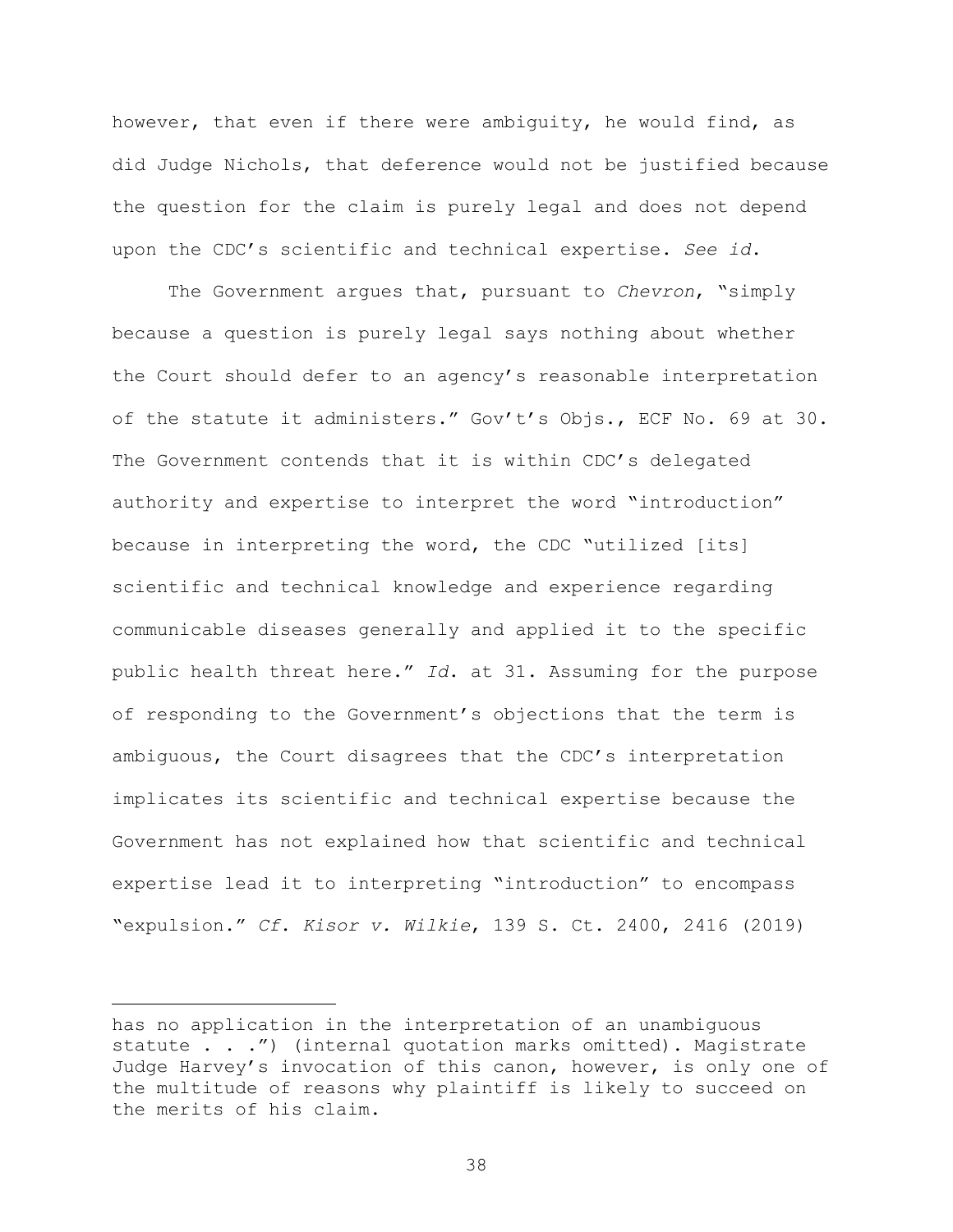(noting that "[a] court must make an independent inquiry into whether the character and context of the agency interpretation entitled it to controlling weight"). Accordingly, CDC is not entitled to deference with respect to its interpretation.

For the reasons above, the Court **ADOPTS** Magistrate Judge Harvey's finding that Plaintiff is likely to succeed on the merits of his claim.

#### **2. Irreparable Injury**

Plaintiff contends that, at the time he filed his complaint, he was likely to suffer an irreparable injury if he was expelled under Section 265 because he would have been "sent summarily back to Guatemala without any meaningful opportunity to assert his claims for relief, and where he would have faced grave harm from those he sought to escape." Pl.'s Prelim. Inj. Mem., ECF No. 15-1 at 39. Further, Plaintiff provided declarations demonstrating that returned children are "frequently trafficked from rural to urban areas and across borders or to border areas, where they are often sexually exploited or subject to exploitative labor." Lisa Frydman Decl., ECF No. 15-12 ¶ 6.

Magistrate Judge Harvey found that Plaintiff "adequately established a likelihood of irreparable injury should a preliminary injunction not issue," R. & R., ECF No. 65 at 41; because "Plaintiff has presented declarations from attorneys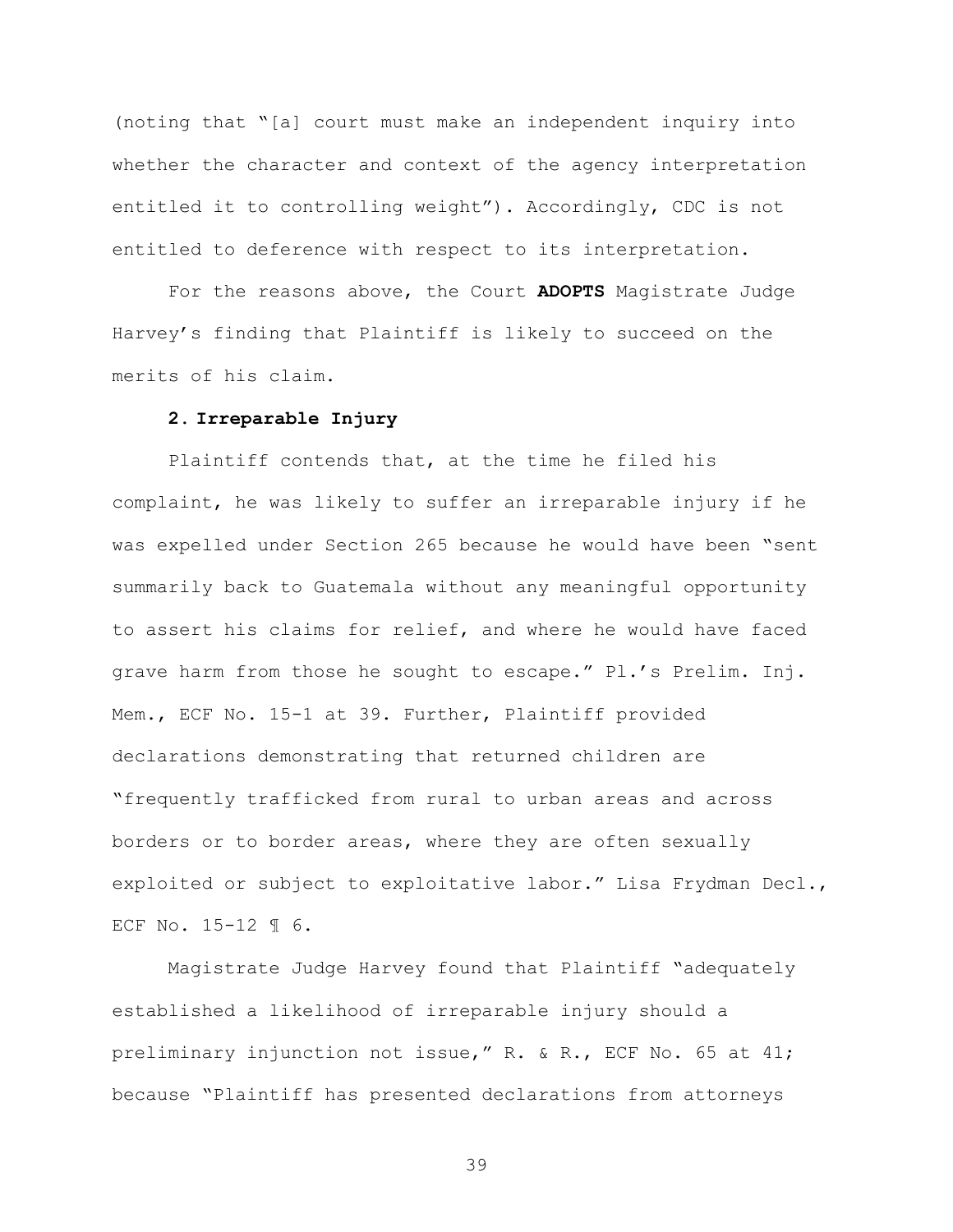representing numerous unaccompanied children who have crossed the border and have bona fide claims for humanitarian relief, including fear of persecution on the basis of protected characteristics, but have been subjected to the [CDC Orders] and threatened with deportation prior to receiving any of the protections the immigration laws provide," *id*. at 39.

The Government's sole objection is that Magistrate Judge Harvey "improperly collapse[d] independent requirements such that Plaintiff's purported likelihood of success on the merits apparently establishes irreparable harm." Gov't's Objs., ECF No. 69 at 32.

Magistrate Judge Harvey was persuaded that Plaintiff and members of the Provisional Class demonstrated that in the absence of injunctive relief they were likely to suffer irreparable harm because they could be subject to "sexual and other violence and face the possibility of torture and death." R. & R., ECF No. 65 at 39; *see also* Lisa Frydman Decl., ECF No. 15-12 ¶ 6. (averring that returned children are "frequently trafficked from rural to urban areas and across borders or to border areas, where they are often sexually exploited or subject to exploitative labor."). Furthermore, Magistrate Judge Harvey recognized that "the burden of removal alone cannot constitute the requisite irreparable injury." R. & R., ECF No. 65 at 40 (quoting *Nken v. Holder*, 556 U.S. 418, 435 (2009)). Magistrate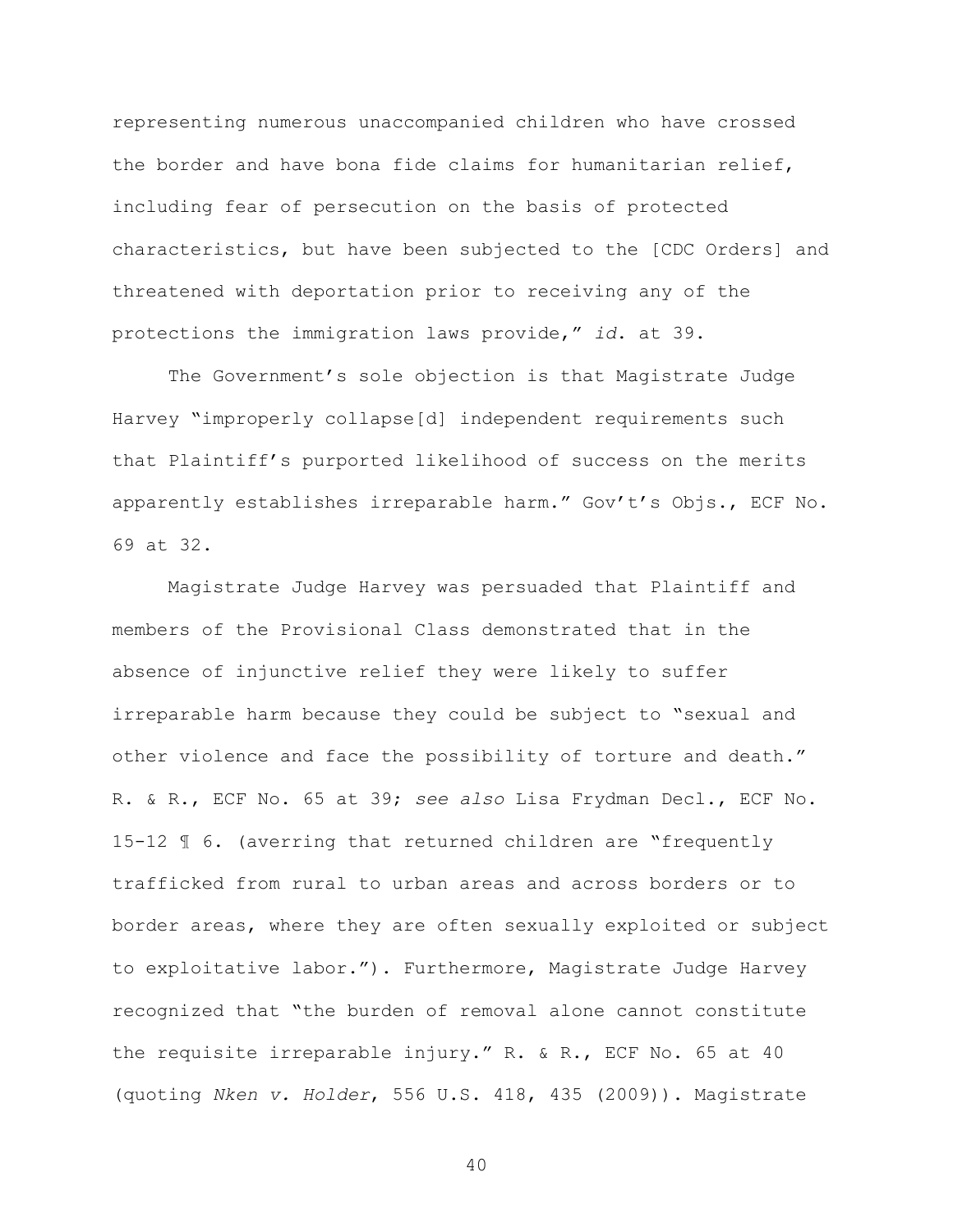Judge Harvey appropriately distinguished the facts upon which that holding rested from this situation because here, "the putative class members are being returned without any opportunity to apply for asylum or withholding of removal. Once expelled from the United States and outside the jurisdiction of the Court, it is not clear that a remedy can be provided." R. & R., ECF No. 65 at 40. The Government's objections do not address Magistrate Judge Harvey's reasoning on this point. *See generally*, Gov't's Objs., ECF No. 69; Reply, ECF No. 75.

For the reasons above, the Court **ADOPTS** Magistrate Judge Harvey's finding that Plaintiff adequately established a likelihood of irreparable injury should a preliminary injunction not issue.

#### **3. Balance of the Equities and Public Interest**

Plaintiff contends that "[p]reventing [the Government] from removing unaccompanied children until final disposition of this case would not substantially injure the government" because: (1) "unaccompanied children referred to ORR care are typically released to sponsors under the TVPRA, which in most cases will be a parent or close relative who can ensure the child will self-quarantine," Pl.'s Prelim. Inj. Mem., ECF No. 15-1 at 41; (2) the CDC Orders do "not make DHS officers safer, and in fact, likely increases any potential exposure" because expelling unaccompanied children takes longer than transferring them to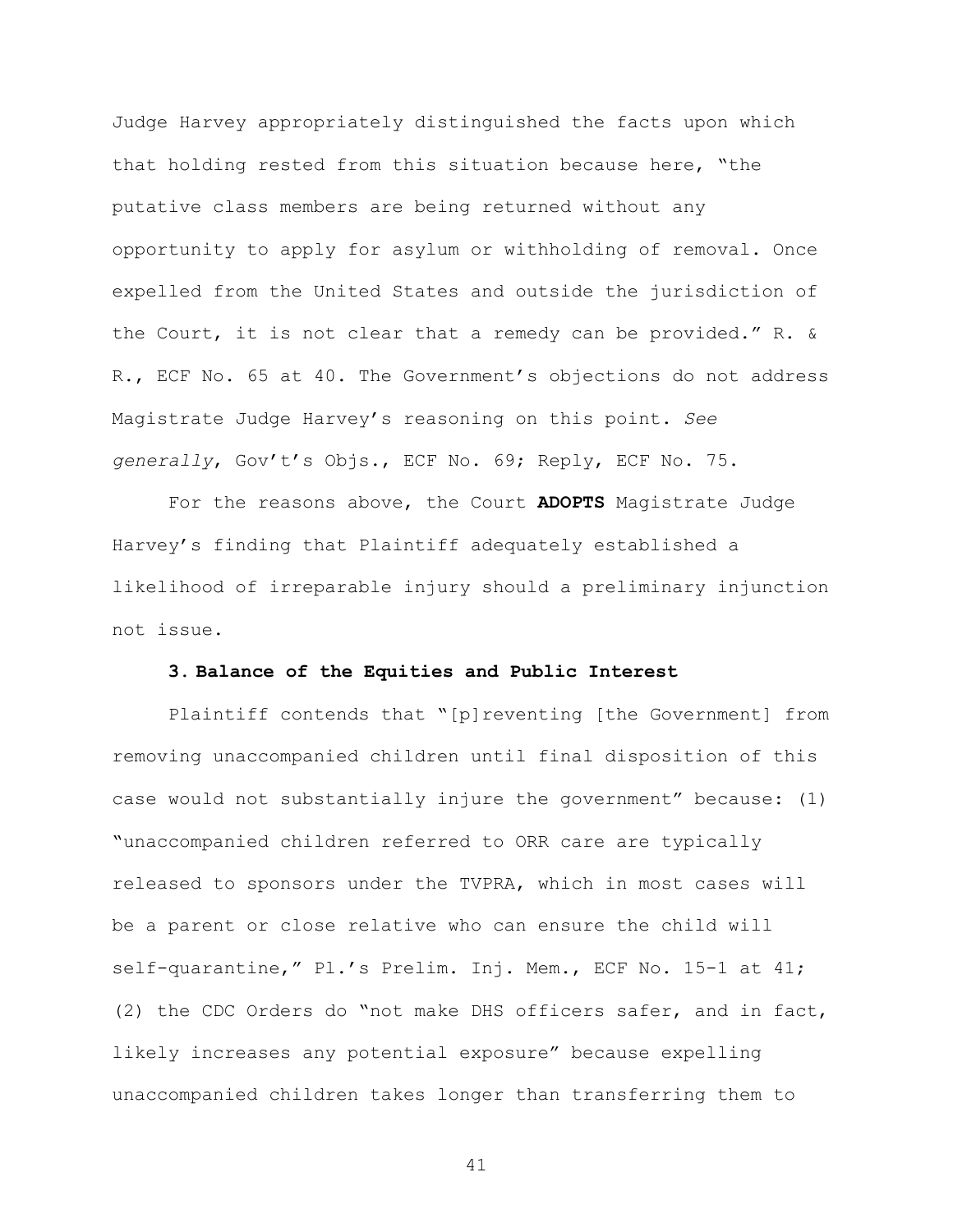the ORR, *id*. at 42; and (3) "public health officials have overwhelmingly noted there are numerous safety measures that can be taken to avoid the spread of COVID-19, including quarantines," *id*.

Magistrate Judge Harvey found that the [p]ublic interest in enjoining unlawful government action, protecting non-citizen children from being wrongfully removed, and preventing risks to "public health caused by the [CDC Orders] weighed in Plaintiff's favor," R. & R., ECF No. 65 at 41-42; and while "a preliminary injunction will impose some hardships on [the Government], the public interest and immitigable hardships to Plaintiff outweigh the mitigable hardships to [the Government]," *id*. at 42.

The Government objects on two grounds. First, that Magistrate Judge Harvey erred in his evaluation of the public interest because the children would be held in "congregate settings in border settings ill-equipped" to deal with the public health issues posed by the pandemic, resulting in an increased risk of COVD-19 transmission and infection among the children, others being held, DHS personnel, and the United States population at large.<sup>8</sup> Gov't's Objs., ECF No. 69 at 33.

L,

<sup>&</sup>lt;sup>8</sup> The Government makes similar objections by arguing that Magistrate Judge Harvey "erred in disregarding the ways in which the CDC Order and its enforcement" protect persons other than DHS personnel at the border; specifically "aliens, DHS personnel and the American public, as well as the vital healthcare resources of this Nation," Gov't's Objs., ECF No. 69 at 34; and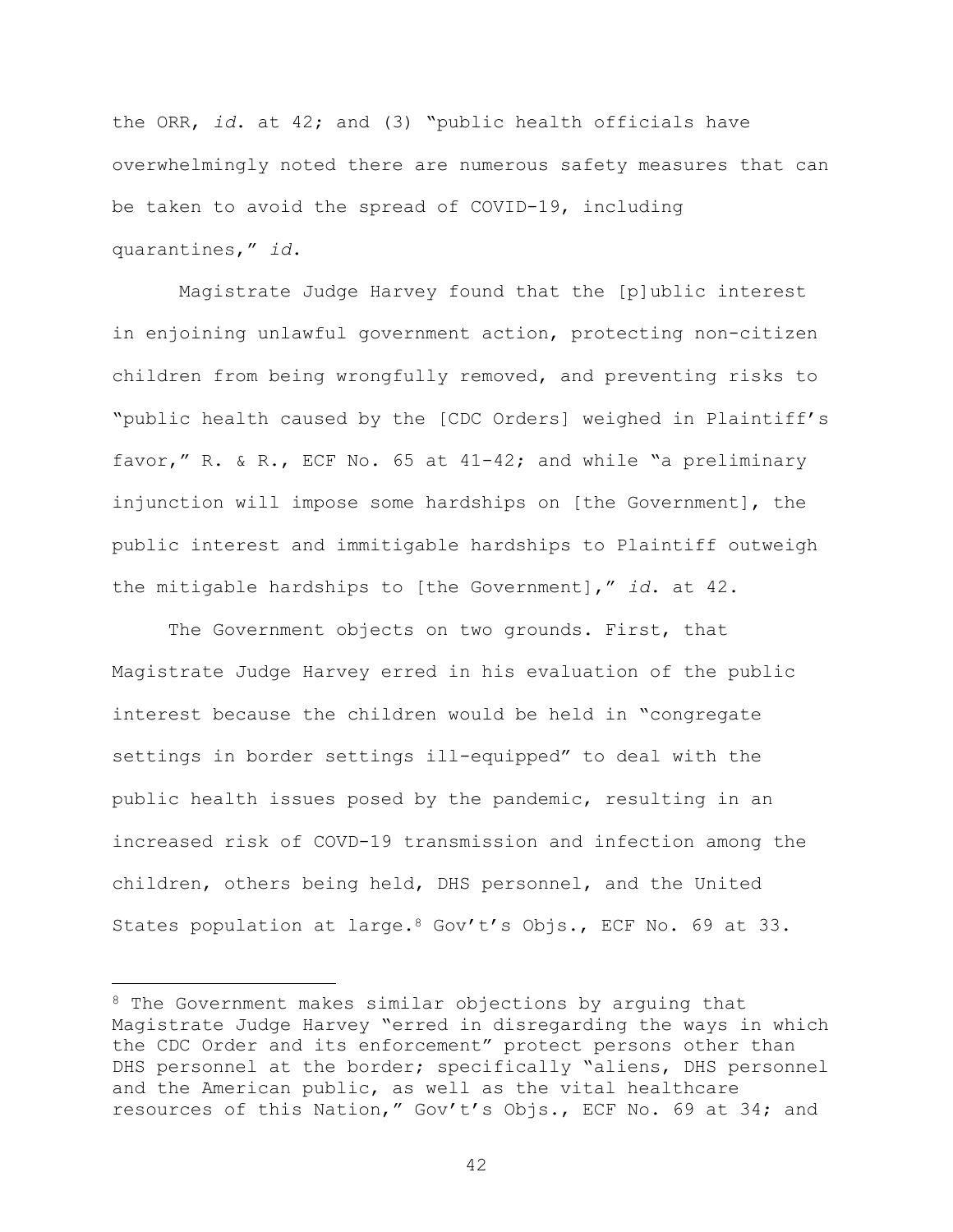However, Magistrate Judge Harvey did consider but ultimately rejected the Government's position, noting that the Government's "argument is suspect given that the alternative to quarantine that they propose—expulsion pursuant to the [CDC Order]—results in unaccompanied minors often being detained longer while awaiting expulsion than they would otherwise be, and the concomitant lengthened exposure of class members to other noncitizens, Customs and Border Patrol officers, and local medical personnel." R. & R., ECF No. 65 at 45.

Second, the Government objects on the grounds that Magistrate Judge Harvey failed to consider Deputy Director Jallyn Sualog's declaration as to why the use of hotels are justified—specifically that the children can be placed in individual rooms with doors that close and private facilities for sleeping, eating and bathing. Gov't's Objs., ECF No. 69 at 34. Although Magistrate Judge Harvey did not specifically reference Ms. Sualog's declaration on this specific point, he rejected the justification she provided, relying on persuasive authority for the proposition that the Government "had failed to

i<br>L

that he "failed to consider the CDC Director's conclusion that conditional release is not a viable option here due to significant uncertainty that covered aliens could effectively self-quarantine, self-isolate, or otherwise comply with social distancing guidelines, particularly in light of the CDC's inability to effectively monitor such a large number of people so released," *id*. at 34-35.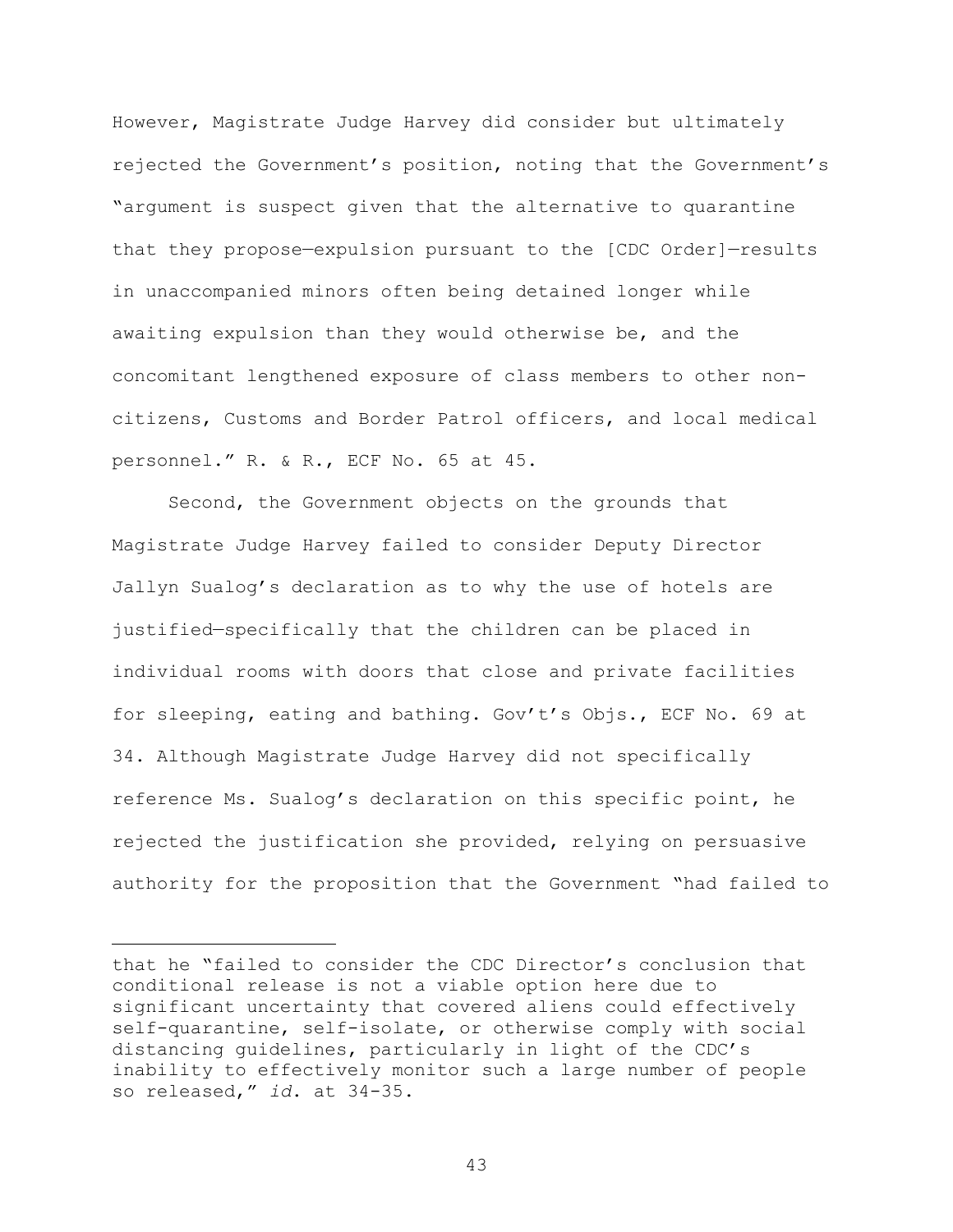demonstrate how hotels, which are otherwise open to the public and have unlicensed staff coming in and out, located in areas with high incidence of CIVD-19, are any better for protecting public health than licensed facilities would be" and that "[e]ven if the infection control protocols at [the Office of Refugee Resettlement] come under stress, or are forced to make some adjustments," the program's facilities are likely to "remain far safer than unregulated hotel stays for both detained minors and the general public." R. & R., ECF No. 65 at 44 (quoting In Chambers Order at 4*, Flores v. Barr*, CV 85-4544 (DMG) (AGRx) (C.D. Cal. Sept. 21, 2020), ECF No. 990 ("In Chambers *Flores* Order") (quoting *Flores*, 2020 WL 5491445, at  $*6$ ).

Next, the Government argues that Magistrate Judge Harvey's "conclusion regarding the public health implications of transferring putative class members to the [ORR] is . . . fraught with errors" for three reasons. Gov't's Objs., ECF No. 69 at 35. First, the Government argues that he erred by focusing on the number of available beds rather than the rationale articulated by Deputy Director Sualog—specifically that "the increased rate of referrals to ORR of minors with higher rates of exposure would create operational difficulties and make it more difficult to implement sufficient containment protocols." Gov't's Objs., ECF No 69 at 35. Second, he "failed to take into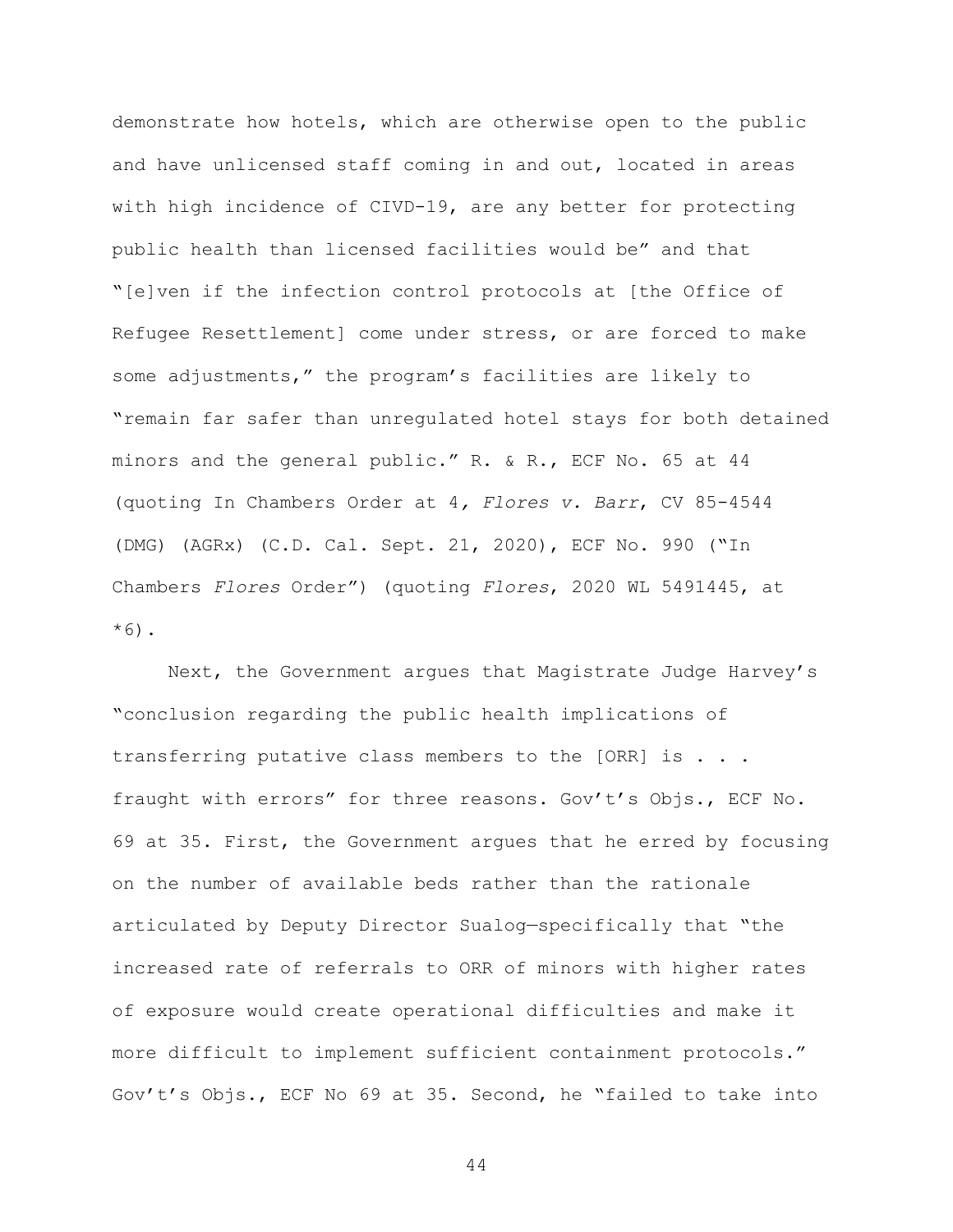account the judgment of Deputy Director Sualog that ORR had already reached the threshold that puts ORR in significant stress." *Id*. Third, he was wrong to give weight to the rationale articulated in *Flores*—specifically that Deputy Director Sualog's declaration lacked support from a "public health official" because she attested that the COVD-19 infection control measures were developed in consultation with the CDC. *Id*. at 36. Along these lines, the Government contends that it was error for Magistrate Judge Harvey to give no weight to Deputy Director Sualog's opinion given that she oversees the operations of the agency. *Id*.

The Court is not persuaded by the Government's objections. Magistrate Judge Harvey directly addressed Deputy Director Sualog's rationale, but rejected it on the same grounds as did the court in *Flores*—specifically noting that "there are sufficient numbers of currently under-utilized [ORR] facilities such that transfers can be allocated among facilities to avoid over-concentration or bottlenecking," R. & R., ECF No. 65 at 46 (citing In Chambers Order at 4, *Flores*, No. CV 85-4544 DMG, ECF No. 990, (AGRx) (C.D. Cal Sept. 21, 2020)). Magistrate Judge Harvey also correctly pointed out that there was good reason to not credit Deputy Director Sualog's assertions because they were "highly speculative" and not supported by "scientific or empirical analysis." R. & R., ECF No. 65at 46 (quoting In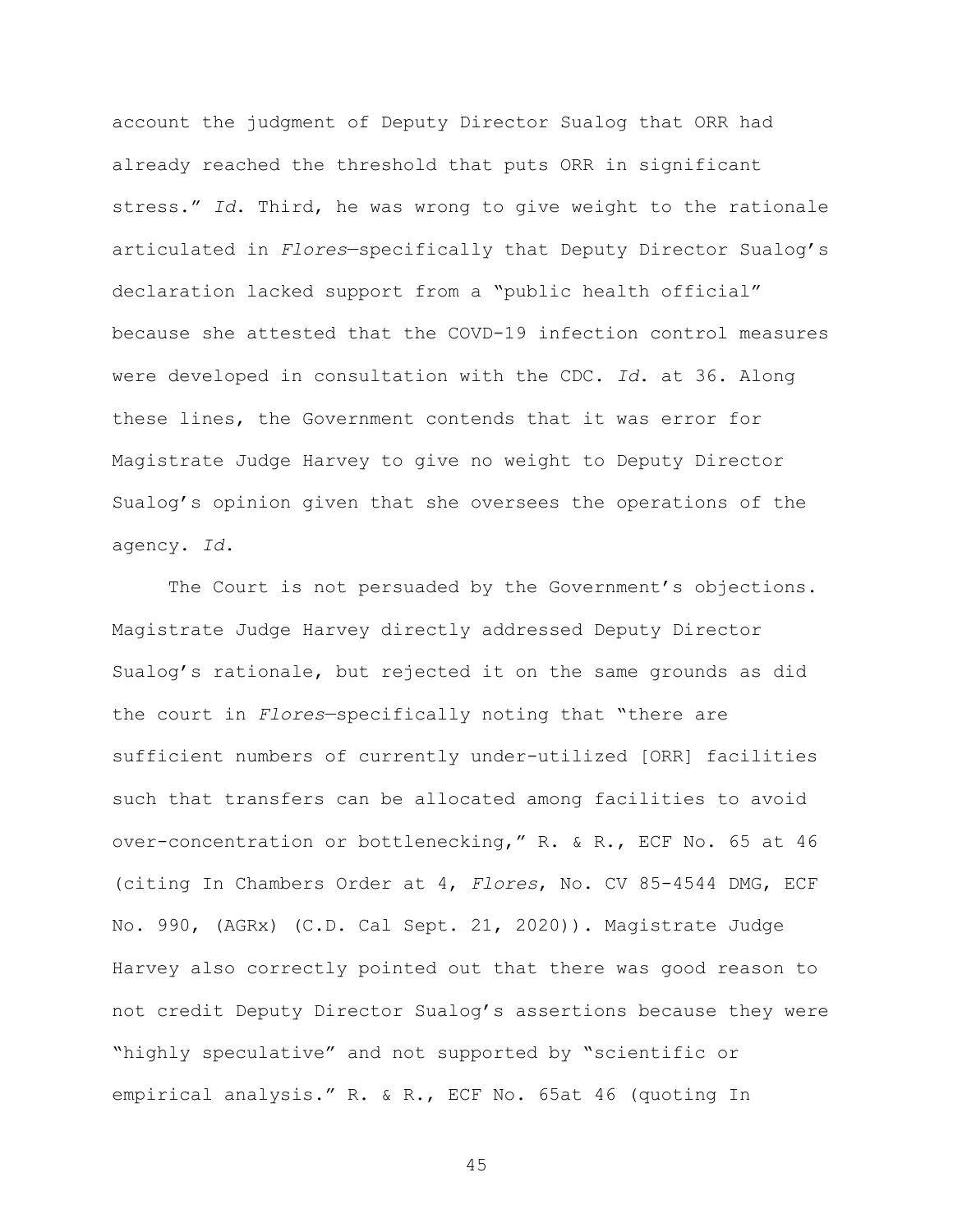Chambers *Flores* Order at 3). The Court also finds it persuasive that following the issuance of Magistrate Judge Harvey's R. & R., the United States Court of Appeals for the Ninth Circuit agreed with the court's relevant determination in *Flores*:

> [T]he government has not established that the additional referrals would actually overwhelm the ORR system. The same ORR official determined in March 2020, when the system was operating at 30 percent capacity overall, that the population of minors was sufficiently low to allow ORR to implement COVID-19 safety protocols effectively. She now urges us not to rely on that determination and points out that the population was "practically static" at that time, so the system's intake capacity was not burdened. Since March, however, the population of minors in ORR care has dropped tenfold; as of August 24, 2020, the system was operating at 3 percent capacity, with 10,000 vacant beds. *See* Sept. 4 Order, 2020 WL 5491445, at \*8. The government has not satisfactorily explained why ORR's largely empty shelters are not capable of absorbing even as many as 140 additional minors a week for short-term stays before those minors are expelled under Title 42. Nor has the government offered testimony from any public health official explaining why holding minors in hotels, which are open to the public, presents less risk of COVID-19 exposure and spread, both to the minors and to the public, than holding them in licensed facilities.

*Flores v. Barr*, No. 20-55951, 2020 WL 5883905, \*5-\*6 (9th Cir. Oct. 4, 2020).

The Government concludes that Magistrate Judge Harvey "erroneously minimized the public health exigency posed by the pandemic, which requires the Government to utilize its broad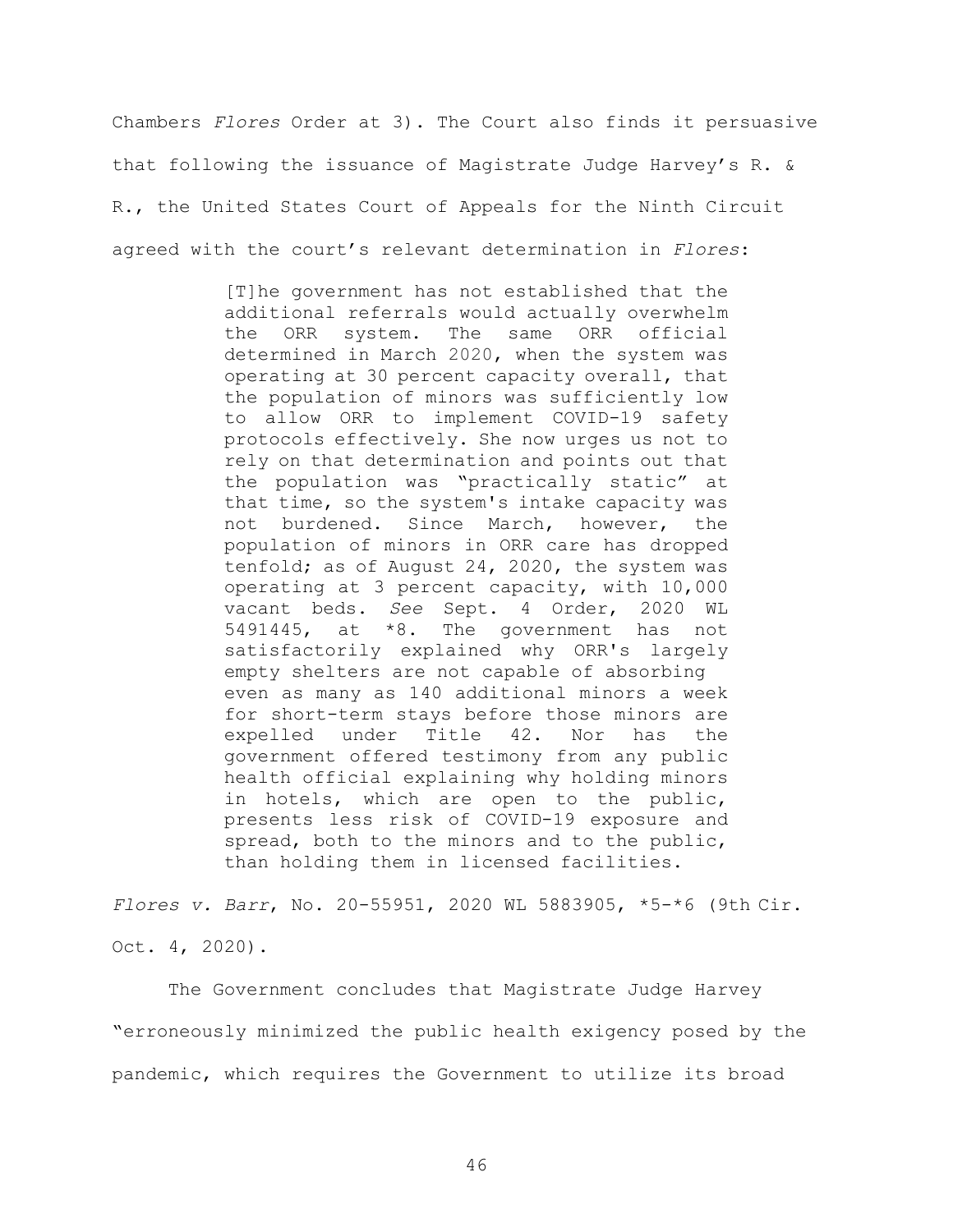powers under Section 265 to effectively address the public health dangers to aliens, DHS personnel and the American public" noting that the Court should not "substitute its judgment for that of Government officials tasked with ensuring the public health and safety of our Nation." Gov't's Objs., ECF No. 69 at 36-37. Magistrate Judge Harvey recognized that "a preliminary injunction will impose hardships on the government and may force it . . . to make difficult decisions about allocation of resources to mitigate the risks caused by COVID-19." R. & R., ECF No. 65 at 46. Rather than this being a situation where the Court is substituting its judgment for that of government officials; however, here the government officials are not acting within the bounds set by Congress. Accordingly, the Court finds that Magistrate Judge Harvey correctly weighed the public interest in favor of "the general importance of [the CDC and DHS's] faithful adherence to its statutory mandate," which does not permit expulsion. *Jacksonville Port Auth. v. Adams*, 556 F.2d 52, 59 (D.C. Cir. 1977).

For the reasons above, the Court therefore **ADOPTS** Magistrate Judge Harvey's finding that Plaintiff adequately established that the public interest and immitigable hardships to Plaintiff outweigh the mitigable hardships to the Government.

Having found no clear error in this portion of the R. & R., the Court therefore **ADOPTS** Magistrate Judge Harvey's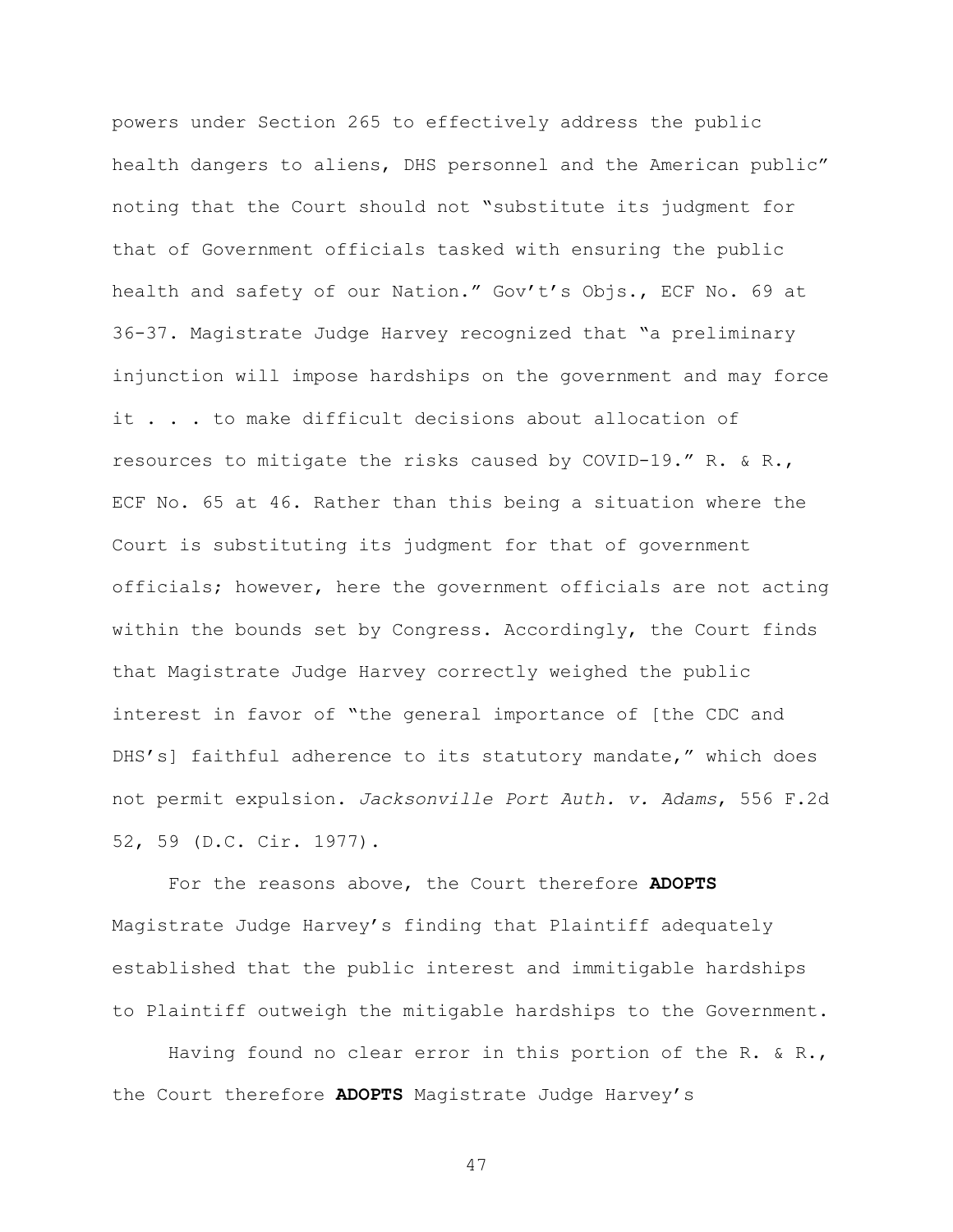recommendation, and **GRANTS** Plaintiff's motion for preliminary injunction. Mot., ECF No. 15.

### **4. The Injunction Applies to the Final Rule**

Magistrate Judge Harvey recommends that "the preliminary injunction . . . be crafted to . . . prohibit[] expulsion from the United States under the Title 42 process whether that conduct has been permitted in orders issued by the CDC Director pursuant to the authority of the Interim Final Rule or the Final Rule" because "there is no relevant material difference between the CDC Director's authority under the Final Rule and the authority that the government here has argued he enjoys under the Interim Final Rule." R. & R., ECF No. 65 at 47-48. The Government objects to this relief but has not identified any meaningful way in which the Final Rule differs from the Interim Final Rule. *See* Gov't's Objs., ECF No. 69 at 37. Accordingly, the Court will enjoin expulsion from the United States under Title 42 for CDC Orders issued pursuant to the Interim Final Rule or the Final Rule. *See Ne. Fla. Chapter of Associated Gen. Contractors of Am. V. City of Jacksonville*, 508 U.S. 656, 662 (1993).

### **5. The Court Will Not Require Plaintiff to Post a Bond**

Federal Rule of Civil Procedure 65(c) provides that "[t]he court may issue a preliminary injunction . . . only if the movant gives security in an amount that the court considers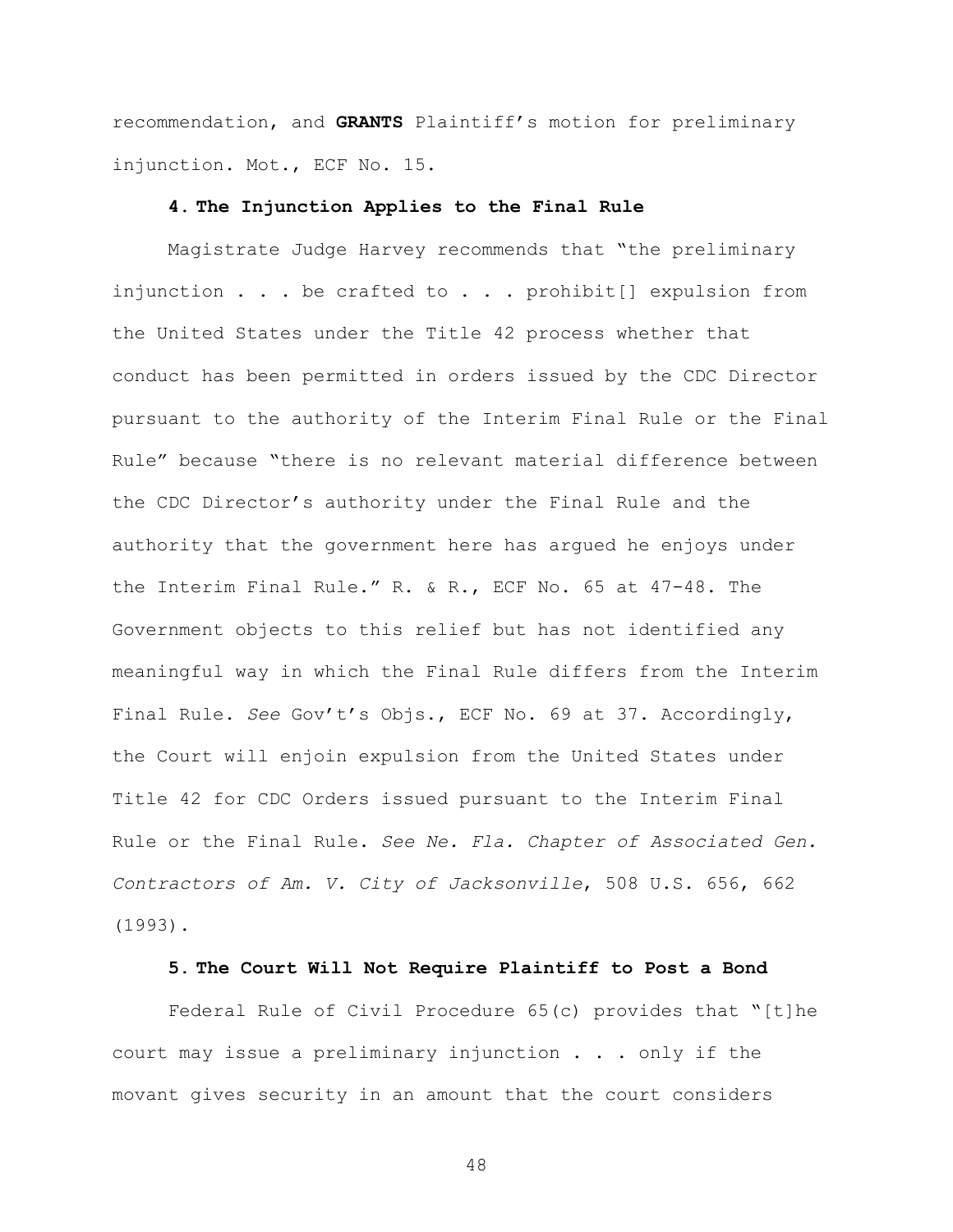proper to pay the costs and damages sustained by any party found to have been wrongly enjoined." Fed. R. Civ. P. 65(c). "Courts in this Circuit have found the Rule 'vest[s] broad discretion in the district court to determine the appropriate amount of an injunction bond,' including the discretion to require no bond at all." *Simms v. District of Columbia*, 872 F. Supp. 2d 90, 107 (D.D.C. 2012) (Sullivan, J.) (quoting *DSE, Inc. v. United States*, 169 F.3d 21, 33 (D.C. Cir. 1999) (internal citation omitted). Here, Plaintiff is a child allegedly fleeing prosecution in his home country and does not have the ability to post a bond. Additionally, he is seeking to vindicate important rights under the immigration laws. Accordingly, the Court will waive the requirement for an injunction bond. *See id*.

# **IV. Conclusion**

For the foregoing reasons the court **ADOPTS** the Report and Recommendation, ECF No. 65 and **PROVISIONALLY GRANTS** Plaintiff's Motion to Certify Class, ECF No. 2, and **GRANTS** Plaintiff's Motion for Preliminary Injunction, ECF No. 15. The Government's request to stay the Court's Order while it decides whether to appeal and/or pending appeal is **DENIED** for substantially the same reasons as those articulated in this Opinion. An appropriate Order accompanies this Memorandum Opinion.